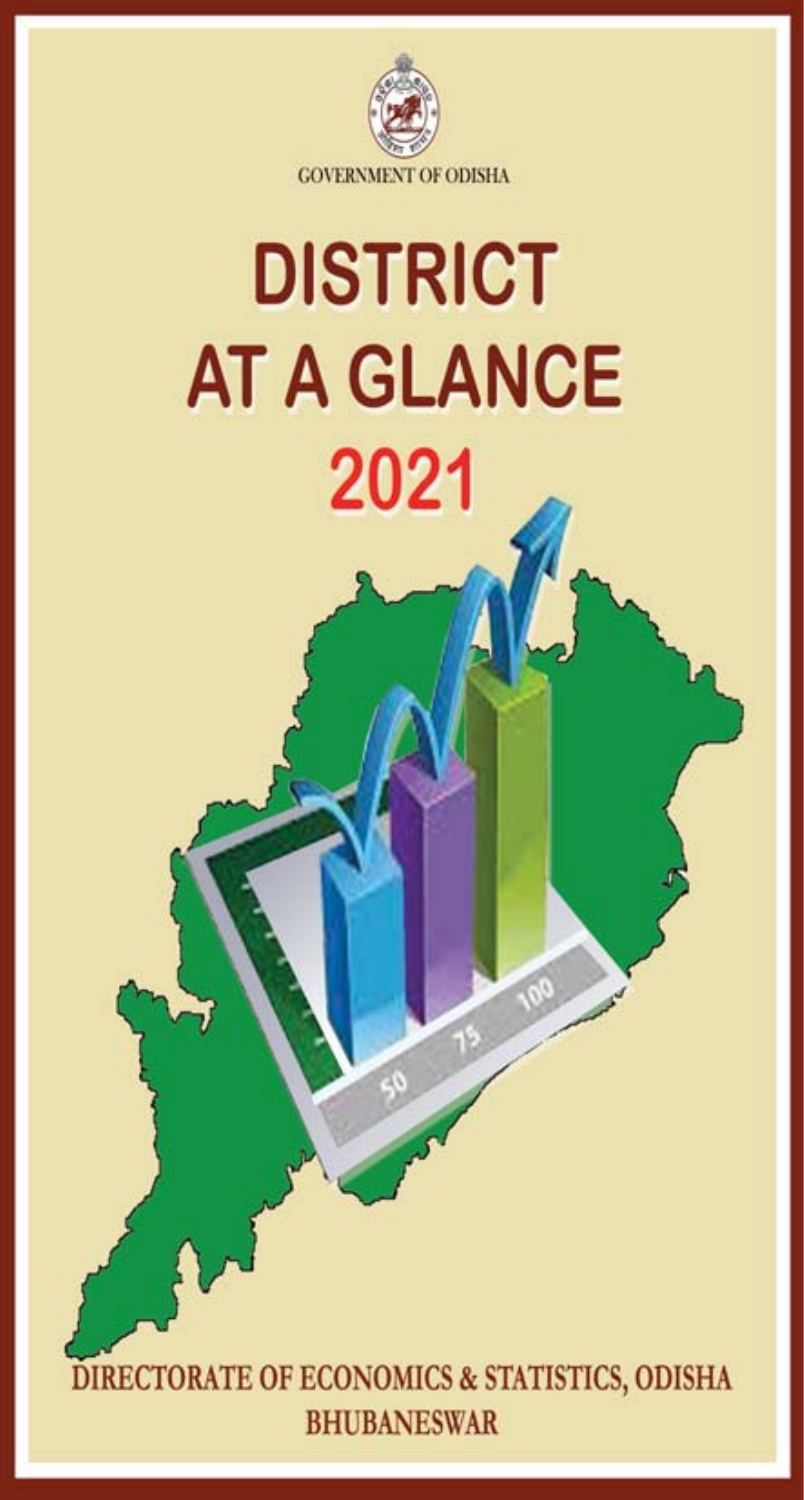#### *Staff Associated*

*Dr. B.B. Nanda, OS&ES Director Sri D. K. Mallik, Deputy Director Sri R. N. Sahu, Assistant Director Sri M. Sahoo, Assistant Director Sri S. Ch. Sahoo, Statistical Officer Sri M. R. Mohanty, Statistical Officer Sri S. P. Pattanaik, Statistical Officer Smt. Bidyutlata Patsani, Artist*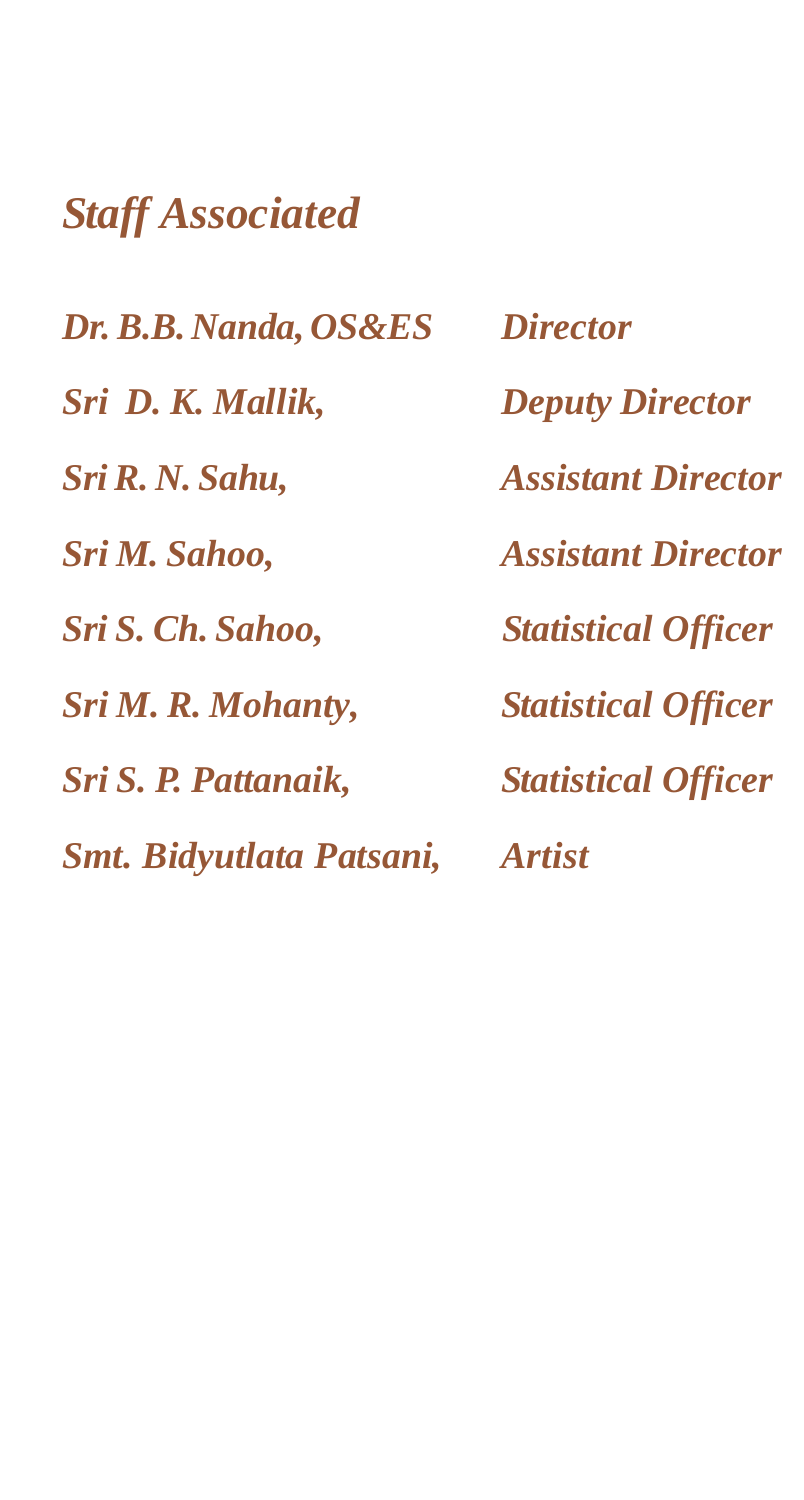#### *Contents*

|    | <b>Sl. No.</b><br>Subject       | Page |
|----|---------------------------------|------|
| 1. | Administrative Setup            | 1    |
| 2. | Irrigation Potential Created    | 5    |
| 3. | Rainfall                        | 7    |
| 4. | Industry                        | 8    |
| 5. | Population                      | 9    |
| 6. | Production of Major Crops       | 16   |
| 7. | <b>Land Utilisation Pattern</b> | 20   |
| 8. | Consumption of Fertiliser       | 22   |
| 9. | Communication                   | 24   |
|    | 10. Education                   | 27   |
|    | 11. Medical and Family Welfare  | 31   |
|    | 12. Infrastructure              | 34   |
|    | 13. Animal Husbandry            | 36   |
|    | 14. Fishery                     | 41   |
|    |                                 |      |

安全局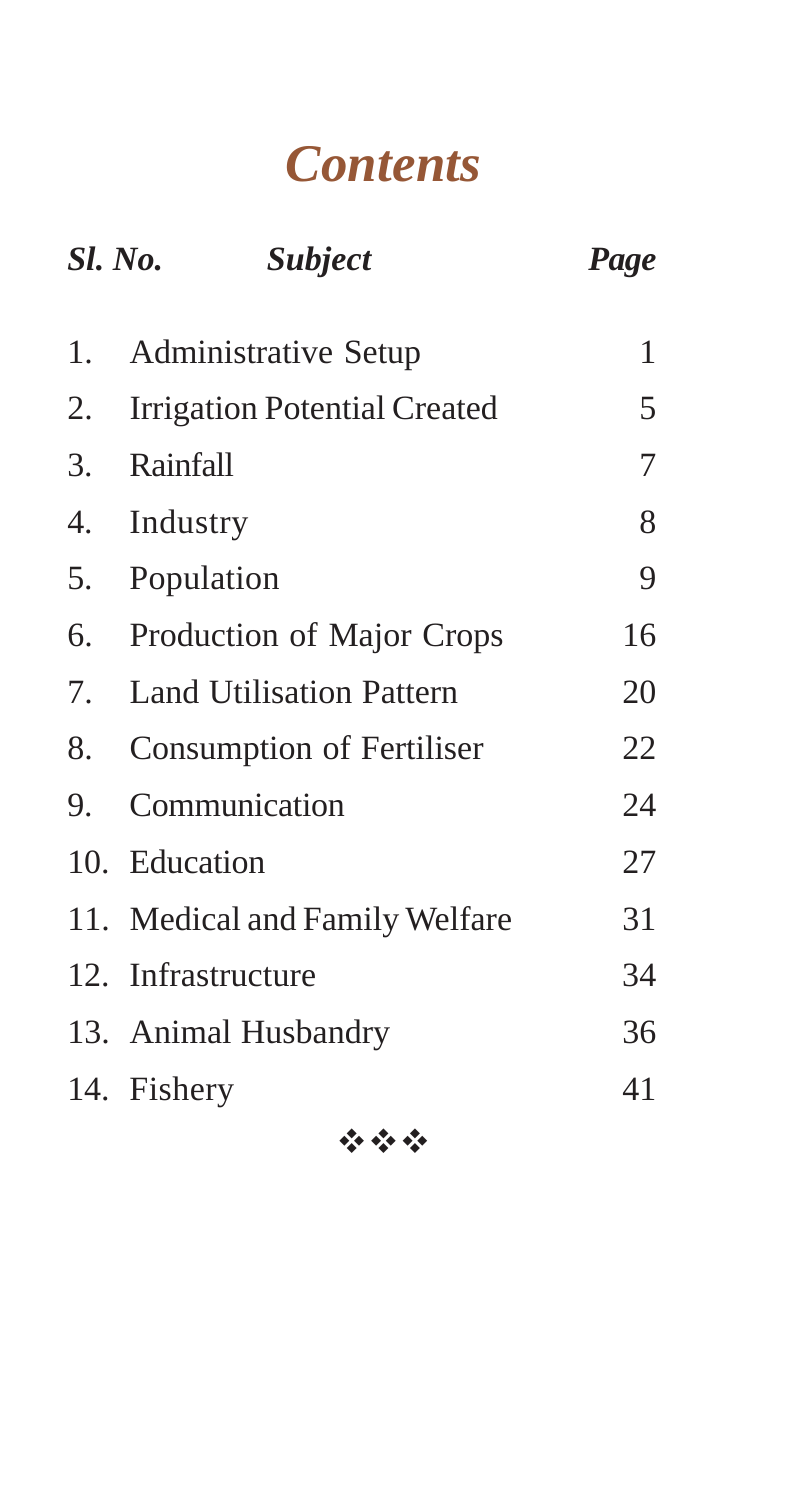| <b>S</b> l     | Name of the     | Geogra      | No. of           | No. of         |
|----------------|-----------------|-------------|------------------|----------------|
| No             | District        | phical      | Sub-             | Tehasils       |
|                |                 | Area        | <b>Divisions</b> |                |
|                |                 | in Sq. Kms. |                  |                |
|                |                 |             |                  |                |
| $\mathbf{1}$   | Angul           | 6375        | $\overline{4}$   | 8              |
| $\overline{2}$ | <b>Balasore</b> | 3806        | $\overline{2}$   | 12             |
| 3              | Baragarh        | 5837        | $\overline{2}$   | 12             |
| 4              | <b>Bhadrak</b>  | 2505        | $\mathbf{1}$     | 7              |
| 5              | Bolangir        | 6575        | 3                | 14             |
| 6              | Boudh           | 3098        | 1                | 3              |
| 7              | Cuttack         | 3932        | 3                | 15             |
| 8              | Deogarh         | 2940        | $\mathbf{1}$     | 3              |
| 9              | Dhenkanal       | 4452        | 3                | 8              |
| 10             | Gajapati        | 4325        | $\overline{1}$   | $\overline{7}$ |
| 11             | Ganjam          | 8206        | 3                | 23             |
| 12             | Jagatsinghpur   | 1668        | $\mathbf{1}$     | 8              |
| 13             | Jajpur          | 2899        | 1                | 10             |
| 14             | Jharsuguda      | 2114        | $\mathbf{1}$     | 5              |
| 15             | Kalahandi       | 7920        | $\overline{2}$   | 13             |
| 16             | Kandhamal       | 8021        | $\overline{2}$   | 12             |
| 17             | Kendrapara      | 2644        | 1                | 9              |
| 18             | Keonjhar        | 8303        | 3                | 13             |
| 19             | Khurda          | 2813        | $\overline{2}$   | 10             |
| 20             | Koraput         | 8807        | $\overline{c}$   | 14             |
| 21             | Malkangiri      | 5791        | $\mathbf{1}$     | $\overline{7}$ |
| 22             | Mayurbhanj      | 10418       | $\overline{4}$   | 26             |
| 23             | Nabarangpur     | 5291        | $\mathbf{1}$     | 10             |
| 24             | Nayagarh        | 3890        | 1                | 8              |
| 25             | Nuapada         | 3852        | 1                | 5              |
| 26             | Puri            | 3479        | $\mathbf{1}$     | 11             |
| 27             | Rayagada        | 7073        | $\overline{2}$   | 11             |
| 28             | Sambalpur       | 6624        | 3                | 9              |
| 29             | Subarnapur      | 2337        | $\overline{c}$   | 6              |
| 30             | Sundargarh      | 9712        | 3                | 18             |
|                | <b>ODISHA</b>   | 155707      | 58               | 317            |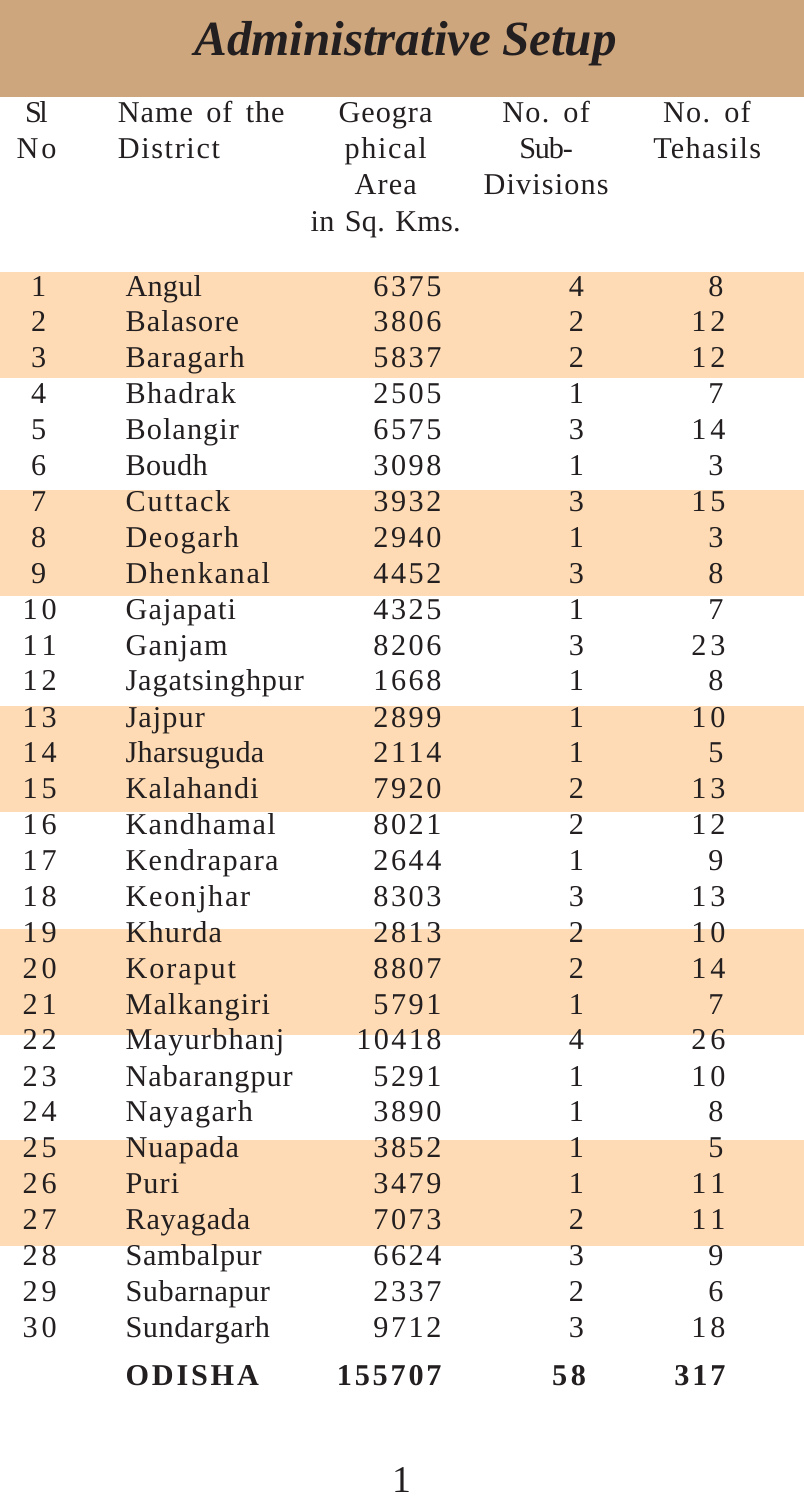| No. of                        | No of                                     | No. of                           | No. of P.S.  |
|-------------------------------|-------------------------------------------|----------------------------------|--------------|
| <b>Blocks</b>                 | Municipalities/                           | N.A.Cs.                          | including    |
|                               | Corporations                              |                                  | Mahila P.S.  |
|                               |                                           |                                  |              |
|                               |                                           |                                  |              |
| 8                             | $\overline{c}$                            | $\mathbf{1}$                     | 23           |
| 12                            | 3                                         | $\mathbf{1}$                     | 26           |
| 12                            | $\mathbf{1}$                              | $\overline{4}$                   | 17           |
| $\tau$                        | $\overline{\mathbf{c}}$                   | $\overline{c}$                   | 17           |
| 14                            | $\overline{c}$                            | 3                                | 18           |
| 3                             | $\overline{a}$                            | $\,1$                            | $\tau$       |
| 14                            | $\overline{c}$                            | $\overline{c}$                   | 55           |
| $\mathfrak{Z}$                | $\overline{1}$                            | ÷                                | 5            |
| $\,$ 8 $\,$<br>$\overline{7}$ | $\mathbf{1}$                              | $\overline{3}$<br>$\overline{1}$ | 15           |
|                               | $\overline{1}$                            |                                  | 11           |
| 22                            | $\overline{\mathbf{c}}$                   | 16                               | 38           |
| 8                             | $\overline{c}$<br>$\overline{c}$          |                                  | 15           |
| 10                            |                                           |                                  | 21           |
| 5                             | $\overline{3}$                            |                                  | 11           |
| 13<br>12                      | $\mathbf{1}$                              | 3<br>$\overline{c}$              | 17           |
|                               | $\overline{1}$                            |                                  | 18           |
| 9                             | $\overline{\mathbf{c}}$<br>$\overline{4}$ | -<br>$\mathbf{1}$                | 15           |
| 13<br>10                      | $\overline{\mathbf{3}}$                   |                                  | 25           |
|                               | $\overline{\mathbf{3}}$                   | $\overline{c}$<br>$\mathbf{1}$   | 32<br>24     |
| 14<br>$\overline{7}$          |                                           |                                  |              |
| 26                            | $\,1$<br>$\overline{c}$                   | $\,1$<br>$\overline{c}$          | 12<br>32     |
|                               | $\overline{c}$                            |                                  |              |
| 10<br>8                       | $\overline{a}$                            | 5                                | 13<br>14     |
|                               |                                           |                                  |              |
| 5                             | ÷<br>$\overline{1}$                       | $\mathfrak{Z}$                   | 10           |
| 11<br>11                      |                                           | $\overline{\mathbf{3}}$          | 29           |
| 9                             | $\overline{c}$<br>$\overline{1}$          | $\,1\,$<br>$\overline{c}$        | $1\,7$<br>24 |
| 6                             | $\mathbf{1}$                              | $\overline{c}$                   | 9            |
| 17                            | $\overline{4}$                            |                                  | 47           |
|                               |                                           |                                  |              |
| 314                           | 52                                        | 62                               | 617          |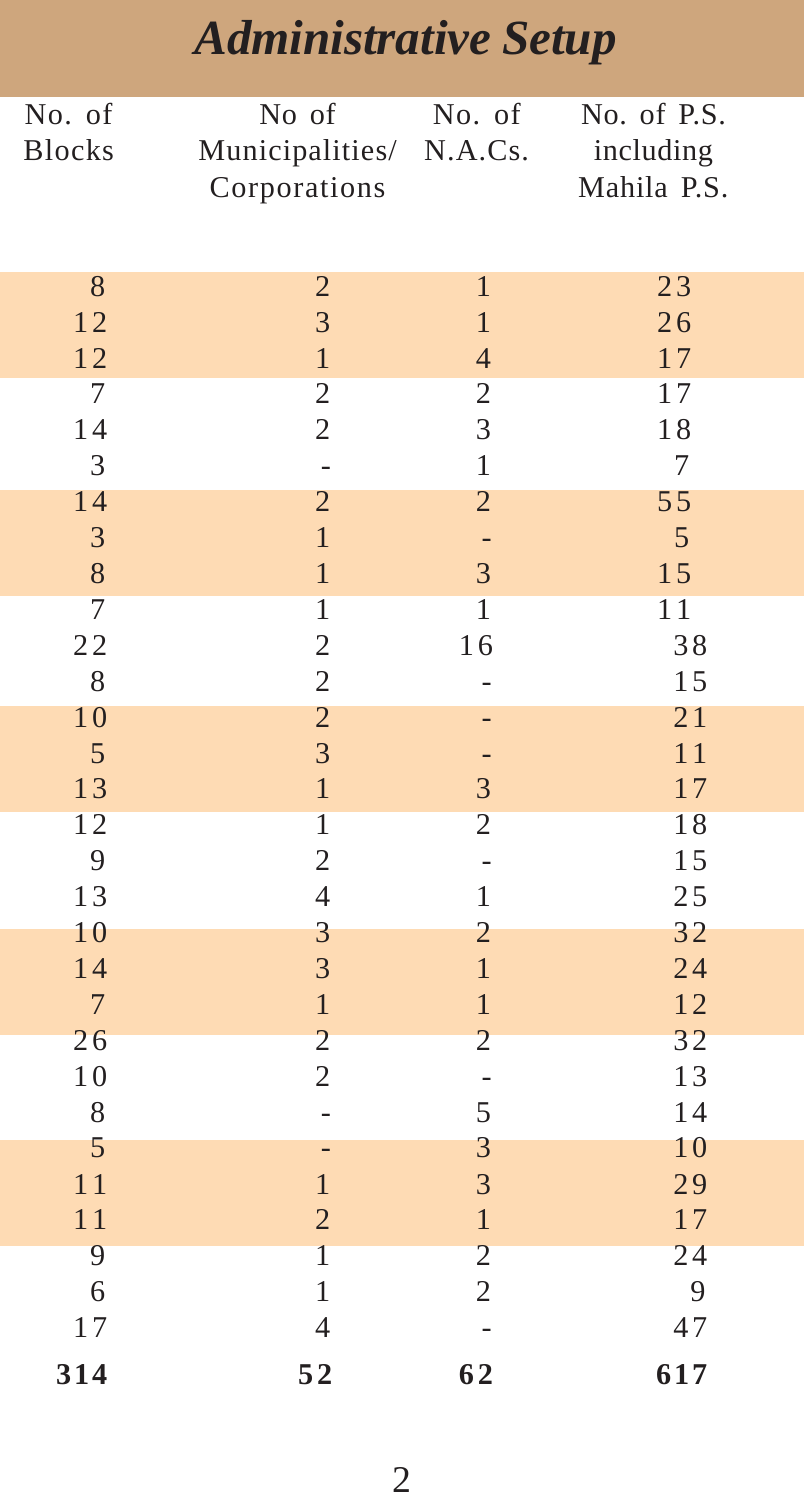| <b>S</b> l     | Name of the     | No.of     | No. of          | No. of         |
|----------------|-----------------|-----------|-----------------|----------------|
| No             | District        | Gram      | Fire            | Assembly       |
|                |                 | Panchyats | <b>Stations</b> | Consti         |
|                |                 |           |                 | tuencies       |
|                |                 |           |                 |                |
| $\mathbf{1}$   | Angul           | 225       | 8               | 5              |
| $\overline{2}$ | <b>Balasore</b> | 360       | 12              | 8              |
| 3              | Baragarh        | 253       | 11              | 5              |
| $\overline{4}$ | <b>Bhadrak</b>  | 218       | $\overline{9}$  | 5              |
| 5              | Bolangir        | 317       | 14              | 5              |
| 6              | Boudh           | 69        | $\overline{4}$  | $\overline{c}$ |
| 7              | Cuttack         | 373       | 19              | 9              |
| 8              | Deogarh         | 70        | 3               | $\mathbf{1}$   |
| 9              | Dhenkanal       | 212       | 10              | $\overline{4}$ |
| 10             | Gajapati        | 149       | $\overline{4}$  | $\overline{2}$ |
| 11             | Ganjam          | 503       | 23              | 13             |
| 12             | Jagatsinghpur   | 198       | 8               | $\overline{4}$ |
| 13             | Jajpur          | 311       | 11              | 7              |
| 14             | Jharsuguda      | 78        | 6               | $\overline{c}$ |
| 15             | Kalahandi       | 310       | 11              | 5              |
| 16             | Kandhamal       | 171       | 12              | $\overline{3}$ |
| 17             | Kendrapara      | 249       | 10              | 5              |
| 18             | Keonjhar        | 297       | 14              | 6              |
| 19             | Khurda          | 190       | 13              | 8              |
| 20             | Koraput         | 240       | 11              | 5              |
| 21             | Malkangiri      | 111       | 6               | $\overline{c}$ |
| 22             | Mayurbhanj      | 404       | 25              | $\overline{9}$ |
| 23             | Nabarangpur     | 189       | 10              | $\overline{4}$ |
| 24             | Nayagarh        | 194       | 8               | $\overline{4}$ |
| 25             | Nuapada         | 131       | 4               | 2              |
| 26             | Puri            | 268       | 12              | 6              |
| 27             | Rayagada        | 182       | $\overline{7}$  | 3              |
| 28             | Sambalpur       | 138       | 10              | $\overline{4}$ |
| 29             | Subarnapur      | 109       | 7               | $\overline{c}$ |
| 30             | Sundargarh      | 279       | 16              | 7              |
|                | <b>ODISHA</b>   | 6798      | 318             | 147            |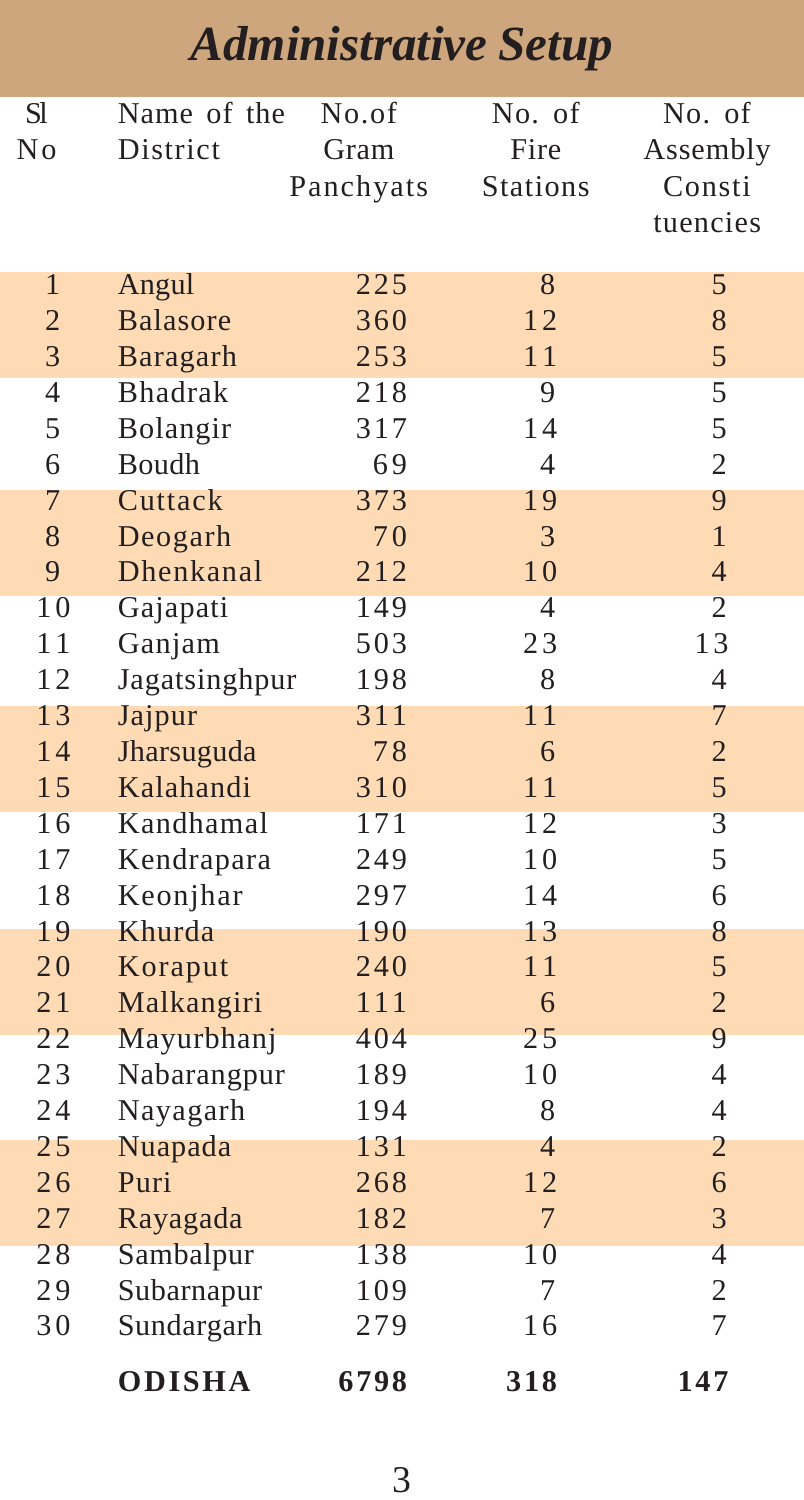|              | No of villages (2011 Census) |              |
|--------------|------------------------------|--------------|
| Inhabited    | Un-inhabited                 | Total        |
|              |                              |              |
| 1654         | 217                          | 1871         |
| 2635         | 297                          | 2932         |
| 1179         | 27                           | 1206         |
| 1250         | 62                           | 1312         |
| 1751         | 32                           | 1783         |
| 1117         | 70                           | 1187         |
| 1856         | 96                           | 1952         |
| 718          | 160                          | 878          |
| 1081         | 127                          | 1208         |
| 1499         | 113                          | 1612         |
| 2783         | 412                          | 3195         |
| 1223         | 69                           | 1292         |
| 1598         | 185                          | 1783         |
| 347          | $\overline{4}$               | 351          |
| 2116         | 137                          | 2253         |
| 2417         | 170                          | 2587         |
| 1415<br>2064 | 132<br>59                    | 1547<br>2123 |
| 1356         | 178                          | 1534         |
| 1941         | 101                          | 2042         |
| 995          | 60                           | 1055         |
| 3751         | 199                          | 3950         |
| 868          | 23                           | 891          |
| 1541         | 151                          | 1692         |
| 656          | 12                           | 668          |
| 1600         | 107                          | 1707         |
| 2468         | 197                          | 2665         |
| 1229         | 84                           | 1313         |
| 856          | 106                          | 962          |
| 1713         | 49                           | 1762         |
| 47677        | 3636                         | 51313        |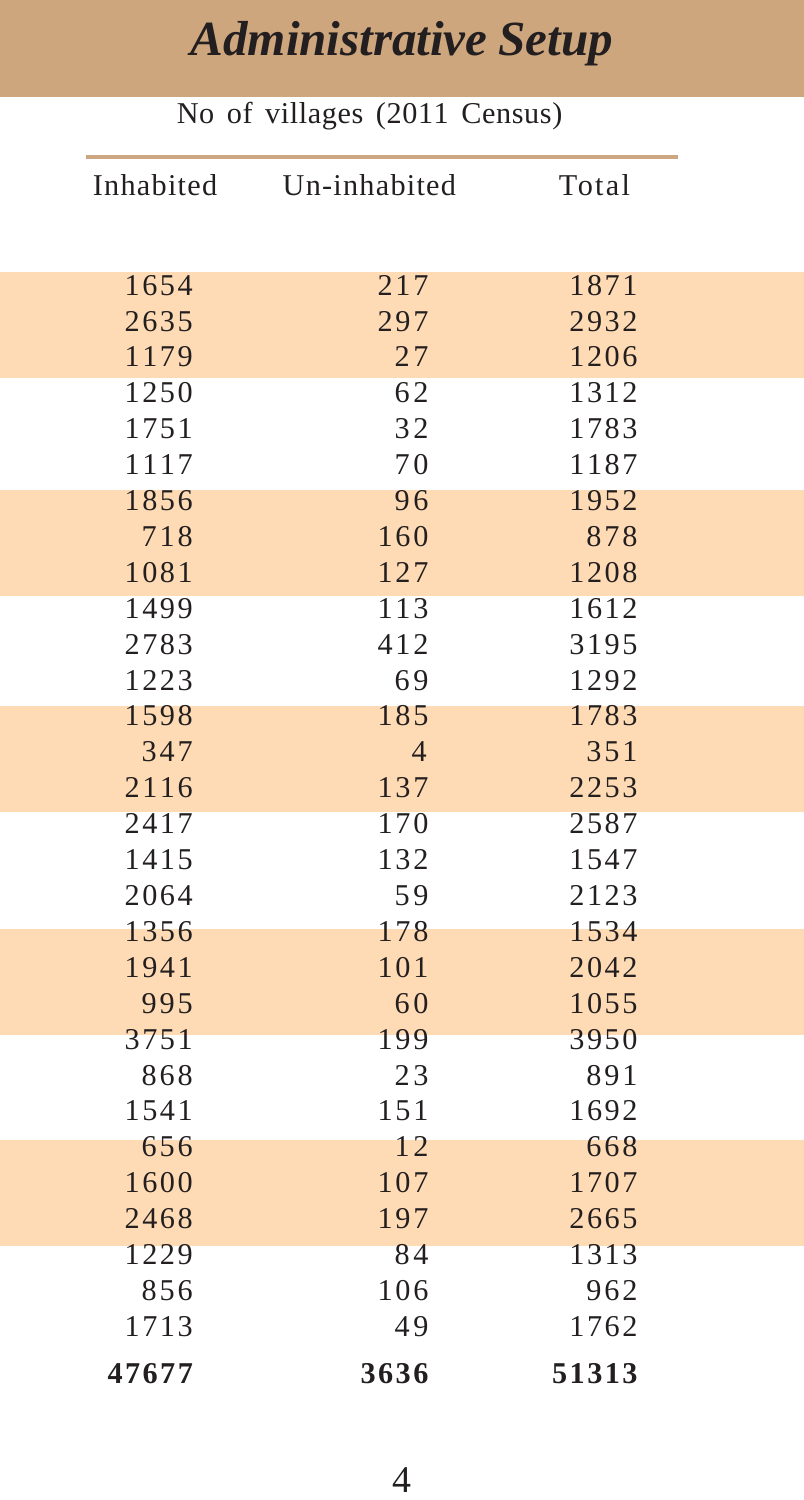#### *IPC (2019-20) (Area in 000 hect.)*

| S1             | Name of         |         | Major & Medium | MegaLift |      |
|----------------|-----------------|---------|----------------|----------|------|
| No.            | the District    | Kharif  | Rabi           | Kharif   | Rabi |
| $\mathbf{1}$   | Angul           | 21.86   | 5.49           | 0.00     | 0.00 |
| $\overline{2}$ | <b>Balasore</b> | 29.53   | 7.18           | 0.00     | 0.00 |
| 3              | Baragarh        | 91.22   | 57.06          | 6.10     | 0.00 |
| $\overline{4}$ | <b>Bhadrak</b>  | 92.09   | 12.00          | 0.00     | 0.00 |
| 5              | Bolangir        | 24.28   | 5.44           | 17.93    | 0.00 |
| 6              | Boudh           | 30.84   | 3.52           | 6.60     | 0.00 |
| $\overline{7}$ | Cuttack         | 89.47   | 54.96          | 12.75    | 0.00 |
| 8              | Deogarh         | 8.10    | 5.70           | 2.72     | 0.00 |
| 9              | Dhenkanal       | 70.39   | 43.60          | 0.00     | 0.00 |
| 10             | Gajapati        | 0.00    | 0.00           | 1.94     | 0.00 |
| 11             | Ganjam          | 132.70  | 13.93          | 13.66    | 0.00 |
| 12             | Jagatsinghpur   | 34.77   | 17.17          | 0.00     | 0.00 |
| 13             | Jajpur          | 61.53   | 32.92          | 3.29     | 0.00 |
| 14             | Jharsuguda      | 0.00    | 0.00           | 5.35     | 0.00 |
| 15             | Kalahandi       | 132.49  | 77.99          | 9.11     | 0.00 |
| 16             | Kandhamal       | 2.39    | 1.20           | 0.00     | 0.00 |
| 17             | Kendrapara      | 78.46   | 40.59          | 1.95     | 0.00 |
| 18             | Keonjhar        | 28.40   | 6.09           | 0.00     | 0.00 |
| 19             | Khurda          | 44.92   | 26.21          | 0.00     | 0.00 |
| 20             | Koraput         | 53.35   | 32.46          | 1.72     | 0.00 |
| 21             | Malkangiri      | 70.03   | 34.65          | 1.76     | 0.00 |
| 22             | Mayurbhanj      | 88.41   | 45.89          | 0.00     | 0.00 |
| 23             | Nabarangpur     | 4.25    | 2.25           | 4.31     | 0.00 |
| 24             | Nayagarh        | 10.93   | 3.02           | 0.00     | 0.00 |
| 25             | Nuapada         | 30.30   | 8.44           | 0.00     | 0.00 |
| 26             | Puri            | 116.17  | 74.16          | 0.00     | 0.00 |
| 27             | Rayagada        | 9.80    | 3.00           | 2.23     | 0.00 |
| 28             | Sambalpur       | 31.51   | 23.00          | 13.00    | 0.00 |
| 29             | Subarnapur      | 58.59   | 25.76          | 3.90     | 0.00 |
| 30             | Sundargarh      | 18.57   | 9.17           | 16.39    | 0.00 |
|                | <b>ODISHA</b>   | 1465.35 | 672.85         | 124.71   | 0.00 |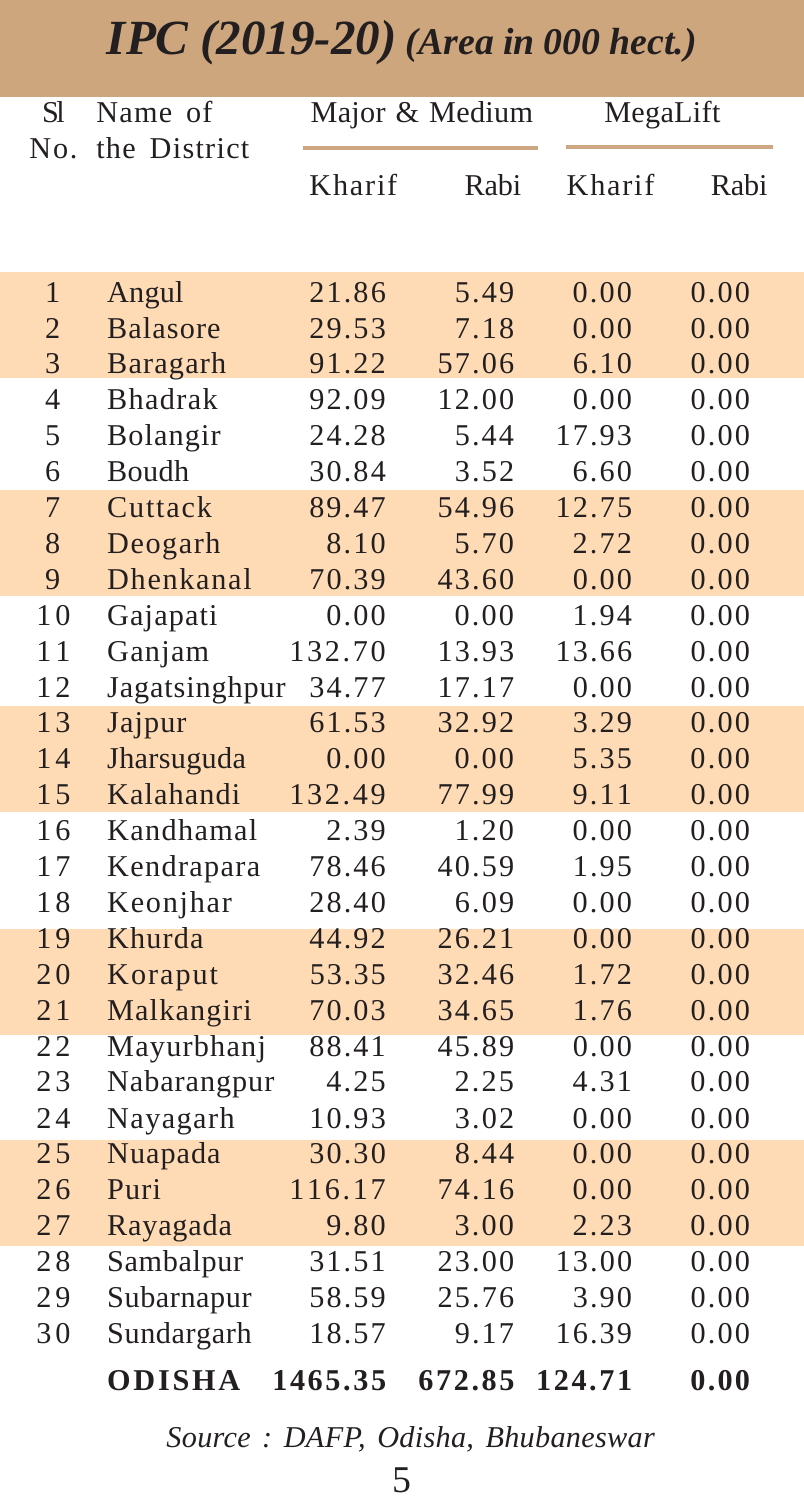#### *IPC (2019-20) (Area in 000 hect.)*

| <b>Minor Flow</b> |       | Minor Lift |        |
|-------------------|-------|------------|--------|
| Khariff           | Rabi  | Kharif     | Rabi   |
| 27.61             | 3.94  | 38.30      | 18.55  |
| 16.88             | 3.74  | 69.03      | 38.25  |
| 38.00             | 3.88  | 109.07     | 44.56  |
| 4.71              | 0.28  | 29.43      | 17.27  |
| 30.45             | 3.34  | 73.15      | 31.09  |
| 16.66             | 1.34  | 36.47      | 16.81  |
| 30.37             | 4.41  | 38.46      | 21.23  |
| 8.19              | 0.46  | 14.99      | 6.22   |
| 35.64             | 6.12  | 29.32      | 15.58  |
| 24.93             | 2.88  | 8.22       | 4.69   |
| 121.54            | 8.56  | 44.86      | 24.20  |
| 0.00              | 0.00  | 15.80      | 8.46   |
| 10.61             | 1.73  | 56.66      | 30.70  |
| 9.50              | 1.58  | 19.62      | 8.95   |
| 44.60             | 6.03  | 56.21      | 26.14  |
| 14.07             | 4.06  | 15.96      | 7.78   |
| 0.73              | 0.03  | 48.66      | 28.64  |
| 40.28             | 6.16  | 32.32      | 16.78  |
| 26.59             | 2.51  | 19.88      | 8.97   |
| 11.50             | 2.00  | 40.31      | 19.46  |
| 5.01              | 0.44  | 20.72      | 9.05   |
| 50.98             | 6.26  | 61.30      | 28.61  |
| 13.00             | 1.09  | 25.49      | 12.06  |
| 28.99             | 5.02  | 48.00      | 21.86  |
| 18.77             | 2.25  | 33.06      | 14.15  |
| 0.86              | 0.09  | 32.55      | 18.37  |
| 32.71             | 6.35  | 37.35      | 19.21  |
| 27.65             | 2.96  | 50.33      | 21.76  |
| 9.85              | 0.75  | 50.94      | 23.43  |
| 29.91             | 4.09  | 66.21      | 29.76  |
| 730.59            | 92.35 | 1222.67    | 592.59 |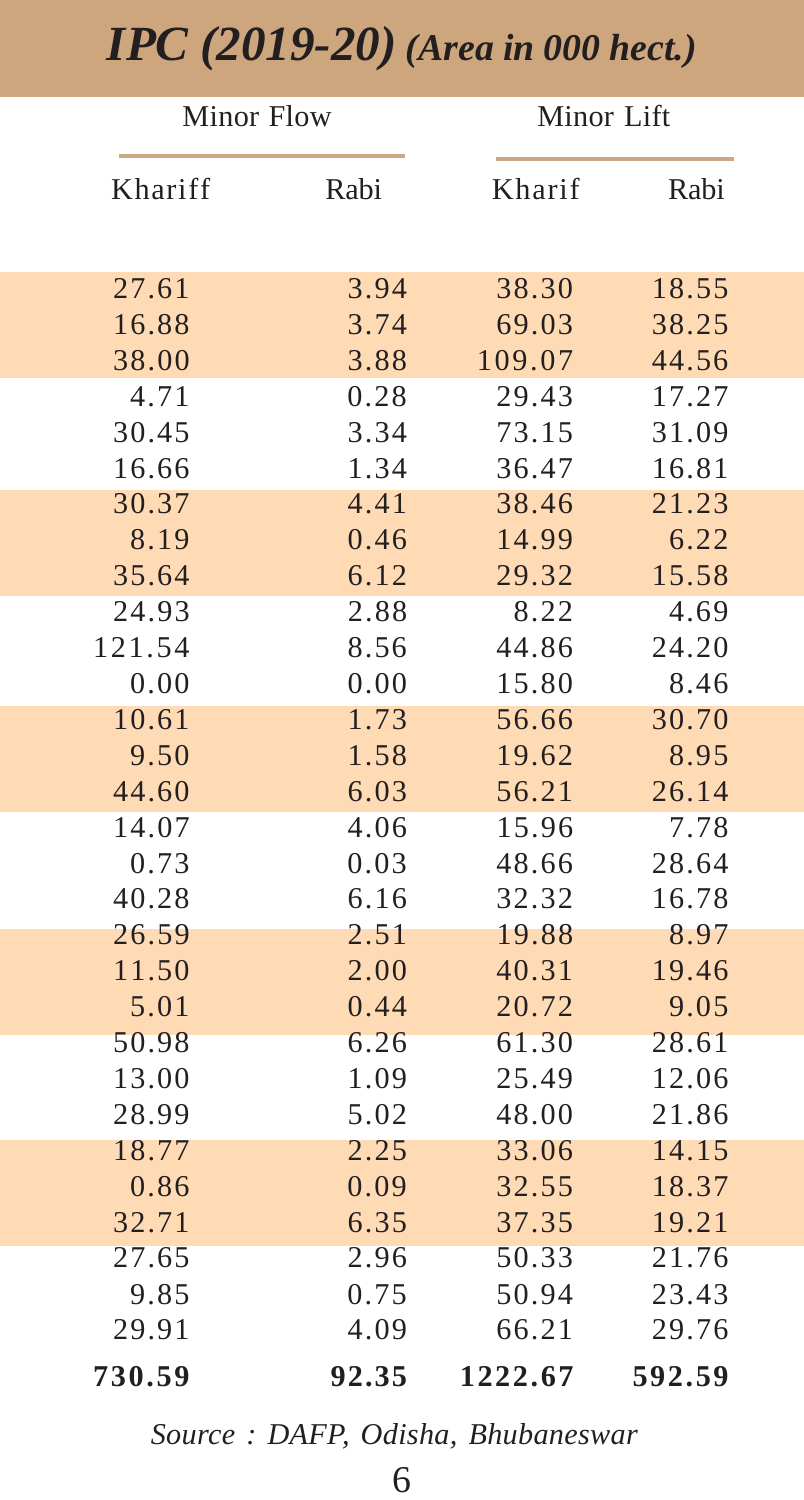#### *Rainfall in MM (2019)*

| <b>S1</b>      | Name of         | Normal | Actual   | Deviation   |
|----------------|-----------------|--------|----------|-------------|
| No             | the District    | rain   | averge   | from        |
|                |                 | fall   | rainfall | normal      |
|                |                 |        |          |             |
| $\mathbf{1}$   | Angul           | 1401.9 | 1258.5   | 143.4<br>L. |
| $\overline{2}$ | <b>Balasore</b> | 1592.0 | 1661.8   | 69.8        |
| 3              | Baragarh        | 1367.3 | 1584.1   | 216.8       |
| $\overline{4}$ | <b>Bhadrak</b>  | 1427.9 | 1506.2   | 78.3        |
| 5              | Bolangir        | 1289.8 | 1565.6   | 275.8       |
| 6              | Boudh           | 1623.1 | 1532.1   | $-91.0$     |
| $\overline{7}$ | Cuttack         | 1424.3 | 1880.2   | 455.9       |
| 8              | Deogarh         | 1582.5 | 1411.3   | $-171.2$    |
| 9              | Dhenkanal       | 1428.8 | 1463.9   | 35.1        |
| 10             | Gajapati        | 1403.3 | 1520.5   | 117.2       |
| 11             | Ganjam          | 1276.2 | 1574.6   | 298.4       |
| 12             | Jagatsinghpur   | 1514.6 | 1647.9   | 133.3       |
| 13             | Jajpur          | 1559.9 | 1750.0   | 190.1       |
| 14             | Jharsuguda      | 1362.8 | 1823.8   | 461.0       |
| 15             | Kalahandi       | 1330.5 | 1694.4   | 363.9       |
| 16             | Kandhamal       | 1427.9 | 1671.7   | 243.8       |
| 17             | Kendrapara      | 1556.0 | 1583.1   | 27.1        |
| 18             | Keonjhar        | 1487.7 | 1494.7   | 7.0         |
| 19             | Khurda          | 1408.4 | 1816.3   | 407.9       |
| 20             | Koraput         | 1567.2 | 2105.1   | 537.9       |
| 21             | Malkangiri      | 1667.6 | 2104.2   | 436.6       |
| 22             | Mayurbhanj      | 1600.6 | 1682.6   | 82.0        |
| 23             | Nabarangpur     | 1569.5 | 1695.3   | 125.8       |
| 24             | Nayagarh        | 1354.3 | 1713.6   | 359.3       |
| 25             | Nuapada         | 1286.4 | 1167.4   | 119.0<br>÷. |
| 26             | Puri            | 1408.8 | 1858.9   | 450.1       |
| 27             | Rayagada        | 1285.9 | 1407.6   | 121.7       |
| 28             | Sambalpur       | 1495.7 | 1529.3   | 33.6        |
| 29             | Subarnapur      | 1418.5 | 1724.1   | 305.6       |
| 30             | Sundargarh      | 1422.4 | 1404.9   | $-17.5$     |
|                | <b>ODISHA</b>   | 1451.2 | 1627.8   | 176.6       |

*Source :SRC, Odisha, Bhubaneswar*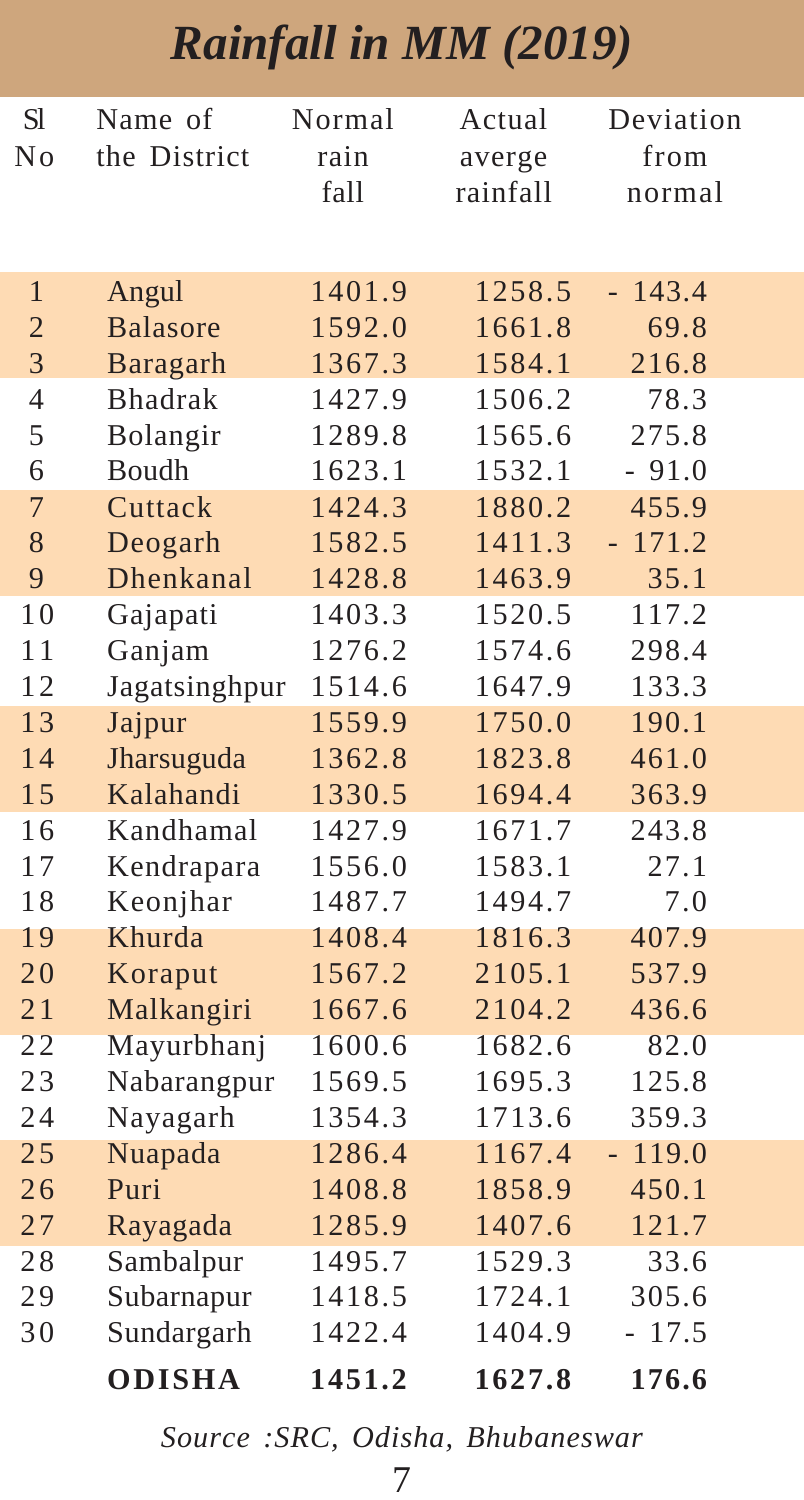### *Industry (2019-20)*

| Number of   | Total Capital | Total      |
|-------------|---------------|------------|
| <b>MSME</b> | Investment    | Employment |
| setup       | (Rs. in lakh) | generated  |
|             |               | (Numbers)  |
|             |               |            |
| 2140        | 26629.63      | 5246       |
| 4108        | 12019.09      | 11403      |
| 1601        | 4441.79       | 2967       |
| 3008        | 6792.41       | 6630       |
| 2429        | 10523.28      | 7929       |
| 64          | 217.00        | 170        |
| 3271        | 15317.28      | 7737       |
| 600         | 1258.45       | 1179       |
| 900         | 2948.56       | 1940       |
| 460         | 2928.50       | 1374       |
| 1302        | 1273.15       | 2671       |
| 1641        | 9577.22       | 4871       |
| 2976        | 20966.94      | 7244       |
| 1709        | 10410.11      | 11880      |
| 1206        | 6750.65       | 6216       |
| 804         | 3181.62       | 2233       |
| 1333        | 5576.42       | 3741       |
| 2300        | 8118.66       | 5453       |
| 4973        | 31476.66      | 16735      |
| 1760        | 4470.85       | 6597       |
| 362         | 1980.21       | 1519       |
| 3348        | 9112.85       | 8302       |
| 808         | 4193.80       | 2475       |
| 582         | 2176.25       | 1878       |
| 910         | 4333.46       | 2687       |
| 2451        | 8163.03       | 5794       |
| 1981        | 14944.37      | 5658       |
| 2247        | 16699.22      | 6550       |
| 563         | 1051.88       | 1392       |
| 5814        | 18435.27      | 12364      |
| 57651       | 265968.61     | 162835     |

*Source :Directorate of Industries, Cuttack*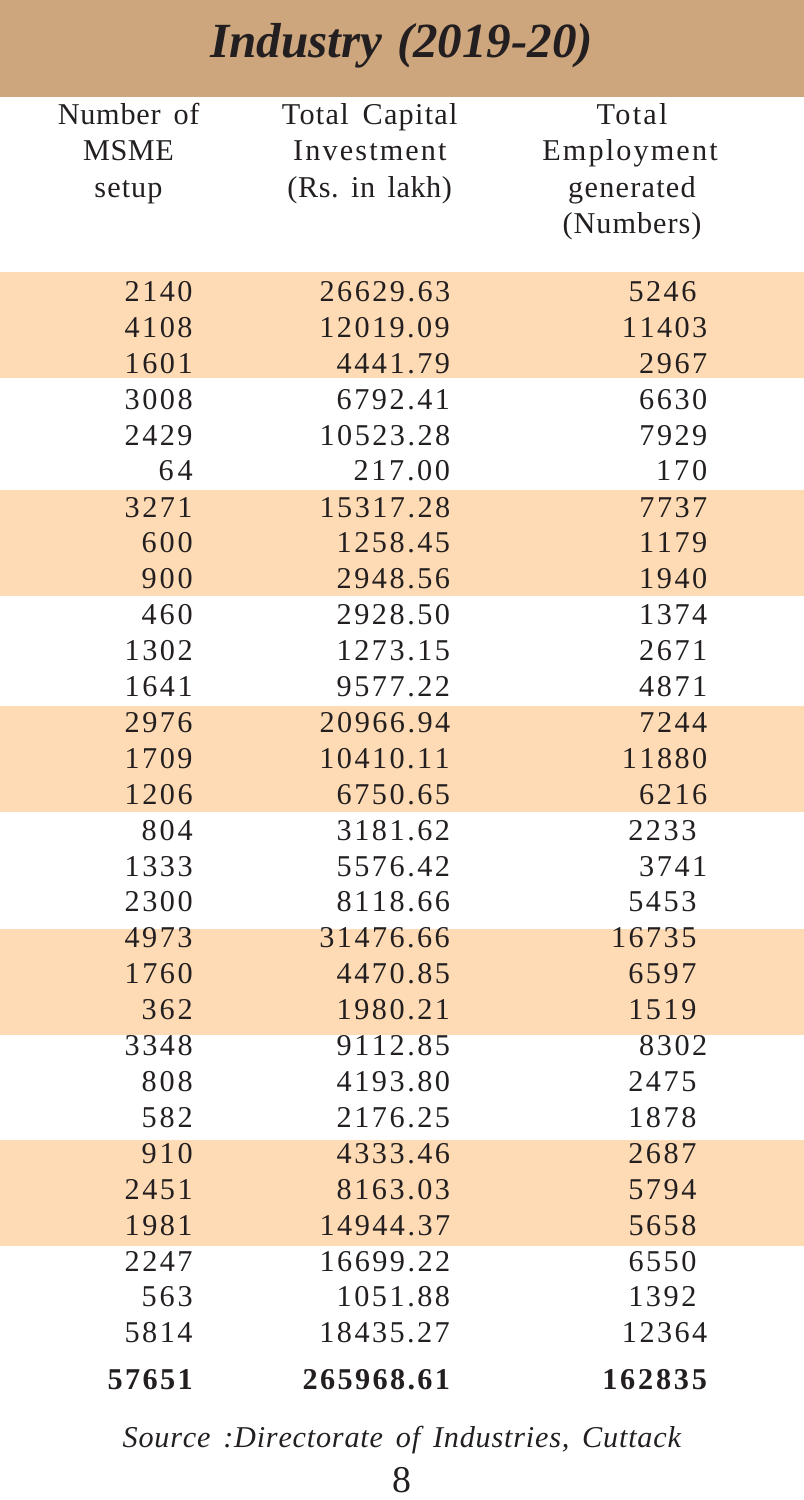| <b>S</b> l<br>No. | Name of<br>the District |       | Population (in '000 nos.) |       |  |
|-------------------|-------------------------|-------|---------------------------|-------|--|
|                   |                         | Male  | Female                    | Total |  |
| $\mathbf{1}$      | Angul                   | 656   | 618                       | 1274  |  |
| $\overline{2}$    | <b>Balasore</b>         | 1186  | 1134                      | 2320  |  |
| $\overline{3}$    | Baragarh                | 749   | 732                       | 1481  |  |
| $\overline{4}$    | <b>Bhadrak</b>          | 760   | 746                       | 1506  |  |
| 5                 | Bolangir                | 830   | 819                       | 1649  |  |
| 6                 | <b>Boudh</b>            | 221   | 220                       | 441   |  |
| 7                 | Cuttack                 | 1353  | 1272                      | 2625  |  |
| 8                 | Deogarh                 | 158   | 154                       | 312   |  |
| 9                 | Dhenkanal               | 613   | 580                       | 1193  |  |
| 10                | Gajapati                | 283   | 295                       | 578   |  |
| 11                | Ganjam                  | 1779  | 1750                      | 3529  |  |
| 12                | Jagatsinghpur           | 578   | 559                       | 1137  |  |
| 13                | Jajpur                  | 926   | 901                       | 1827  |  |
| 14                | Jharsuguda              | 297   | 283                       | 580   |  |
| 15                | Kalahandi               | 787   | 790                       | 1577  |  |
| 16                | Kandhamal               | 360   | 373                       | 733   |  |
| 17                | Kendrapara              | 718   | 723                       | 1441  |  |
| 18                | Keonjhar                | 907   | 895                       | 1802  |  |
| 19                | Khurda                  | 1167  | 1084                      | 2251  |  |
| 20                | Koraput                 | 679   | 701                       | 1380  |  |
| 21                | Malkangiri              | 303   | 310                       | 613   |  |
| 22                | Mayurbhanj              | 1256  | 1264                      | 2520  |  |
| 23                | Nabarangpur             | 605   | 616                       | 1221  |  |
| 24                | Nayagarh                | 503   | 460                       | 963   |  |
| 25                | Nuapada                 | 302   | 308                       | 610   |  |
| 26                | Puri                    | 865   | 834                       | 1699  |  |
| 27                | Rayagada                | 472   | 496                       | 968   |  |
| 28                | Sambalpur               | 527   | 514                       | 1041  |  |
| 29                | Subarnapur              | 311   | 299                       | 610   |  |
| 30                | Sundargarh              | 1061  | 1032                      | 2093  |  |
|                   | <b>ODISHA</b>           | 21212 | 20762                     | 41974 |  |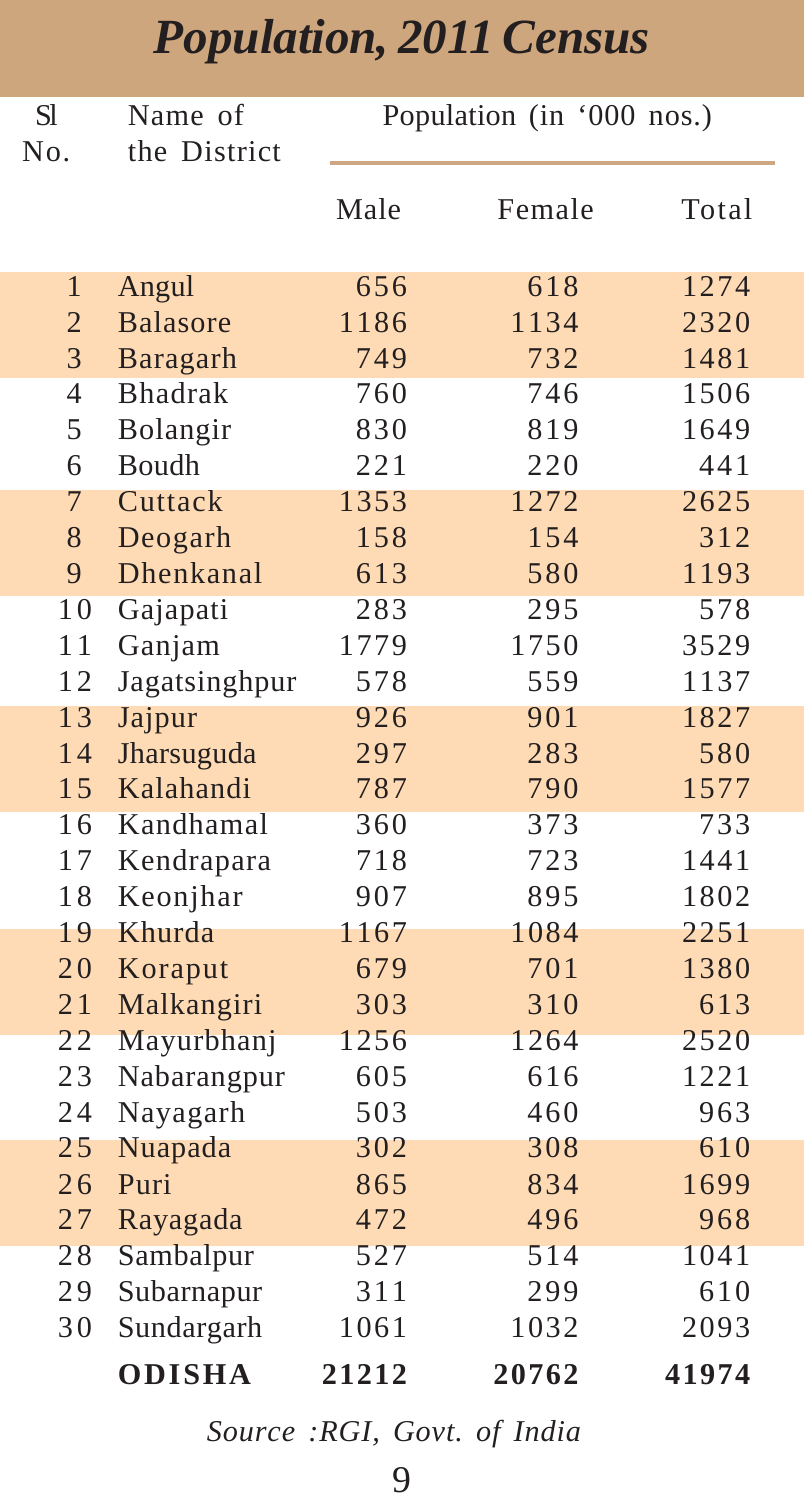|       | Population    |       | Percentge to     |
|-------|---------------|-------|------------------|
|       | (in '000 nos) |       | total population |
| Rural | Urban         | Rural | Urban            |
| 1067  | 207           | 83.79 | 16.21            |
| 2067  | 253           | 89.08 | 10.92            |
| 1331  | 150           | 89.00 | 10.13            |
| 1320  | 186           | 87.66 | 12.34            |
| 1452  | 197           | 88.03 | 11.97            |
| 421   | 20            | 95.37 | 4.63             |
| 1889  | 736           | 71.95 | 28.05            |
| 290   | 22            | 92.84 | 7.16             |
| 1075  | 118           | 90.15 | 9.85             |
| 507   | 71            | 87.77 | 12.23            |
| 2761  | 768           | 78.24 | 21.76            |
| 1021  | 116           | 89.80 | 10.20            |
| 1692  | 135           | 92.61 | 7.39             |
| 349   | 231           | 60.11 | 39.89            |
| 1455  | 122           | 92.26 | 7.74             |
| 661   | 72            | 90.14 | 9.86             |
| 1357  | 84            | 94.20 | 5.80             |
| 1549  | 253           | 85.95 | 14.05            |
| 1167  | 1084          | 51.84 | 48.16            |
| 1154  | 226           | 83.61 | 16.39            |
| 564   | 49            | 91.92 | 8.08             |
| 2327  | 193           | 92.34 | 7.66             |
| 1133  | 88            | 92.82 | 7.18             |
| 883   | 80            | 91.72 | 8.28             |
| 576   | 34            | 94.42 | 5.58             |
| 1434  | 265           | 84.40 | 15.60            |
| 821   | 147           | 84.82 | 15.18            |
| 733   | 308           | 70.41 | 29.59            |
| 560   | 50            | 91.82 | 8.18             |
| 1355  | 738           | 64.74 | 35.26            |
| 34971 | 7003          | 83.31 | 16.69            |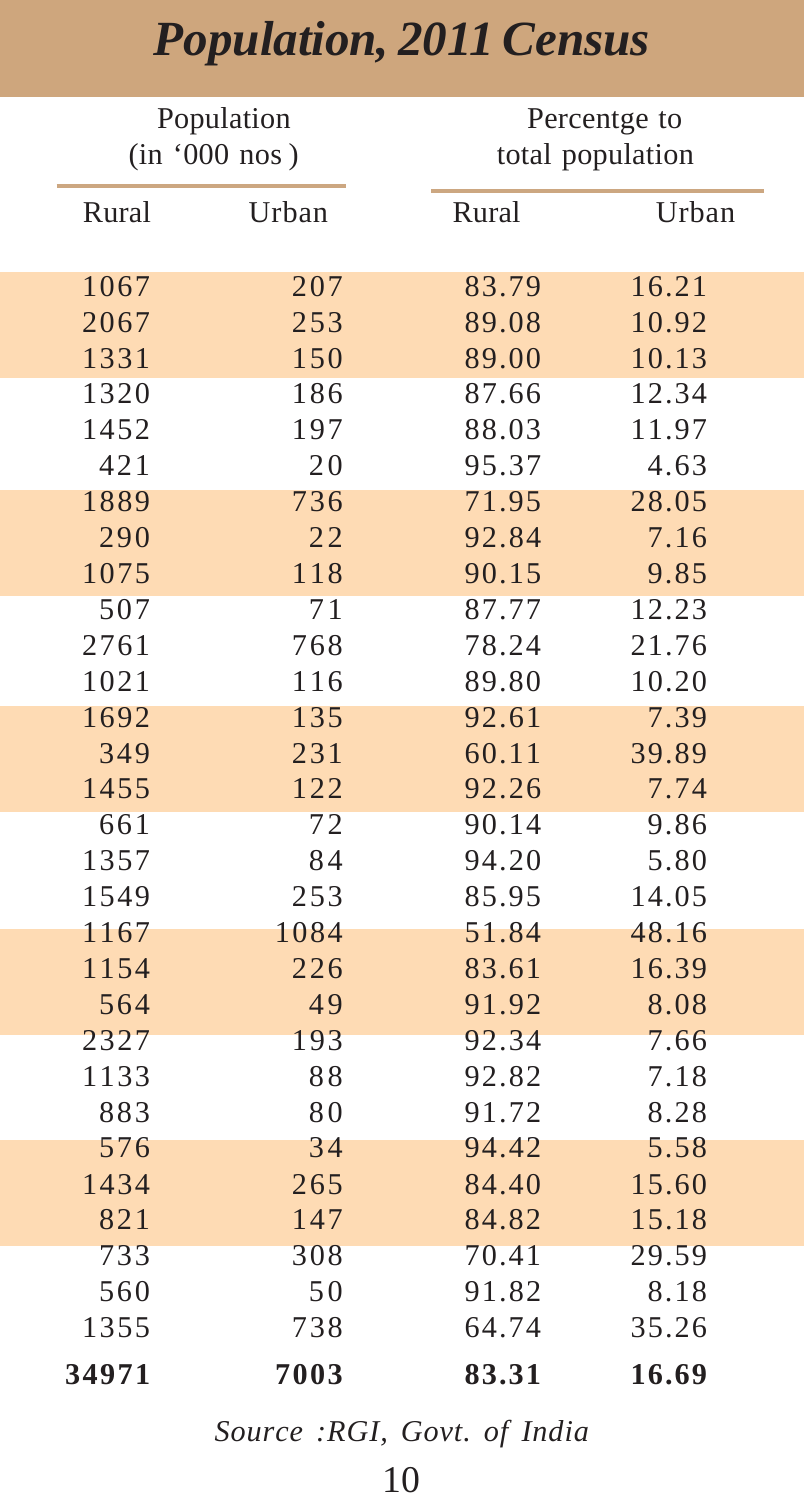| <b>S</b> l     | Name of          | Sex Ratio (No. of      |       |       |  |
|----------------|------------------|------------------------|-------|-------|--|
| No             | the District     | females per'000 males) |       |       |  |
|                |                  |                        |       |       |  |
|                |                  | Rural                  | Urban | Total |  |
| $\mathbf{1}$   | Angul            | 953                    | 889   | 943   |  |
| $\overline{2}$ | <b>Balasore</b>  | 957                    | 959   | 957   |  |
| $\overline{3}$ | Baragarh         | 979                    | 961   | 977   |  |
| $\overline{4}$ | <b>Bhadrak</b>   | 985                    | 956   | 981   |  |
| 5              | Bolangir         | 992                    | 948   | 987   |  |
| 6              | Boudh            | 993                    | 947   | 991   |  |
| 7              | Cuttack          | 945                    | 927   | 940   |  |
| 8              | Deogarh          | 978                    | 936   | 975   |  |
| 9              | <b>Dhenkanal</b> | 950                    | 918   | 947   |  |
| 10             | Gajapati         | 1048                   | 1006  | 1043  |  |
| 11             | Ganjam           | 995                    | 941   | 983   |  |
| 12             | Jagatsinghpur    | 976                    | 900   | 968   |  |
| 13             | Jajpur           | 976                    | 944   | 973   |  |
| 14             | Jharsuguda       | 977                    | 918   | 953   |  |
| 15             | Kalahandi        | 1008                   | 953   | 1003  |  |
| 16             | Kandhamal        | 1043                   | 984   | 1037  |  |
| 17             | Kendrapara       | 1010                   | 954   | 1007  |  |
| 18             | Keonjhar         | 999                    | 920   | 988   |  |
| 19             | Khurda           | 959                    | 898   | 929   |  |
| 20             | Koraput          | 1046                   | 966   | 1032  |  |
| 21             | Malkangiri       | 1028                   | 925   | 1020  |  |
| 22             | Mayurbhanj       | 1010                   | 956   | 1006  |  |
| 23             | Nabarangpur      | 1021                   | 990   | 1019  |  |
| 24             | Nayagarh         | 915                    | 916   | 915   |  |
| 25             | Nuapada          | 1024                   | 983   | 1021  |  |
| 26             | Puri             | 969                    | 931   | 963   |  |
| 27             | Rayagada         | 1064                   | 981   | 1051  |  |
| 28             | Sambalpur        | 988                    | 948   | 976   |  |
| 29             | Subarnapur       | 961                    | 945   | 960   |  |
| 30             | Sundargarh       | 1005                   | 917   | 973   |  |
|                | <b>ODISHA</b>    | 989                    | 932   | 979   |  |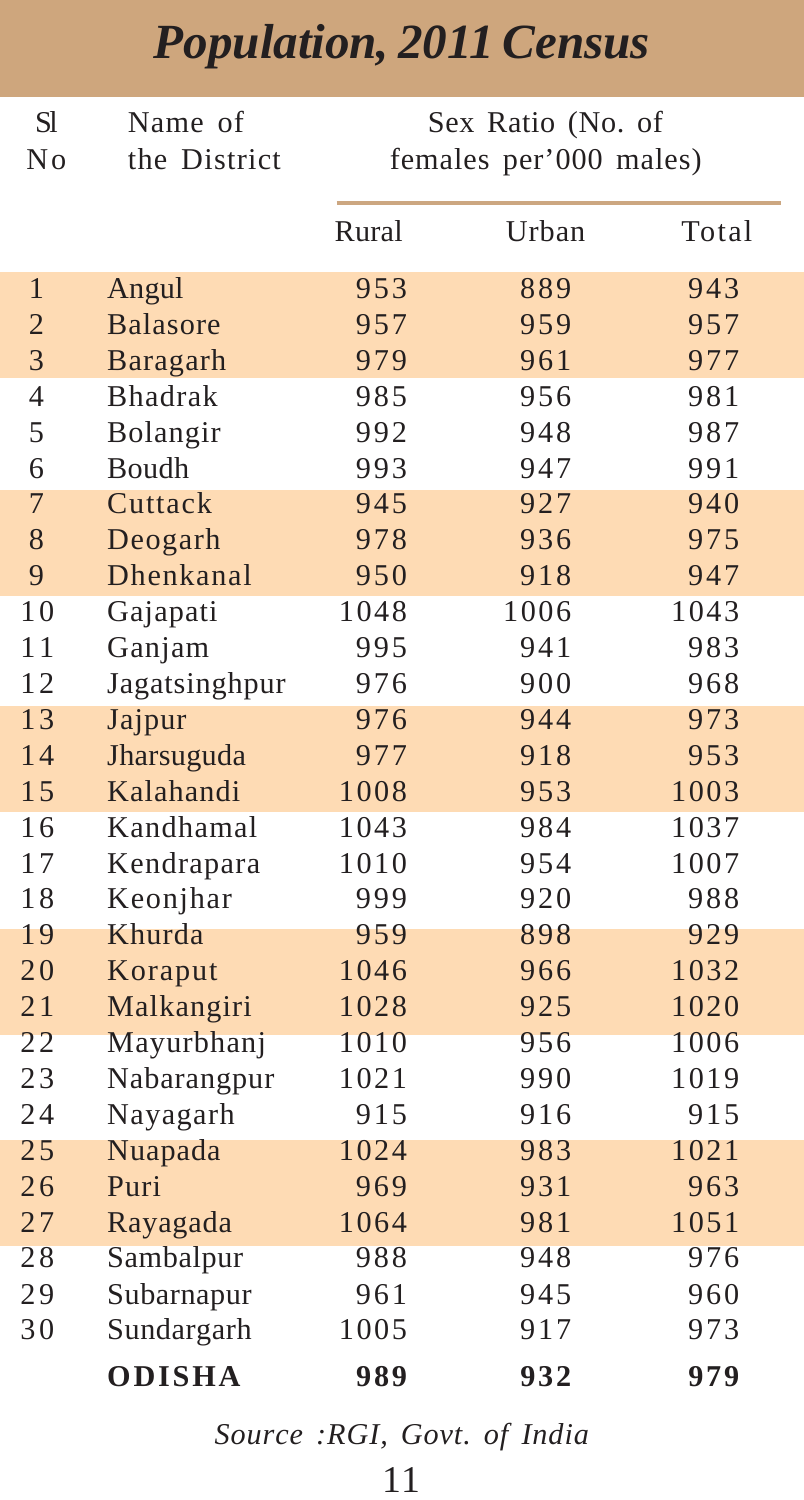| Decadal growth rate, 2001-2011 |       |       |  |  |
|--------------------------------|-------|-------|--|--|
| Rural                          | Urban | Total |  |  |
| 8.7                            | 30.4  | 11.7  |  |  |
| 14.6                           | 14.9  | 14.6  |  |  |
| 7.1                            | 45.0  | 10.0  |  |  |
| 10.7                           | 31.7  | 12.9  |  |  |
| 22.7                           | 27.9  | 23.3  |  |  |
| 18.4                           | 13.3  | 18.2  |  |  |
| 11.1                           | 14.8  | 12.1  |  |  |
| 14.2                           | 11.4  | 14.0  |  |  |
| 10.4                           | 26.5  | 11.8  |  |  |
| 8.8                            | 33.6  | 11.4  |  |  |
| 6.0                            | 38.0  | 11.7  |  |  |
| 7.1                            | 11.0  | 7.5   |  |  |
| 9.1                            | 85.1  | 12.5  |  |  |
| 5.9                            | 24.4  | 12.6  |  |  |
| 17.8                           | 21.7  | 18.1  |  |  |
| 9.4                            | 63.9  | 13.1  |  |  |
| 10.5                           | 12.7  | 10.6  |  |  |
| 14.8                           | 18.8  | 15.3  |  |  |
| 8.9                            | 34.6  | 19.9  |  |  |
| 17.4                           | 14.0  | 16.9  |  |  |
| 20.0                           | 43.1  | 21.6  |  |  |
| 12.5                           | 23.9  | 13.3  |  |  |
| 17.3                           | 47.8  | 19.0  |  |  |
| 6.7                            | 115.1 | 11.4  |  |  |
| 15.1                           | 13.4  | 15.0  |  |  |
| 10.4                           | 29.8  | 13.0  |  |  |
| 14.7                           | 27.3  | 16.5  |  |  |
| 8.3                            | 21.4  | 11.9  |  |  |
| 11.7                           | 24.6  | 12.6  |  |  |
| 12.8                           | 17.3  | 14.4  |  |  |
| 11.8                           | 26.9  | 14.0  |  |  |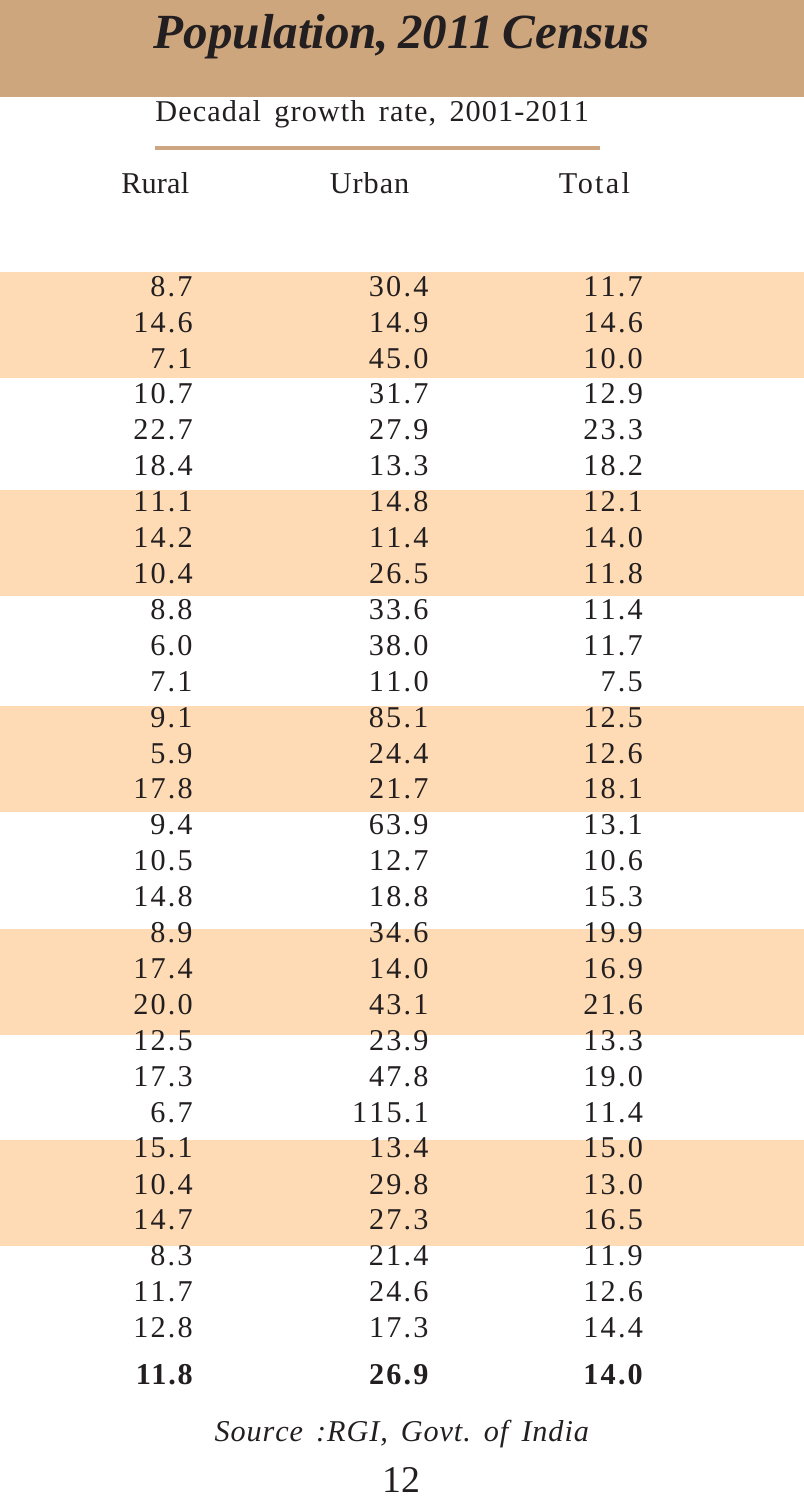| <b>S</b> l     | Name of         |      | Population density | $%$ of     |
|----------------|-----------------|------|--------------------|------------|
| No             | the District    |      | per Sq. Km         | district   |
|                |                 |      |                    | popn to    |
|                |                 | 2001 | 2011               | State popn |
| $\mathbf{1}$   | Angul           | 179  | 200                | 3.03       |
| $\overline{2}$ | <b>Balasore</b> | 532  | 610                | 5.53       |
| 3              | Baragarh        | 231  | 254                | 3.53       |
| $\overline{4}$ | <b>Bhadrak</b>  | 532  | 601                | 3.59       |
| 5              | Bolangir        | 203  | 251                | 3.93       |
| 6              | Boudh           | 121  | 142                | 1.05       |
| 7              | Cuttack         | 595  | 667                | 6.25       |
| 8              | Deogarh         | 93   | 106                | 0.74       |
| 9              | Dhenkanal       | 240  | 268                | 2.84       |
| 10             | Gajapati        | 120  | 134                | 1.38       |
| 11             | Ganjam          | 385  | 430                | 8.41       |
| 12             | Jagatsinghpur   | 634  | 682                | 2.71       |
| 13             | Jajpur          | 560  | 630                | 4.35       |
| 14             | Jharsuguda      | 244  | 274                | 1.38       |
| 15             | Kalahandi       | 169  | 199                | 3.76       |
| 16             | Kandhamal       | 81   | 91                 | 1.75       |
| 17             | Kendrapara      | 492  | 545                | 3.43       |
| 18             | Keonjhar        | 188  | 217                | 4.29       |
| 19             | Khurda          | 667  | 800                | 5.36       |
| 20             | Koraput         | 134  | 157                | 3.29       |
| 21             | Malkangiri      | 87   | 106                | 1.46       |
| 22             | Mayurbhanj      | 213  | 242                | 6.00       |
| 23             | Nabarangpur     | 194  | 231                | 2.91       |
| 24             | Nayagarh        | 222  | 248                | 2.29       |
| 25             | Nuapada         | 138  | 158                | 1.45       |
| 26             | Puri            | 432  | 488                | 4.05       |
| 27             | Rayagada        | 118  | 137                | 2.31       |
| 28             | Sambalpur       | 140  | 157                | 2.48       |
| 29             | Subarnapur      | 232  | 261                | 1.45       |
| 30             | Sundargarh      | 188  | 216                | 4.99       |
|                | <b>ODISHA</b>   | 236  | 270                | 100.00     |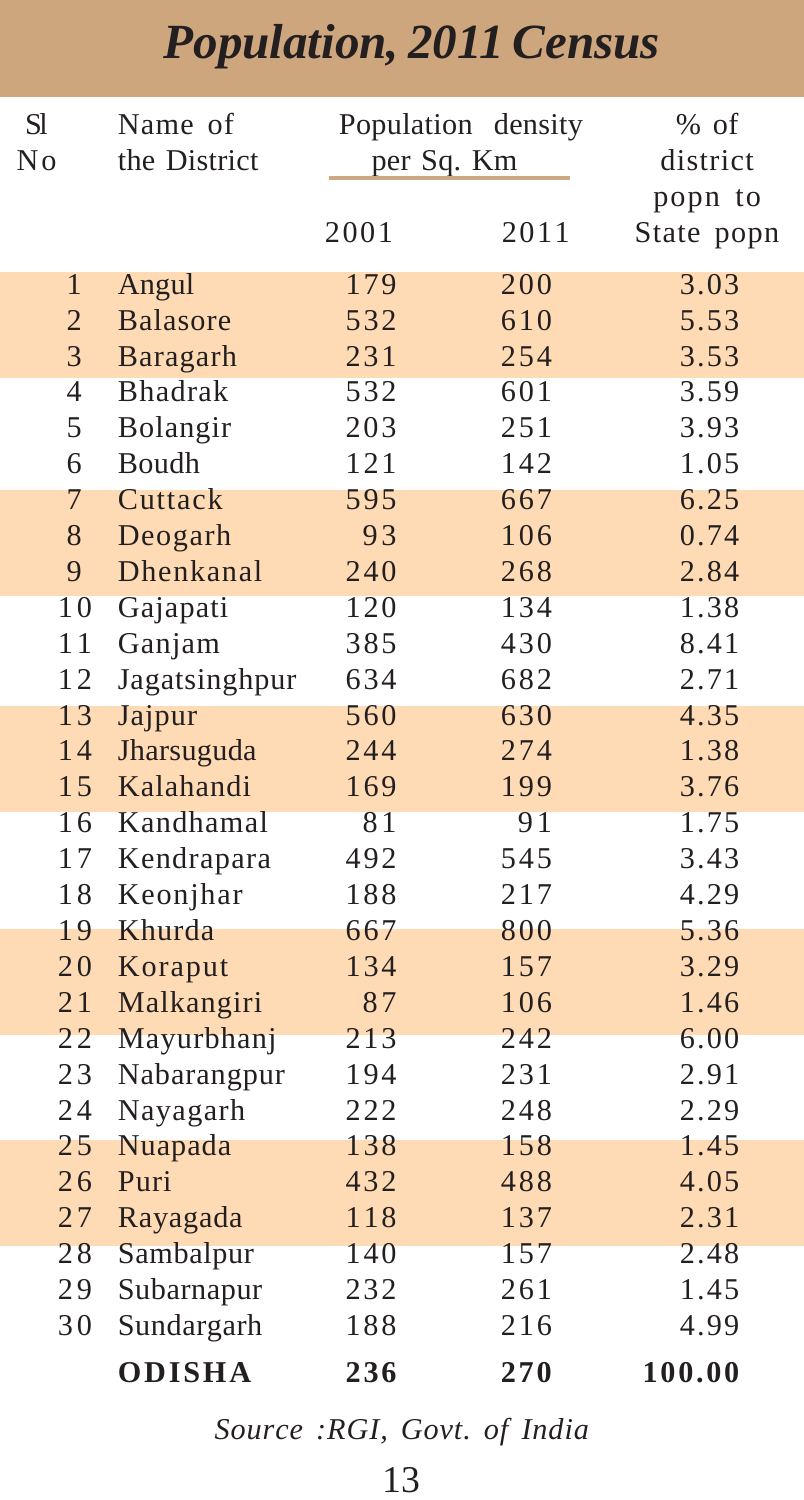#### Child Population (0 -6 years) in '000 Nos.

| Male | Female | Total |
|------|--------|-------|
|      |        |       |
| 80   | 72     | 152   |
| 149  | 140    | 289   |
| 83   | 80     | 163   |
| 95   | 90     | 185   |
| 110  | 106    | 216   |
| 31   | 31     | 62    |
| 142  | 130    | 272   |
| 21   | 19     | 40    |
| 74   | 65     | 139   |
| 44   | 43     | 87    |
| 220  | 200    | 420   |
| 57   | 53     | 110   |
| 113  | 104    | 217   |
| 33   | 32     | 65    |
| 114  | 109    | 223   |
| 56   | 54     | 110   |
| 84   | 77     | 161   |
| 132  | 127    | 259   |
| 124  | 113    | 237   |
| 114  | 111    | 225   |
| 55   | 54     | 109   |
| 180  | 172    | 352   |
| 104  | 104    | 208   |
| 58   | 49     | 107   |
| 44   | 44     | 88    |
| 90   | 83     | 173   |
| 75   | 73     | 148   |
| 61   | 57     | 118   |
| 38   | 37     | 75    |
| 135  | 128    | 263   |
| 2716 | 2557   | 5273  |
|      |        |       |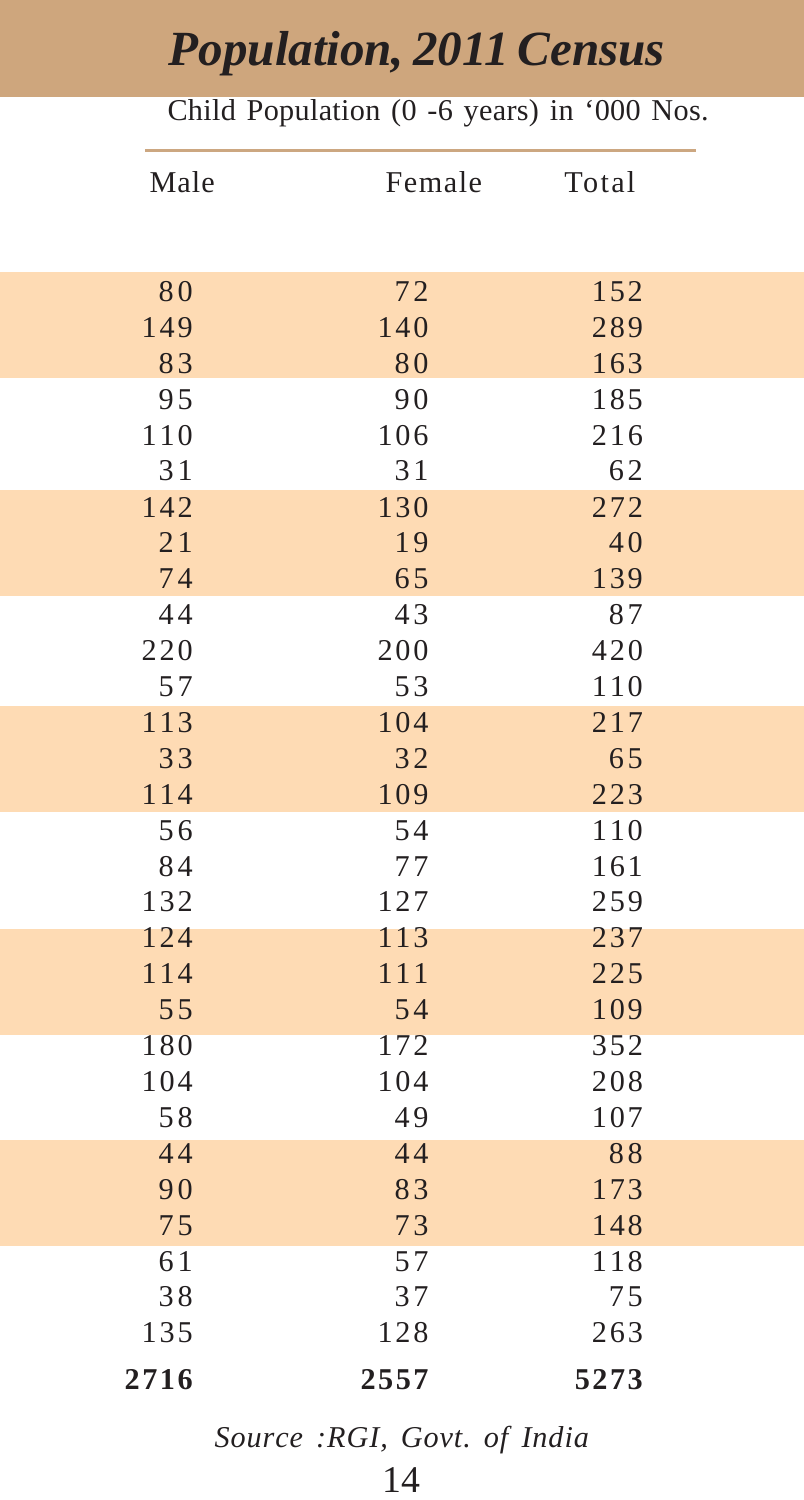#### *Projected Population (2020)*

| Sl             | Name of         |       | Population, 2020 (in '000 Nos) |       |
|----------------|-----------------|-------|--------------------------------|-------|
| No             | the District    |       |                                |       |
|                |                 | Male  | Female                         | Total |
|                |                 |       |                                |       |
|                |                 |       |                                |       |
| 1              | Angul           | 724   | 683                            | 1407  |
| $\overline{2}$ | <b>Balasore</b> | 1338  | 1286                           | 2624  |
| 3              | Baragarh        | 815   | 797                            | 1612  |
| $\overline{4}$ | <b>Bhadrak</b>  | 845   | 836                            | 1681  |
| 5              | Bolangir        | 996   | 986                            | 1982  |
| 6              | Boudh           | 257   | 255                            | 512   |
| $\overline{7}$ | Cuttack         | 1498  | 1410                           | 2908  |
| 8              | Deogarh         | 178   | 174                            | 352   |
| 9              | Dhenkanal       | 682   | 636                            | 1318  |
| 10             | Gajapati        | 310   | 326                            | 636   |
| 11             | Ganjam          | 1977  | 1919                           | 3896  |
| 12             | Jagatsinghpur   | 613   | 597                            | 1210  |
| 13             | Jajpur          | 1029  | 1002                           | 2031  |
| 14             | Jharsuguda      | 332   | 318                            | 650   |
| 15             | Kalahandi       | 912   | 917                            | 1829  |
| 16             | Kandhamal       | 397   | 422                            | 819   |
| 17             | Kendrapara      | 788   | 788                            | 1576  |
| 18             | Keonjhar        | 1026  | 1023                           | 2049  |
| 19             | Khurda          | 1356  | 1290                           | 2646  |
| 20             | Koraput         | 769   | 817                            | 1586  |
| 21             | Malkangiri      | 358   | 371                            | 729   |
| 22             | Mayurbhanj      | 1389  | 1431                           | 2820  |
| 23             | Nabarangpur     | 698   | 728                            | 1426  |
| 24             | Nayagarh        | 560   | 500                            | 1060  |
| 25             | Nuapada         | 340   | 352                            | 692   |
| 26             | Puri            | 969   | 928                            | 1897  |
| 27             | Rayagada        | 536   | 574                            | 1110  |
| 28             | Sambalpur       | 578   | 568                            | 1146  |
| 29             | Subarnapur      | 347   | 332                            | 679   |
| 30             | Sundargarh      | 1188  | 1174                           | 2362  |
|                | <b>ODISHA</b>   | 23805 | 23440                          | 47245 |

 *Source : DE&S, Odisha*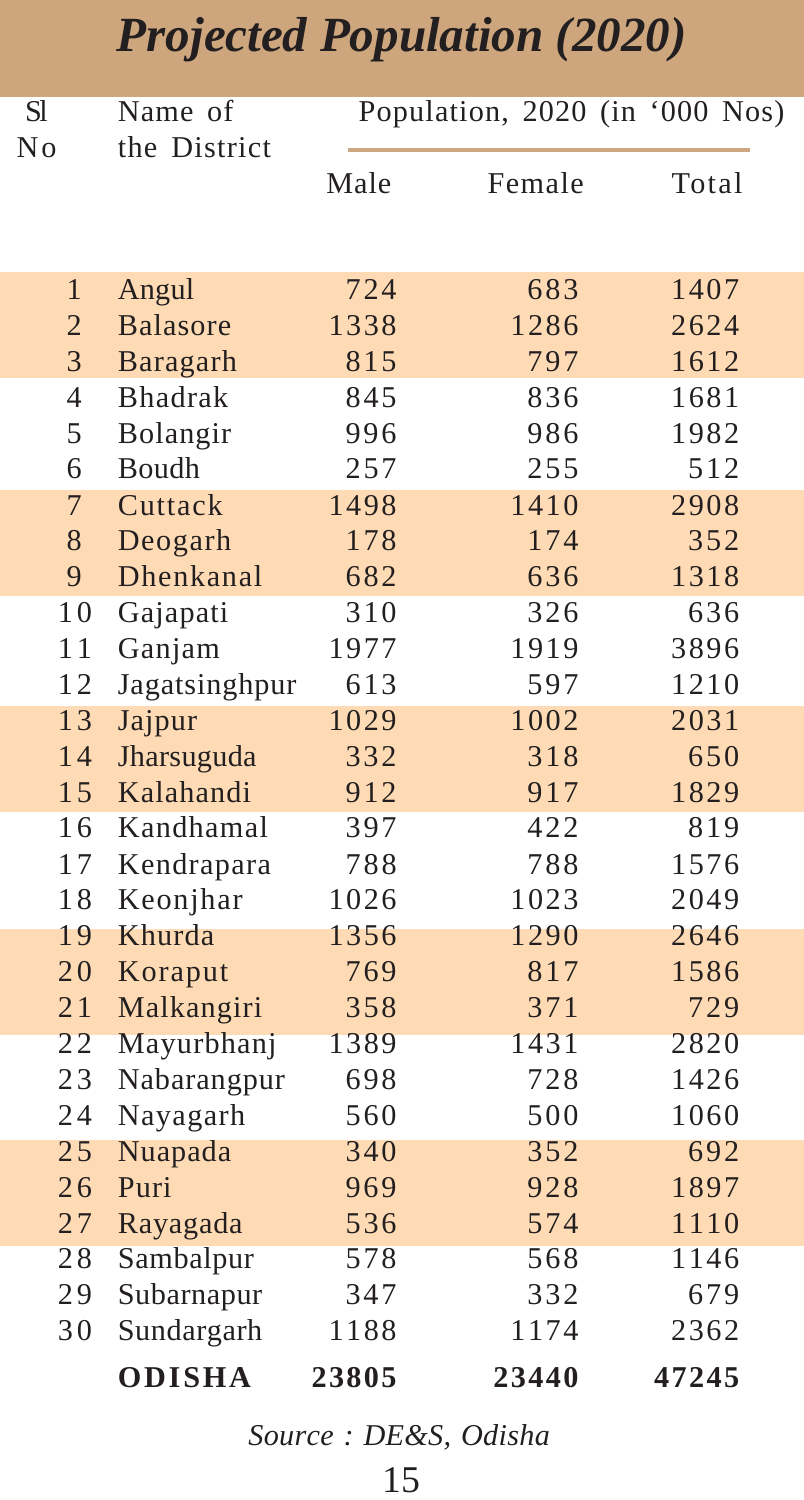#### *Production of Major Crops, (2019-20)*

| Paddy            | Wheat        | Maize          |
|------------------|--------------|----------------|
| (in '000MT)      | (in '000 MT) | (in '000MT)    |
|                  |              |                |
|                  |              |                |
| 292.26           | 0.03         | 16.10          |
| 765.87           | 0.14         | 0.63           |
| 866.30           | 0.15         | 5.69           |
| 419.68           | 0.03         | 0.39           |
| 571.66           |              | 20.04          |
| 261.95           | 0.11         | 2.02           |
| 588.20           | 0.05         | 1.98           |
| 135.48           | 0.05         | 3.73           |
| 338.12           |              | 6.81           |
| 118.17           |              | 19.28          |
| 1100.31          |              | 48.80          |
| 261.89           |              | 0.36           |
| 356.35           | 0.02         | 1.51           |
| 263.15           | 0.16         | 2.41           |
| 923.62           | 0.04         | 33.53          |
| 110.13           | 0.02         | 45.46          |
| 414.71           | 0.15         | 0.20           |
| 787.21           | 0.52         | 63.28          |
| 349.85           |              | 0.63           |
| 541.60           | 0.04         | 52.67          |
| 351.08           |              | 35.10          |
| 1075.73          | 0.53         | 12.89          |
| 594.50<br>340.41 | 0.40         | 248.35         |
| 307.74           |              | 21.75<br>16.90 |
| 426.54           | 0.23         | 0.31           |
| 278.75           | 0.03         | 36.36          |
| 496.57           | 0.11         | 10.37          |
| 758.74           | 0.18         | 2.72           |
| 505.57           | 1.28         | 23.14          |
|                  |              |                |
| 14602.14         | 4.27         | 733.41         |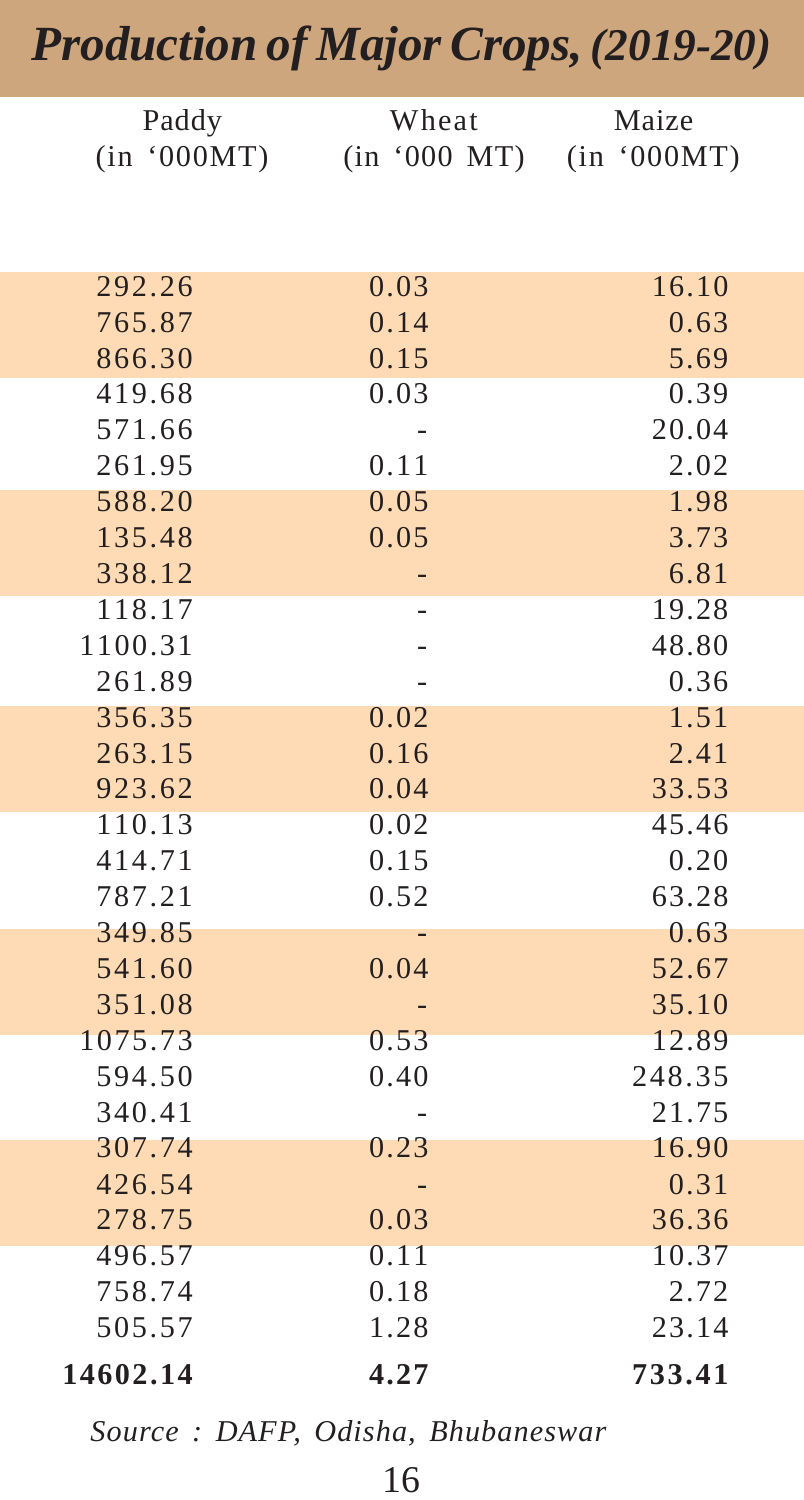#### *Production of Major Crops, (2019-20)* Sl Name of Ragi Mung Biri No the District (in '000 (in '000 (in '000 MT) MT) MT) 1 Angul 0.01 17.65 18.50 2 Balasore - 6.84 3.86 3 Baragarh 0.65 12.99 2.28 4 Bhadrak - 3.84 4.20 5 Bolangir 0.59 34.67 6.67 6 Boudh 0.05 5.02 0.93 7 Cuttack 0.05 18.36 18.87 8 Deogarh 0.07 6.45 9 Dhenkanal - 11.04 9.71 10 Gajapati 6.86 3.40 5.49 11 Ganjam 18.48 62.14 14.21 12 Jagatsinghpur - 22.18 7.63 13 Jajpur - 13.96 9.07 14 Jharsuguda 0.04 0.64 0.18 15 Kalahandi 2.43 39.35 14.24 16 Kandhamal 2.38 0.60 2.12 17 Kendrapara - 20.24 18.28 18 Keonjhar 0.25 4.41 7.92 19 Khurda - 14.49 4.17 20 Koraput 65.09 0.78 1.93 21 Malkangiri 8.37 4.19 2.90 22 Mayurbhanj 0.73 7.57 6.18<br>23 Nabarangpur 2.31 2.42 2.91 Nabarangpur 2.31 2.42 24 Nayagarh 0.48 28.68 7.45 25 Nuapada 3.42 18.59 8.62 26 Puri 0.06 13.51 8.00 27 Rayagada 12.32 1.38 5.39 28 Sambalpur 0.04 11.74 7.28 29 Subarnapur - 13.76 1.57 30 Sundargarh 4.05 7.40 6.59 **ODISHA 128.73 408.29 209.87**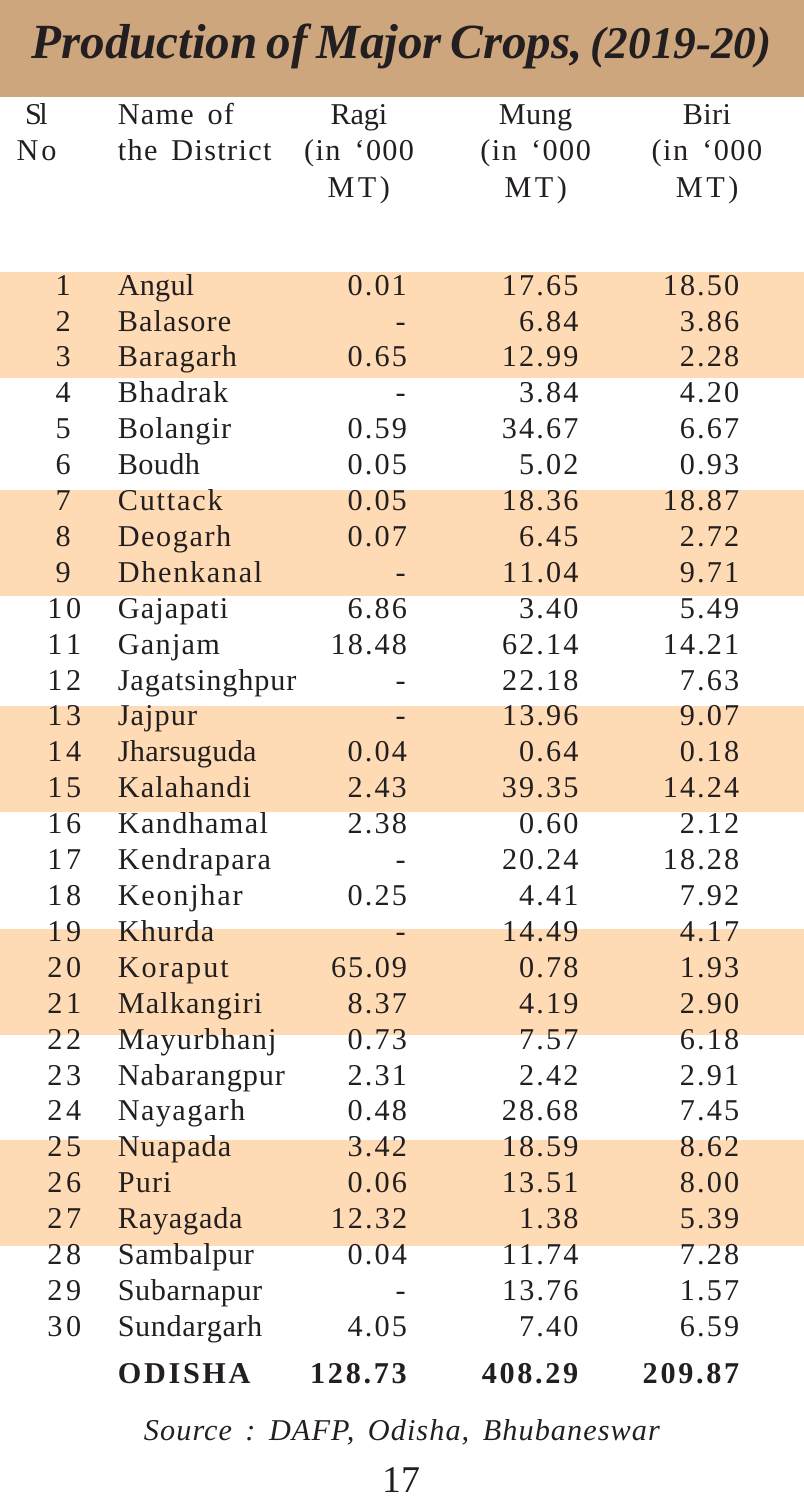#### *Production of Major Crops, (2019-20)*

| Kulthi<br>(in '000<br>MT) | Ti1<br>(in '000<br>MT) | Groundnut<br>(in '000<br>MT) | Mustard<br>(in '000<br>MT) |
|---------------------------|------------------------|------------------------------|----------------------------|
| 5.65                      | 14.26                  | 21.04                        | 2.59                       |
| 0.11                      | 0.39                   | 18.96                        | 1.63                       |
| 0.47                      | 0.80                   | 25.45                        | 2.63                       |
| 0.03                      | 0.07                   | 0.71                         | 0.47                       |
| 10.13                     | 0.51                   | 15.13                        | 1.51                       |
| 2.95                      | 0.83                   | 0.79                         | 0.41                       |
| 4.23                      | 0.22                   | 13.46                        | 0.63                       |
| 0.90                      | 4.78                   | 4.37                         | 1.12                       |
| 3.62                      | 7.30                   | 23.41                        | 1.01                       |
| 0.14                      | 0.69                   | 4.68                         | 0.21                       |
| 1.67                      | 8.27                   | 24.91                        | 0.43                       |
| 0.86                      | 0.03                   | 12.17                        | 0.28                       |
| 2.98                      | 0.07                   | 57.33                        | 0.46                       |
| 0.82                      | 1.73                   | 0.65                         | 0.60                       |
| 7.12                      | 0.91                   | 29.11                        | 4.54                       |
| 5.23                      | 0.41                   | 3.16                         | 7.75                       |
| 0.62                      | 0.09                   | 19.94                        | 0.75                       |
| 9.14                      | 2.47                   | 6.18                         | 3.82                       |
| 0.78                      | 0.04                   | 1.07                         | 0.35                       |
| 0.89                      | 0.17                   | 4.22                         | 0.70                       |
| 0.96                      | 11.98                  | 31.17                        | 0.10                       |
| 3.63                      | 1.55                   | 10.58                        | 3.36                       |
| 1.50                      | 0.08                   | 2.52                         | 0.45                       |
| 2.72                      | 2.57                   | 1.91                         | 0.51                       |
| 22.56<br>1.24             | 2.62                   | 16.20<br>23.32               | 1.14<br>0.25               |
|                           | 0.13<br>2.79           |                              | 1.37                       |
| 2.70<br>0.49              | 7.34                   | 2.62<br>1.98                 | 2.75                       |
| 1.73                      | 0.71                   | 5.86                         | 1.40                       |
| 9.24                      | 8.50                   | 4.99                         | 5.19                       |
| 105.11                    | 82.31                  | 387.89                       | 48.41                      |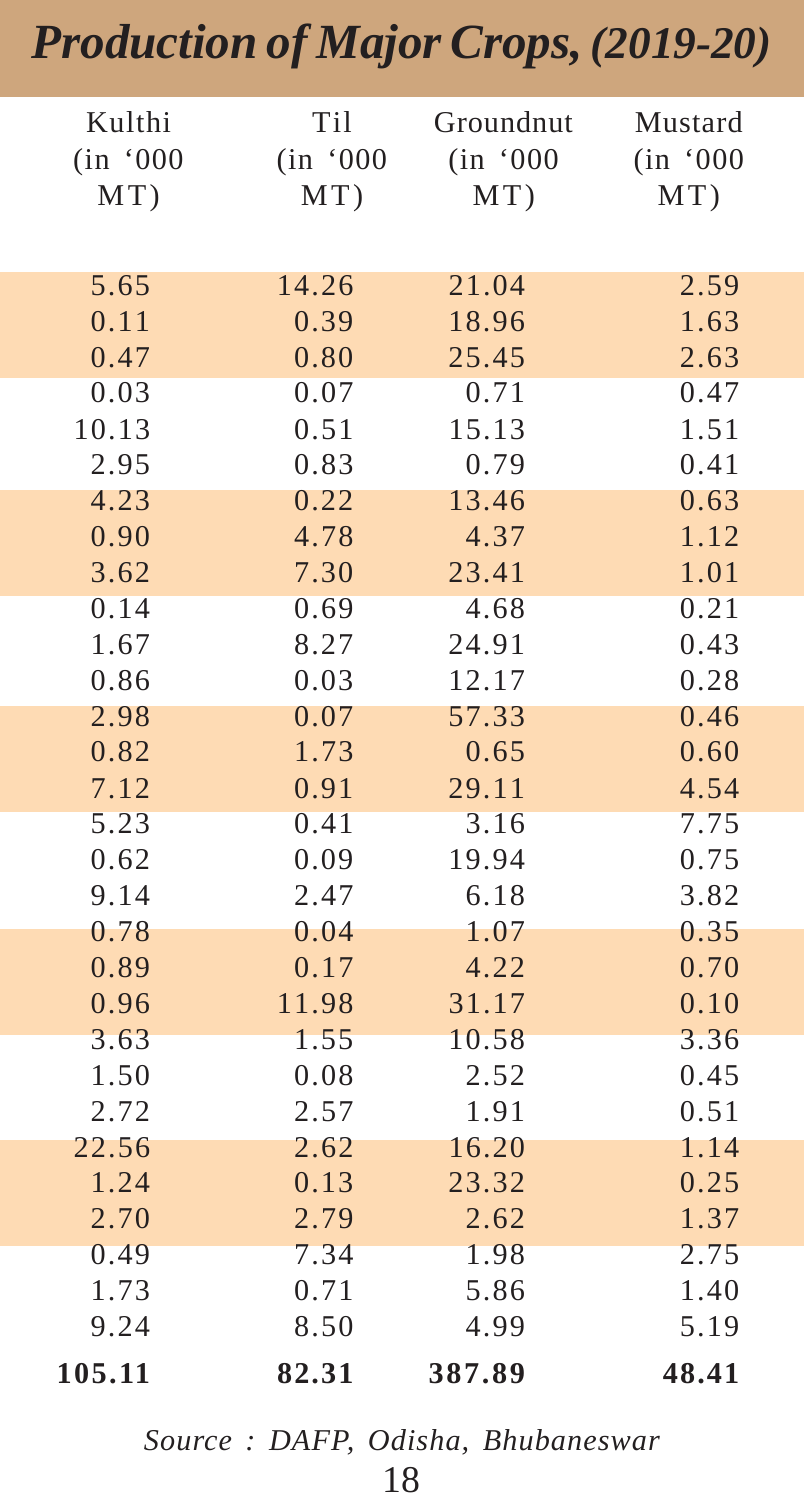|                 | <b>Production of Major Crops, (2019-20)</b> |                                   |                                      |                               |
|-----------------|---------------------------------------------|-----------------------------------|--------------------------------------|-------------------------------|
| <b>S1</b><br>No | Name of<br>the District                     | <b>Jute</b><br>(in '000<br>Bales) | Potato<br>(in '000<br>MT)<br>(Prov.) | Sugar<br>Cane<br>(in '000 MT) |
| $\mathbf{1}$    | Angul                                       |                                   | 13.10                                | 1.42                          |
| $\overline{c}$  | <b>Balasore</b>                             | 7.75                              | 6.54                                 | 11.06                         |
| 3.              | Baragarh                                    |                                   | 3.25                                 | 5.32                          |
| $\overline{4}$  | Bhadrak                                     | 1.20                              | 5.42                                 | 19.41                         |
| 5               | Bolangir                                    |                                   | 2.55                                 | 11.70                         |
| 6               | Boudh                                       |                                   | 8.40                                 | 1.48                          |
| 7               | Cuttack                                     | 11.72                             | 30.14                                | 170.77                        |
| 8               | Deogarh                                     |                                   | 7.89                                 | 4.50                          |
| 9               | Dhenkanal                                   |                                   | 11.05                                | 38.50                         |
| 10              | Gajapati                                    |                                   | 0.80                                 | 2.22                          |
| 11              | Ganjam                                      |                                   | 6.04                                 | 38.37                         |
| 12              | Jagatsinghpur                               | 0.50                              | 5.26                                 | 41.10                         |
| 13              | Jajpur                                      | 1.48                              | 8.71                                 | 106.54                        |
| 14              | Jharsuguda                                  |                                   | 7.54                                 |                               |
| 15              | Kalahandi                                   |                                   | 2.40                                 | 27.02                         |
| 16              | Kandhamal                                   |                                   | 20.47                                |                               |
| 17              | Kendrapara                                  | 9.83                              | 14.32                                | 23.14                         |
| 18              | Keonjhar                                    | 12.06                             | 24.03                                | 2.84                          |
| 19              | Khurda                                      |                                   | 6.03                                 | 15.09                         |
| 20              | Koraput                                     |                                   | 19.55                                | 418.18                        |
| 21              | Malkangiri                                  |                                   | 1.39                                 | 1.42                          |
| 22              | Mayurbhanj                                  | 0.26                              | 7.43                                 |                               |
| 23              | Nabarangpur                                 |                                   | 0.38                                 | 353.22                        |
| 24              | Nayagarh                                    |                                   | 4.44                                 | 53.96                         |
| 25              | Nuapada                                     |                                   | 3.60                                 | 4.56                          |
| 26              | Puri                                        | 0.12                              | 7.47                                 | 4.03                          |
| 27              | Rayagada                                    |                                   | 3.76                                 | 6.08                          |
| 28              | Sambalpur                                   |                                   | 8.74                                 | 0.74                          |
| 29              | Subarnapur                                  |                                   | 2.03                                 |                               |
| 30              | Sundargarh                                  |                                   | 18.66                                | 3.02                          |
|                 | <b>ODISHA</b>                               | 44.92                             | 261.39                               | 1365.69                       |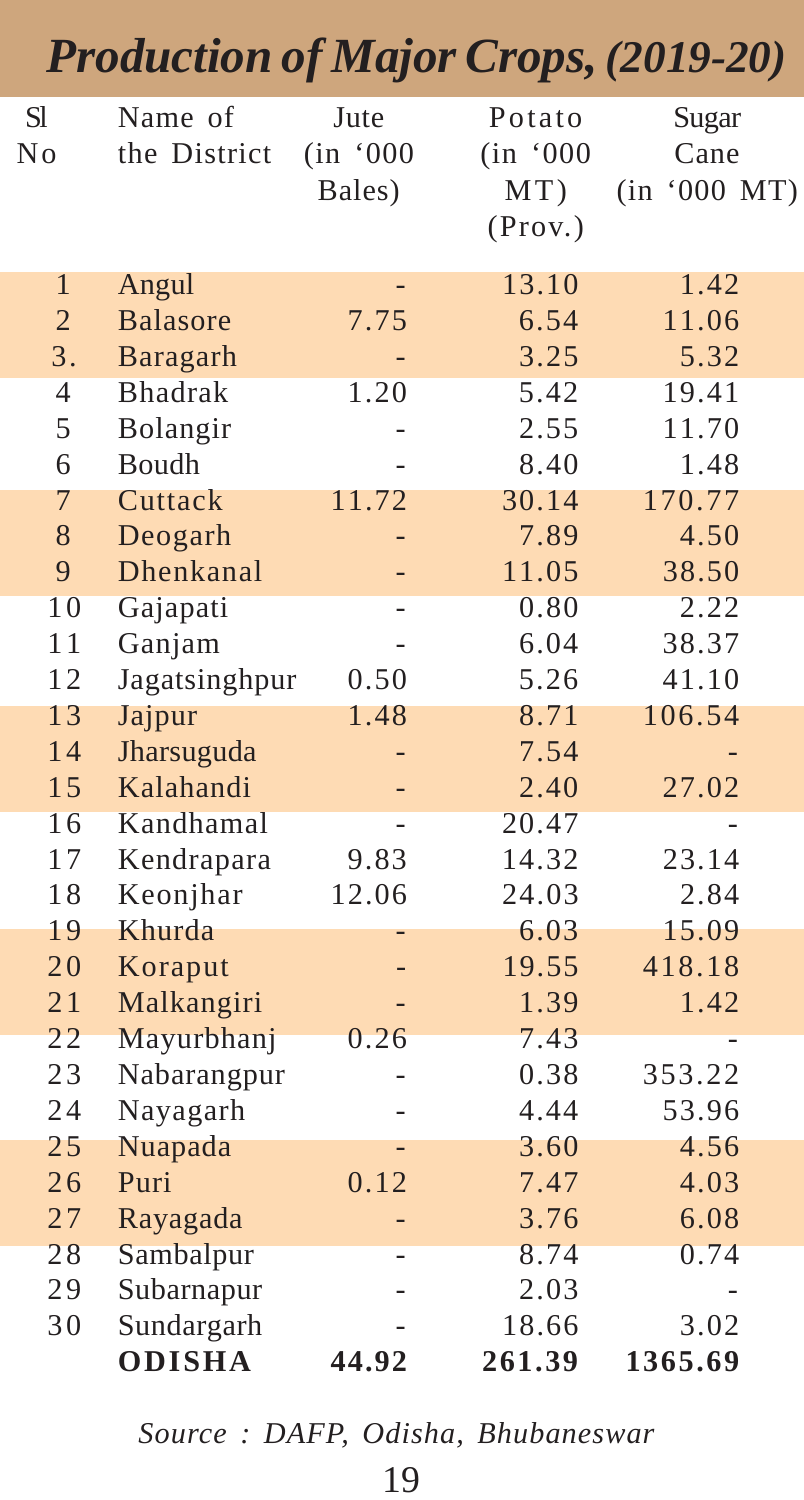#### *Land Utilisation Pattern ('000 Hect) (2019-20)(Provisional)*

| Forest | Misc.          | Perma-         | Culturable     |
|--------|----------------|----------------|----------------|
| Area   | trees $&$      | nent           | waste          |
|        | Grooves        | pasture        |                |
|        |                |                |                |
| 272    | 23             | 36             | 19             |
| 33     | 25             | 16             | 9              |
| 122    | 5              | 20             | 15             |
| 10     | 3              | 11             | 11             |
| 154    | $\overline{4}$ | 46             | 18             |
| 128    | 19             | 17             | 20             |
| 79     | 11             | 11             | 10             |
| 156    | $\mathbf{1}$   | 5              | 6              |
| 174    | 6              | 8              | $\overline{4}$ |
| 247    | 8              | 12             | $\overline{4}$ |
| 315    | 22             | 20             | 11             |
| 13     | $\overline{4}$ | 7              | 6              |
| 72     | $\overline{4}$ | $\overline{4}$ | $\overline{4}$ |
| 20     | 6              | 20             | 15             |
| 254    | 8              | 23             | 21             |
| 571    | 34             | 10             | 14             |
| 25     | 5              | 8              | 6              |
| 310    | 6              | 20             | 26             |
| 62     | 10             | 5              | 8              |
| 188    | 17             | 45             | 44             |
| 335    | $\mathbf{1}$   | 21             | $\overline{4}$ |
| 439    | 41             | 28             | 10             |
| 246    | 13             | 8              | 15             |
| 208    | 6              | $\overline{4}$ | 5              |
| 185    | $\overline{1}$ | $\overline{2}$ | $\overline{c}$ |
| 14     | 9              | 9              | 3              |
| 281    | 18             | 26             | 22             |
| 363    | $\overline{4}$ | 13             | 19             |
| 41     | 3              | 13             | 8              |
| 496    | 25             | 26             | 16             |
| 5813   | 342            | 494            | 375            |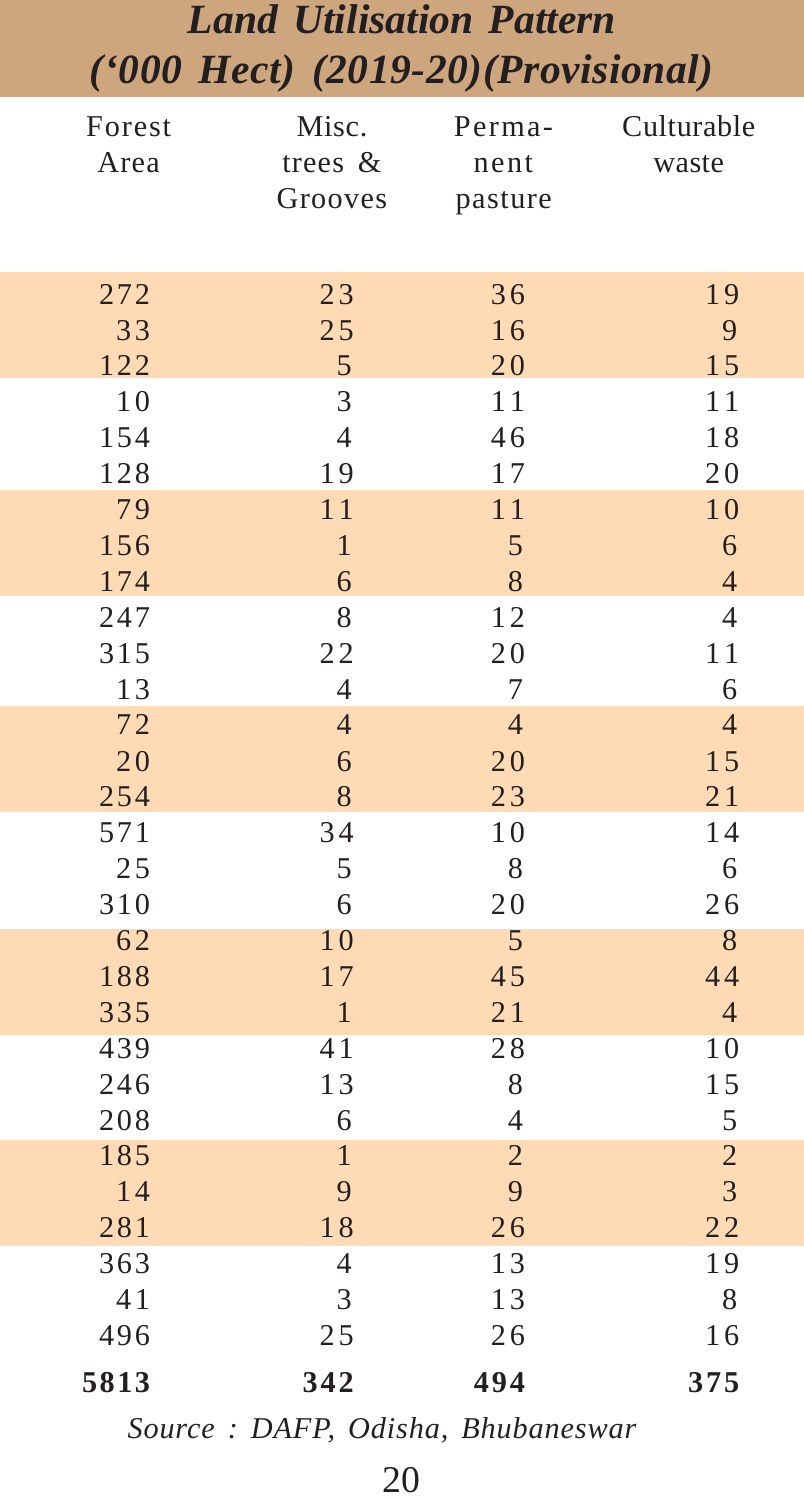#### *Land Utilisation Pattern ('000 Hect) (2019-20)(Provisional)*

| <b>S</b> l     | Name of         | Land put  | Barren &       | Current                  |
|----------------|-----------------|-----------|----------------|--------------------------|
| No             | the District    | to non-   | unculturable   | fallow                   |
|                |                 | agrl. use | land           |                          |
|                |                 |           |                |                          |
|                |                 |           |                |                          |
| $\mathbf{1}$   | Angul           | 48        | $\overline{7}$ | 47                       |
| $\overline{2}$ | <b>Balasore</b> | 33        | 10             | 77                       |
| 3              | Baragarh        | 47        | 20             | 65                       |
| $\overline{4}$ | <b>Bhadrak</b>  | 33        | $\mathbf{1}$   | 5                        |
| 5              | Bolangir        | 53        | 23             | 34                       |
| 6              | Boudh           | 21        | 12             | 3                        |
| $\overline{7}$ | Cuttack         | 83        | 10             | 60                       |
| 8              | Deogarh         | 51        | 6              |                          |
| 9              | Dhenkanal       | 42        | 5              | 66                       |
| 10             | Gajapati        | 12        | 68             | 7                        |
| 11             | Ganjam          | 21        | 20             | $\overline{a}$           |
| 12             | Jagatsinghpur   | 13        | 13             | 17                       |
| 13             | Jajpur          | 51        | 5              | $\overline{\phantom{a}}$ |
| 14             | Jharsuguda      | 39        | 17             | 22                       |
| 15             | Kalahandi       | 35        | 57             | 34                       |
| 16             | Kandhamal       | 9         | 30             | 12                       |
| 17             | Kendrapara      | 49        | 5              | 23                       |
| 18             | Keonjhar        | 77        | 93             | 36                       |
| 19             | Khurda          | 46        | 15             | 24                       |
| 20             | Koraput         | 54        | 210            | 51                       |
| 21             | Malkangiri      | 23        | 38             | $\overline{\phantom{0}}$ |
| 22             | Mayurbhanj      | 58        | 16             | 64                       |
| 23             | Nabarangpur     | 44        | 9              |                          |
| 24             | Nayagarh        | 25        | 6              | 16                       |
| 25             | Nuapada         | 3         | 2              | 7                        |
| 26             | Puri            | 115       | 8              | 95                       |
| 27             | Rayagada        | 124       | 38             | 27                       |
| 28             | Sambalpur       | 38        | 18             | 18                       |
| 29             | Subarnapur      | 22        | 12             |                          |
| 30             | Sundargarh      | 29        | 66             | 40                       |
|                | <b>ODISHA</b>   | 1298      | 840            | 850                      |
|                |                 |           |                |                          |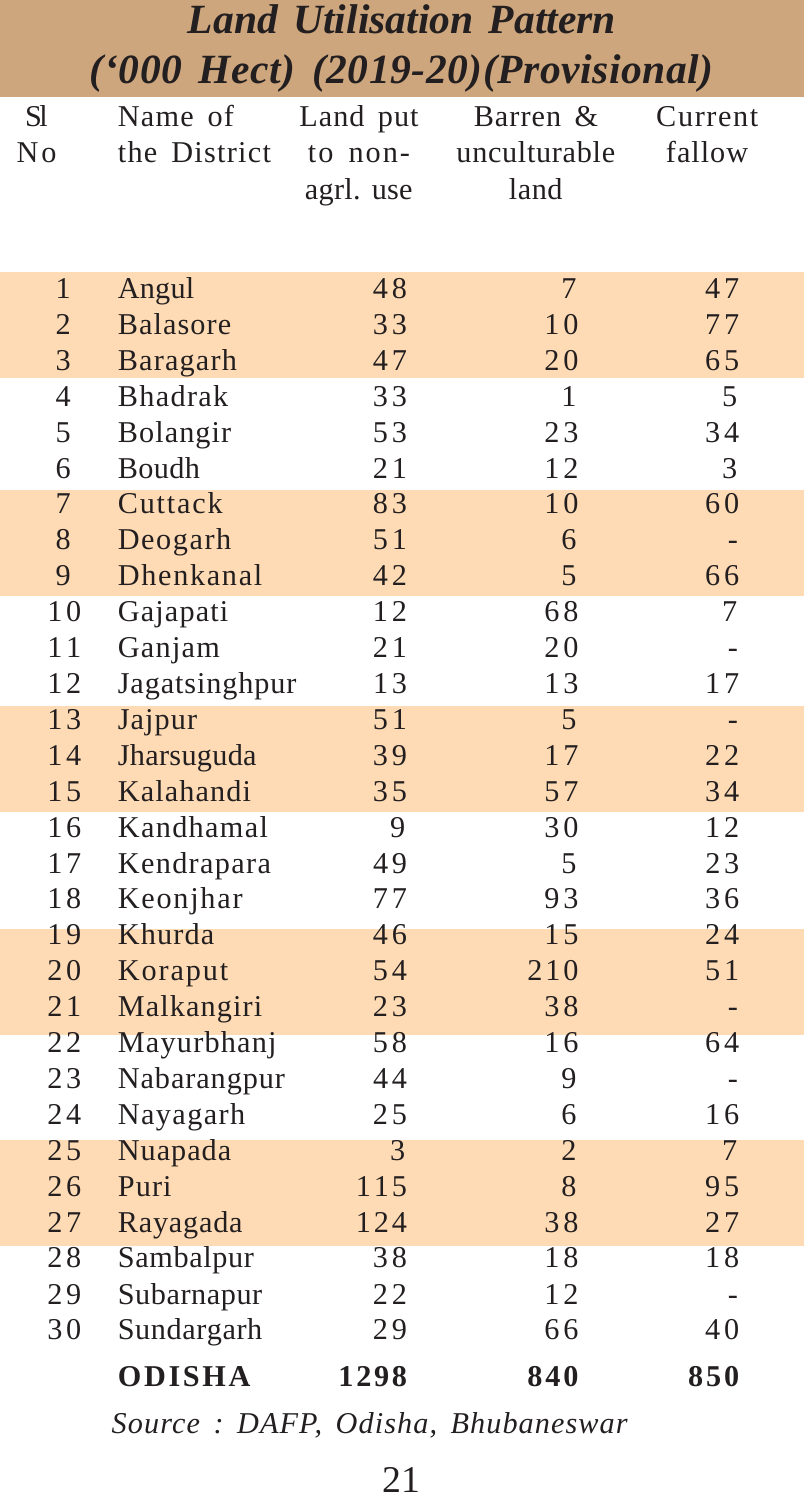| LUS, $2019-20(P)$ |            |          | <b>Consumption of</b><br>Fertiliser, 2019-20 |
|-------------------|------------|----------|----------------------------------------------|
| Other             | <b>Net</b> | Nitroge  | Phos-                                        |
| fallow            | area       | neous(N) | phatic (P)                                   |
|                   | sown       | (MT)     | (MT)                                         |
|                   |            |          |                                              |
| 17                | 169        | 4077     | 2401                                         |
| 5                 | 173        | 22233    | 12579                                        |
| 6                 | 284        | 33218    | 16711                                        |
| 5                 | 171        | 14425    | 8110                                         |
| 13                | 312        | 15810    | 7930                                         |
| $\overline{4}$    | 86         | 2901     | 1305                                         |
| $\mathbf{1}$      | 128        | 10602    | 3279                                         |
| $\overline{2}$    | 67         | 3111     | 3071                                         |
| 20                | 120        | 4147     | 2207                                         |
| 6                 | 69         | 3712     | 1116                                         |
| 6                 | 406        | 30193    | 7100                                         |
| $\tau$            | 87         | 5068     | 2936                                         |
| 5                 | 145        | 11042    | 6043                                         |
| 3                 | 66         | 3726     | 1738                                         |
| 16                | 344        | 26022    | 11354                                        |
| 6                 | 116        | 1939     | 2853                                         |
| 14                | 129        | 4908     | 2689                                         |
| $\overline{0}$    | 262        | 9490     | 5068                                         |
| 6                 | 105        | 6745     | 3207                                         |
| 19                | 253        | 13259    | 5603                                         |
| 15                | 142        | 5980     | 2732                                         |
| 13                | 373        | 14554    | 6655                                         |
| 8                 | 186        | 29036    | 7515                                         |
| $\mathbf{1}$      | 118        | 3721     | 1259                                         |
| 1                 | 182        | 6623     | 3344                                         |
| $\mathbf{1}$      | 94         | 9839     | 4515                                         |
| 5                 | 166        | 9874     | 3199                                         |
| 17                | 176        | 22051    | 8971                                         |
| 7                 | 128        | 8609     | 3750                                         |
| $\overline{0}$    | 273        | 8537     | 4286                                         |
| 229               | 5330       | 345452   | 153526                                       |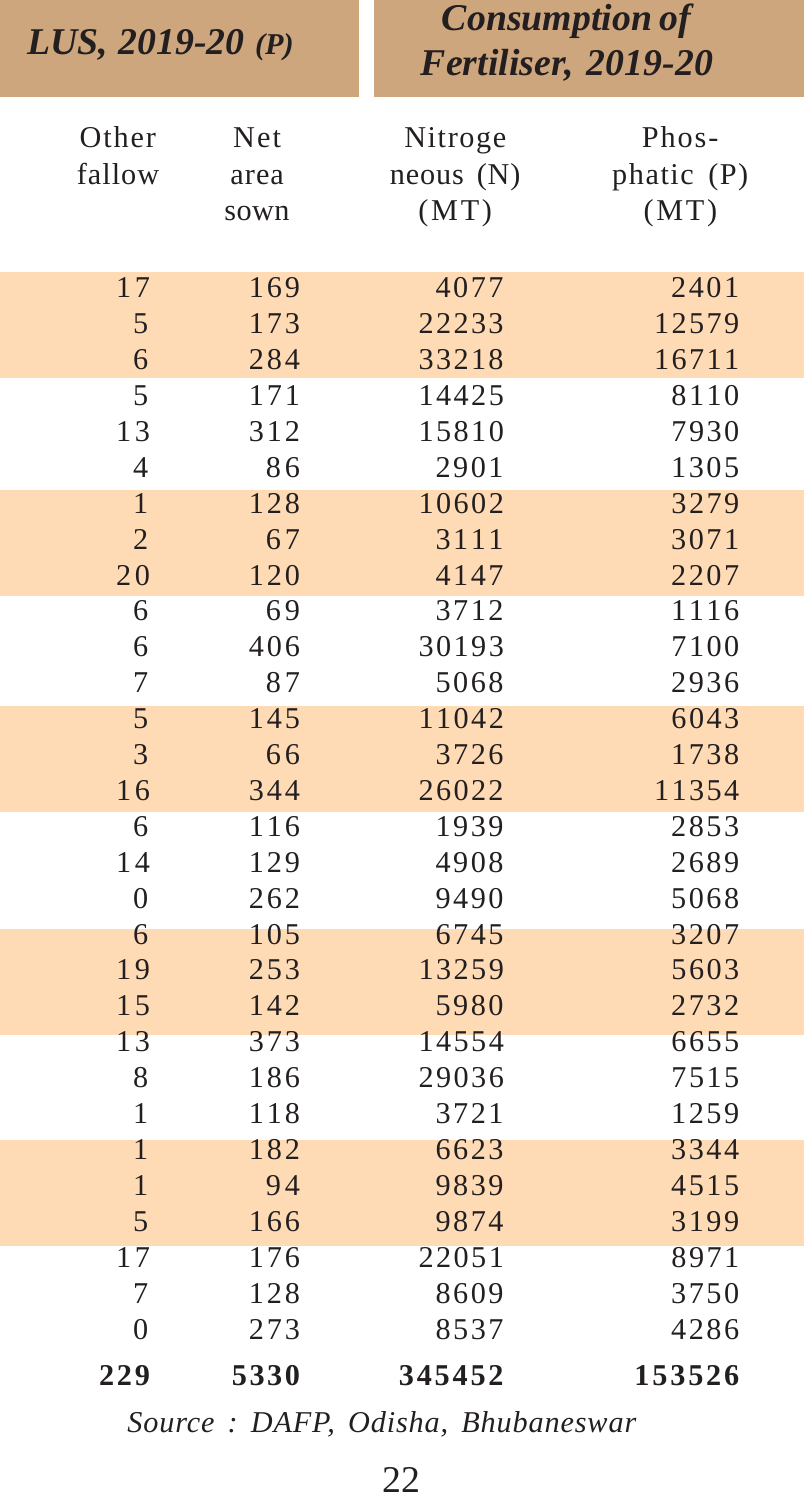#### *Consumption of Fertiliser(2019-20)*

| <b>S1</b><br>No | Name of<br>the District | Potasic<br>(K)<br>(MT) | Total<br>$(N+P+K)$<br>(MT) | Fertiliser<br>consump-<br>tion<br>(Kg/hect.) |
|-----------------|-------------------------|------------------------|----------------------------|----------------------------------------------|
| $\mathbf{1}$    | Angul                   | 733                    | 7211                       | 27.13                                        |
| $\overline{2}$  | <b>Balasore</b>         | 5856                   | 40668                      | 150.14                                       |
| 3               | Baragarh                | 7961                   | 57890                      | 149.45                                       |
| $\overline{4}$  | <b>Bhadrak</b>          | 3849                   | 26384                      | 130.87                                       |
| 5               | Bolangir                | 3911                   | 27651                      | 66.50                                        |
| 6               | <b>Boudh</b>            | 556                    | 4762                       | 39.69                                        |
| $\overline{7}$  | Cuttack                 | 1759                   | 15640                      | 64.89                                        |
| 8               | Deogarh                 | 510                    | 6692                       | 62.75                                        |
| 9               | Dhenkanal               | 721                    | 7075                       | 34.56                                        |
| 10              | Gajapati                | 477                    | 5305                       | 49.83                                        |
| 11              | Ganjam                  | 3966                   | 41259                      | 69.31                                        |
| 12              | Jagatsinghpur           | 965                    | 8969                       | 52.36                                        |
| 13              | Jajpur                  | 3054                   | 20139                      | 81.29                                        |
| 14              | Jharsuguda              | 562                    | 6026                       | 73.78                                        |
| 15              | Kalahandi               | 5488                   | 42864                      | 79.21                                        |
| 16              | Kandhamal               | 1110                   | 5902                       | 37.44                                        |
| 17              | Kendrapara              | 482                    | 8079                       | 35.19                                        |
| 18              | Keonjhar                | 1447                   | 16005                      | 45.03                                        |
| 19              | Khurda                  | 1587                   | 11539                      | 75.04                                        |
| 20              | Koraput                 | 3773                   | 22635                      | 68.49                                        |
| 21              | Malkangiri              | 1264                   | 9976                       | 47.14                                        |
| $\overline{22}$ | Mayurbhanj              | 2296                   | 23505                      | 51.88                                        |
| 23              | Nabarangpur             | 3816                   | 40367                      | 165.94                                       |
| 24              | Nayagarh                | 562                    | 5542                       | 26.34                                        |
| 25              | Nuapada                 | 1190                   | 11157                      | 38.86                                        |
| 26              | Puri                    | 3372                   | 17726                      | 94.83                                        |
| 27              | Rayagada                | 1963                   | 15036                      | 70.63                                        |
| 28              | Sambalpur               | 4051                   | 35073                      | 154.93                                       |
| 29              | Subarnapur              | 1825                   | 14184                      | 59.76                                        |
| 30              | Sundargarh              | 1646                   | 14469                      | 40.90                                        |
|                 | <b>ODISHA</b>           | 70752                  | 569730                     | 72.98                                        |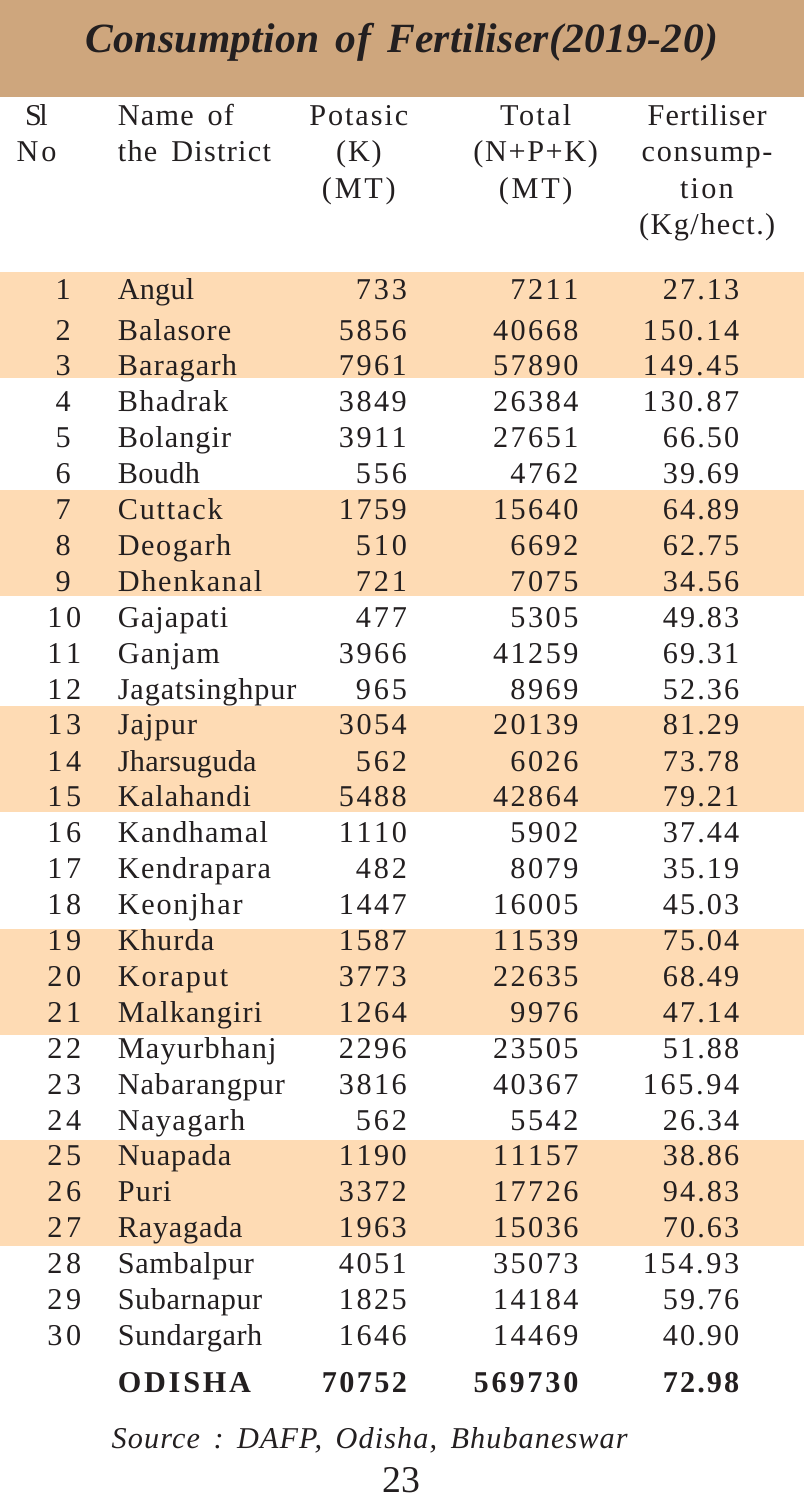#### *Communication*

| Road Length (in Kms.) |           |               |               |  |
|-----------------------|-----------|---------------|---------------|--|
| National              | State     | Major         | Other         |  |
| Highway               | Highway   | district road | district road |  |
| $(18-19)$             | $(19-20)$ | $(19-20)$     | $(19-20)$     |  |
|                       |           |               |               |  |
| 286.94                | 177.38    | 30.90         | 1129.63       |  |
| 122.41                | 115.63    | 107.08        | 437.86        |  |
| 97.36                 | 176.84    | 77.59         | 395.68        |  |
| 62.87                 | 165.87    | 66.34         | 353.69        |  |
| 159.00                | 133.92    | 121.41        | 767.76        |  |
| 116.49                | 107.83    | 0.00          | 297.66        |  |
| 76.55                 | 191.37    | 133.15        | 803.23        |  |
| 186.65                | 75.91     | 37.85         | 634.52        |  |
| 158.62                | 10.79     | 101.54        | 736.18        |  |
| 162.90                | 112.79    | 68.28         | 277.18        |  |
| 327.45                | 491.87    | 91.36         | 1098.23       |  |
| 103.40                | 60.56     | 34.91         | 205.92        |  |
| 199.51                | 31.07     | 56.59         | 1041.25       |  |
| 105.60                | 26.75     | 4.00          | 1007.37       |  |
| 205.87                | 237.93    | 187.74        | 689.19        |  |
| 203.00                | 231.87    | 76.98         | 415.96        |  |
| 85.46                 | 57.65     | 44.37         | 503.64        |  |
| 341.30                | 52.33     | 68.98         | 973.83        |  |
| 163.00                | 40.38     | 238.85        | 792.45        |  |
| 294.34                | 168.04    | 132.12        | 718.18        |  |
| 160.00                | 84.42     | 83.43         | 238.95        |  |
| 263.46                | 240.20    | 139.73        | 692.55        |  |
| 42.00                 | 122.59    | 63.80         | 422.70        |  |
| 98.93                 | 116.35    | 73.50         | 585.33        |  |
| 93.42                 | 142.30    | 17.33         | 305.59        |  |
| 133.12                | 66.89     | 77.41         | 458.36        |  |
| 122.70                | 269.67    | 121.74        | 283.07        |  |
| 262.00                | 158.56    | 138.17        | 1520.77       |  |
| 45.70                 | 47.80     | 81.51         | 415.51        |  |
| 168.01                | 257.24    | 304.30        | 638.57        |  |
| 4848.06               | 4172.80   | 2780.96       | 18840.81      |  |

*Source : Chief Engineer,(R&B),NHAI,DPI,Odisha*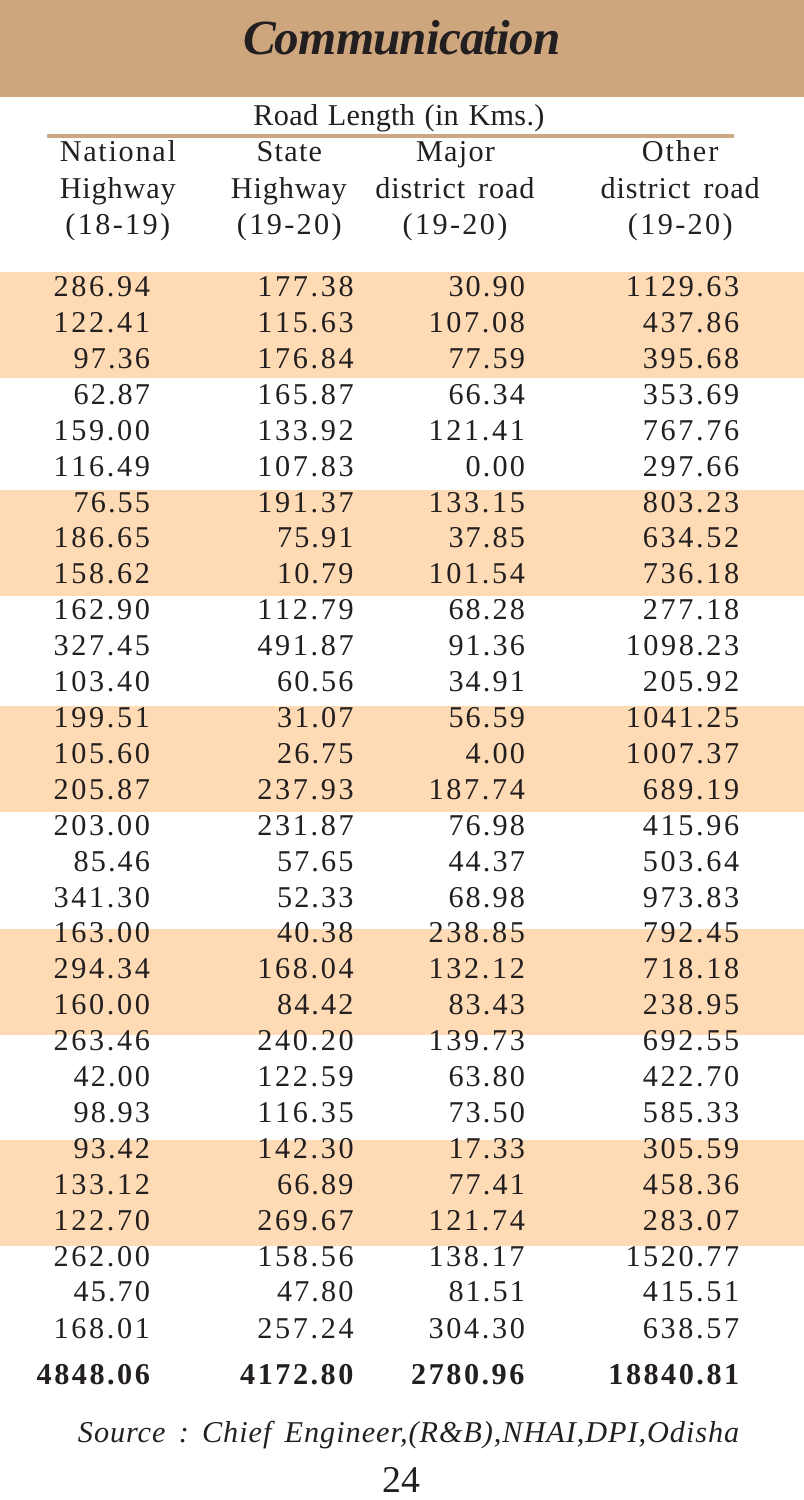#### *Communication*

| Sl             | Name of the          |           | Road Length (In Kms) |           |
|----------------|----------------------|-----------|----------------------|-----------|
| No             | District             | Rural     | Inter                | Intra     |
|                |                      | Road      | village.             | village   |
|                |                      | $(19-20)$ | $(18-19)$            | $(18-19)$ |
|                |                      |           |                      |           |
| $\mathbf{1}$   | Angul                | 1102.82   | 2093.93              | 2298.06   |
| $\overline{c}$ | <b>Balasore</b>      | 2349.17   | 1826.81              | 2208.65   |
| 3              | Baragarh             | 2035.67   | 2682.08              | 2295.83   |
| $\overline{4}$ | <b>Bhadrak</b>       | 1739.07   | 1713.65              | 1524.83   |
| 5              | Bolangir             | 2486.12   | 5803.39              | 2317.80   |
| 6              | Boudh                | 738.39    | 1715.92              | 1030.57   |
| $\overline{7}$ | Cuttack              | 1923.48   | 2224.31              | 1797.48   |
| 8              | Deogarh              | 324.11    | 2288.22              | 1429.38   |
| 9              | Dhenkanal            | 1246.66   | 1891.26              | 2016.32   |
| 10             | Gajapati             | 942.38    | 3595.34              | 2846.52   |
| 11             | Ganjam               | 3010.35   | 5692.63              | 3024.95   |
| 12             | Jagatsinghpur1362.57 |           | 1605.36              | 1533.62   |
| 13             | Jajpur               | 1504.12   | 2337.74              | 1789.49   |
| 14             | Jharsuguda           | 290.30    | 1024.64              | 1025.57   |
| 15             | Kalahandi            | 1694.79   | 4750.45              | 3209.55   |
| 16             | Kandhamal            | 1191.49   | 3954.15              | 3076.87   |
| 17             | Kendrapara           | 1401.00   | 1320.53              | 1612.96   |
| 18             | Keonjhar             | 2133.77   | 3930.23              | 2964.06   |
| 19             | Khurda               | 1271.81   | 2424.00              | 1471.81   |
| 20             | Koraput              | 1785.69   | 5165.55              | 3398.10   |
| 21             | Malkangiri           | 820.03    | 2789.55              | 1212.60   |
| 22             | Mayurbhanj           | 3789.74   | 6058.10              | 5328.87   |
| 23             | Nabarangpur 2295.07  |           | 3822.17              | 2351.57   |
| 24             | Nayagarh             | 705.92    | 2596.92              | 1784.83   |
| 25             | Nuapada              | 915.30    | 1854.99              | 947.57    |
| 26             | Puri                 | 1890.76   | 2037.78              | 1923.11   |
| 27             | Rayagada             | 2342.87   | 3812.36              | 2537.12   |
| 28             | Sambalpur            | 1143.13   | 2730.64              | 2348.11   |
| 29             | Subarnapur           | 977.67    | 2068.66              | 1506.40   |
| 30             | Sundargarh           | 1880.75   | 6871.77              | 3795.99   |
|                | <b>ODISHA</b>        | 47295.00  | 92683.13             | 66608.59  |

*Source : Chief Engineer,(RW) & PR. Deptt.*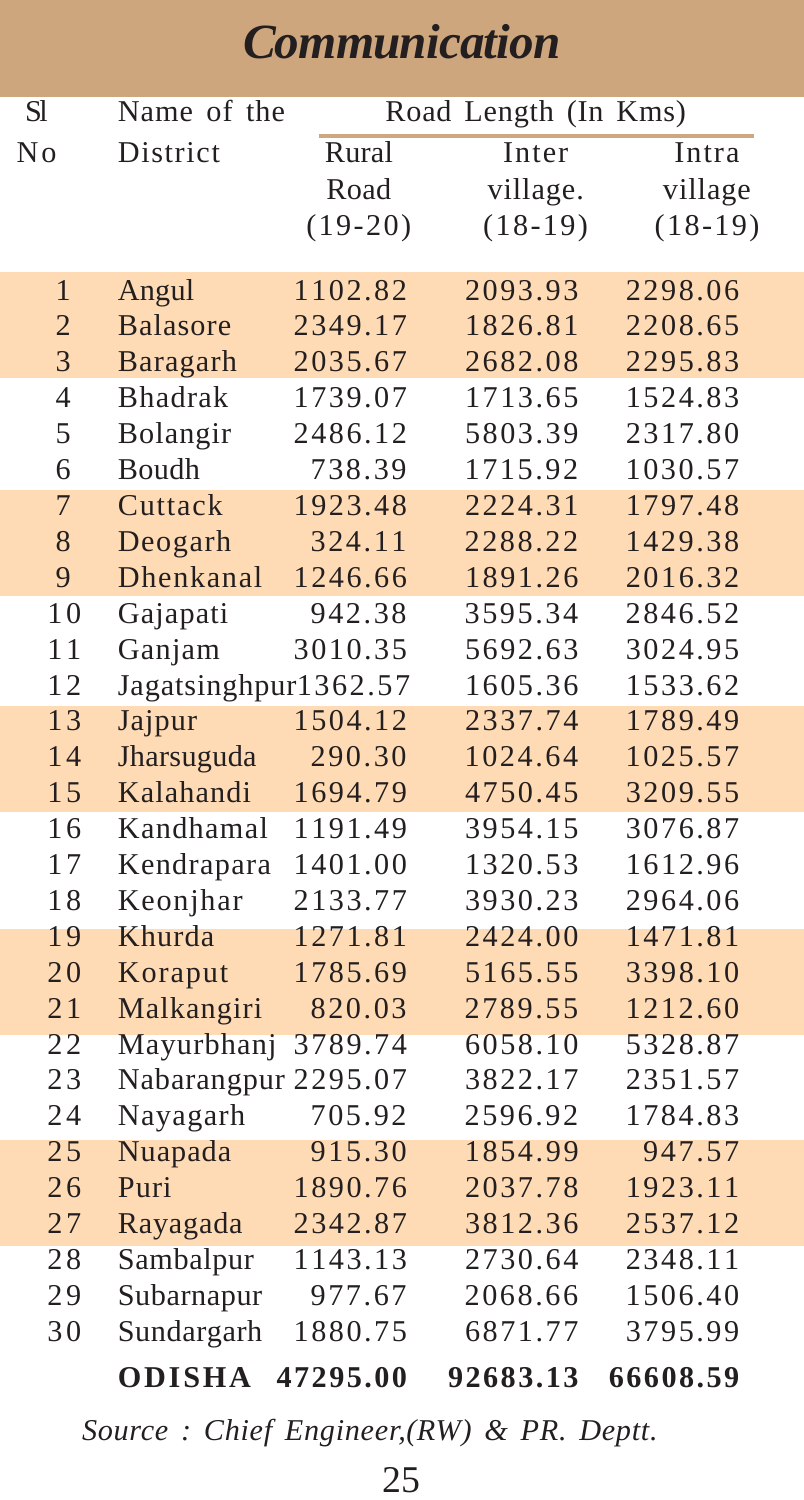#### *Communication*

|                  | Road Length (in Kms) |                |  |
|------------------|----------------------|----------------|--|
| Forest           | Railway Route        | Railway        |  |
| Road             | length               | station & PH   |  |
| $(18-19)$        | $(19-20)$            | $(19-20)$      |  |
|                  |                      |                |  |
| 449.53           | 118.00               | 12             |  |
| 119.80           | 115.00               | 18             |  |
| 229.06           | 45.00                | 3              |  |
| 0.00             | 35.00                | 6<br>14        |  |
| 252.92           | 194.00               |                |  |
| 245.20<br>228.05 |                      | 19             |  |
| 117.25           | 95.00                |                |  |
| 272.28           | 71.00                | 9              |  |
| 104.60           | 50.00                | 7              |  |
| 501.50           | 86.00                | 11             |  |
| 0.00             | 76.00                | 12             |  |
| 42.00            | 105.00               | 16             |  |
| 23.00            | 70.00                | 11             |  |
| 311.00           | 88.00                | 11             |  |
| 332.18           |                      |                |  |
| 0.00             |                      | L              |  |
| 249.98           | 191.00               | 15             |  |
| 264.43           | 168.00               | 26             |  |
| 208.74           | 240.00               | 23             |  |
| 113.53           |                      | -              |  |
| 937.79           | 140.00               | 19             |  |
| 136.47           |                      | -              |  |
| 370.11           | 24.00                | 3              |  |
| 299.96           | 25.00                | $\overline{2}$ |  |
| 15.62            | 44.00                | 10             |  |
| 210.51           | 205.00               | 16             |  |
| 739.10           | 168.00               | 16             |  |
| 26.30            | 27.00                | $\mathbf{1}$   |  |
| 677.54           | 273.00               | 23             |  |
| 7478.45          | 2653.00              | 303            |  |

*Source : PCCF, Odisha, & Railways*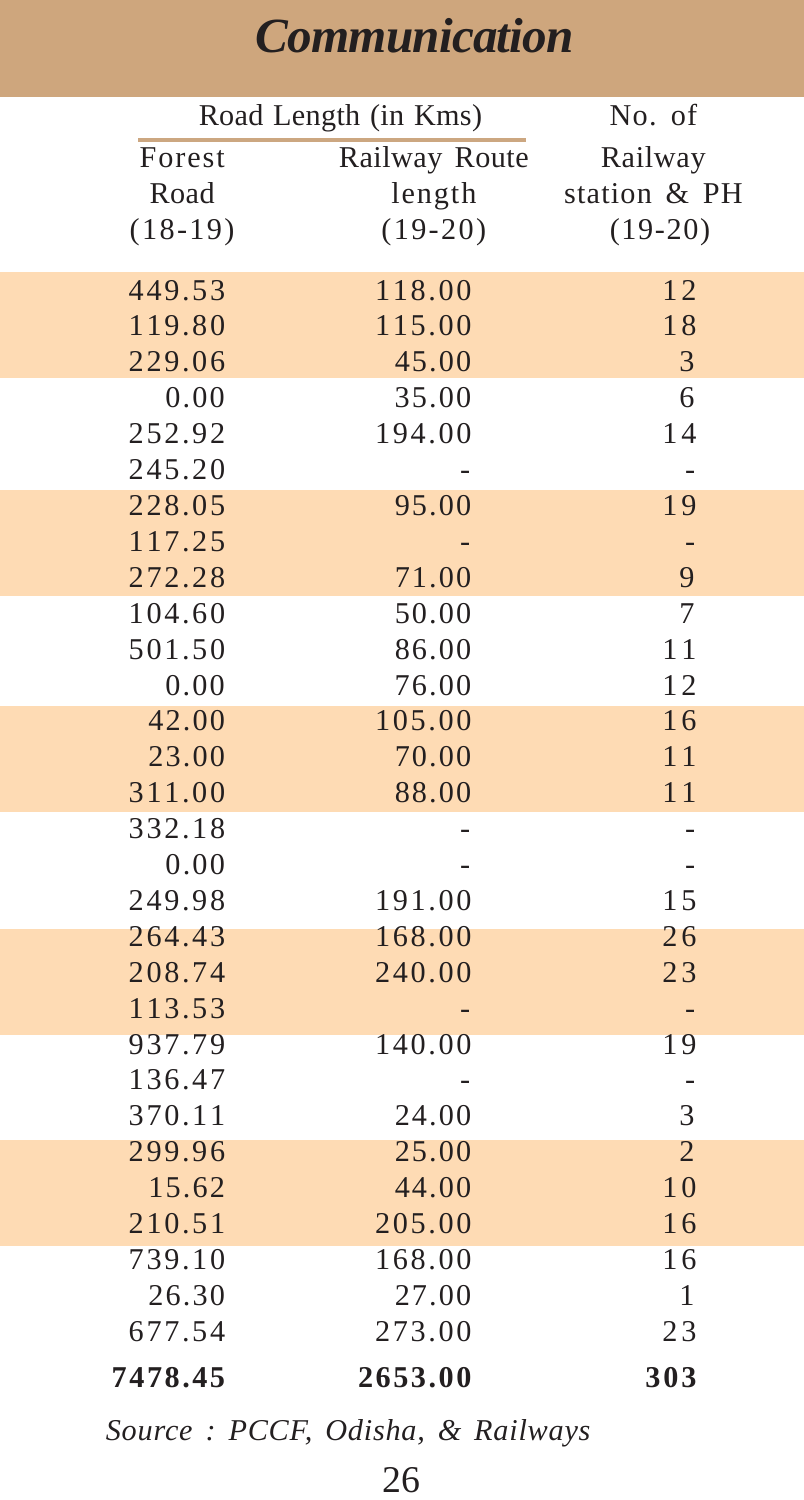| S1             | Name of         |         | Primary School (2019-20) |         |
|----------------|-----------------|---------|--------------------------|---------|
| No             | the District    | No. of  | Enrol                    | Pupil   |
|                |                 | Schools | ment                     | Teacher |
|                |                 |         | (No)                     | ratio   |
|                |                 |         |                          |         |
| $\mathbf{1}$   | Angul           | 936     | 105876                   | 23.85   |
| $\overline{2}$ | <b>Balasore</b> | 1595    | 196012                   | 26.04   |
| $\overline{3}$ | Baragarh        | 930     | 105484                   | 24.25   |
| $\overline{4}$ | <b>Bhadrak</b>  | 1083    | 127405                   | 24.74   |
| 5              | Bolangir        | 1251    | 144409                   | 25.87   |
| 6              | Boudh           | 493     | 38909                    | 18.79   |
| $\overline{7}$ | Cuttack         | 1382    | 173283                   | 23.40   |
| 8              | Deogarh         | 324     | 25268                    | 19.93   |
| 9              | Dhenkanal       | 819     | 94193                    | 22.29   |
| 10             | Gajapati        | 593     | 58358                    | 19.66   |
| 11             | Ganjam          | 2200    | 273745                   | 26.23   |
| 12             | Jagatsinghpur   | 843     | 82310                    | 19.02   |
| 13             | Jajpur          | 1351    | 160304                   | 24.99   |
| 14             | Jharsuguda      | 358     | 45245                    | 22.74   |
| 15             | Kalahandi       | 1519    | 138964                   | 23.01   |
| 16             | Kandhamal       | 1045    | 81182                    | 19.37   |
| 17             | Kendrapara      | 1123    | 113805                   | 23.56   |
| 18             | Keonjhar        | 1666    | 178632                   | 25.67   |
| 19             | Khurda          | 881     | 192160                   | 28.89   |
| 20             | Koraput         | 1533    | 147105                   | 26.51   |
| 21             | Malkangiri      | 837     | 80079                    | 29.09   |
| 22             | Mayurbhanj      | 2752    | 223647                   | 22.81   |
| 23             | Nabarangpur     | 1199    | 138479                   | 31.94   |
| 24             | Nayagarh        | 705     | 68308                    | 21.85   |
| 25             | Nuapada         | 538     | 63158                    | 23.91   |
| 26             | Puri            | 1233    | 116588                   | 21.42   |
| 27             | Rayagada        | 1194    | 101975                   | 20.24   |
| 28             | Sambalpur       | 840     | 82460                    | 21.56   |
| 29             | Subarnapur      | 525     | 47231                    | 19.87   |
| 30             | Sundargarh      | 1592    | 174245                   | 22.35   |
|                | <b>ODISHA</b>   | 33340   | 3578819                  | 23.94   |
|                |                 |         |                          |         |

*Source : OSEPA, Bhubaneswar*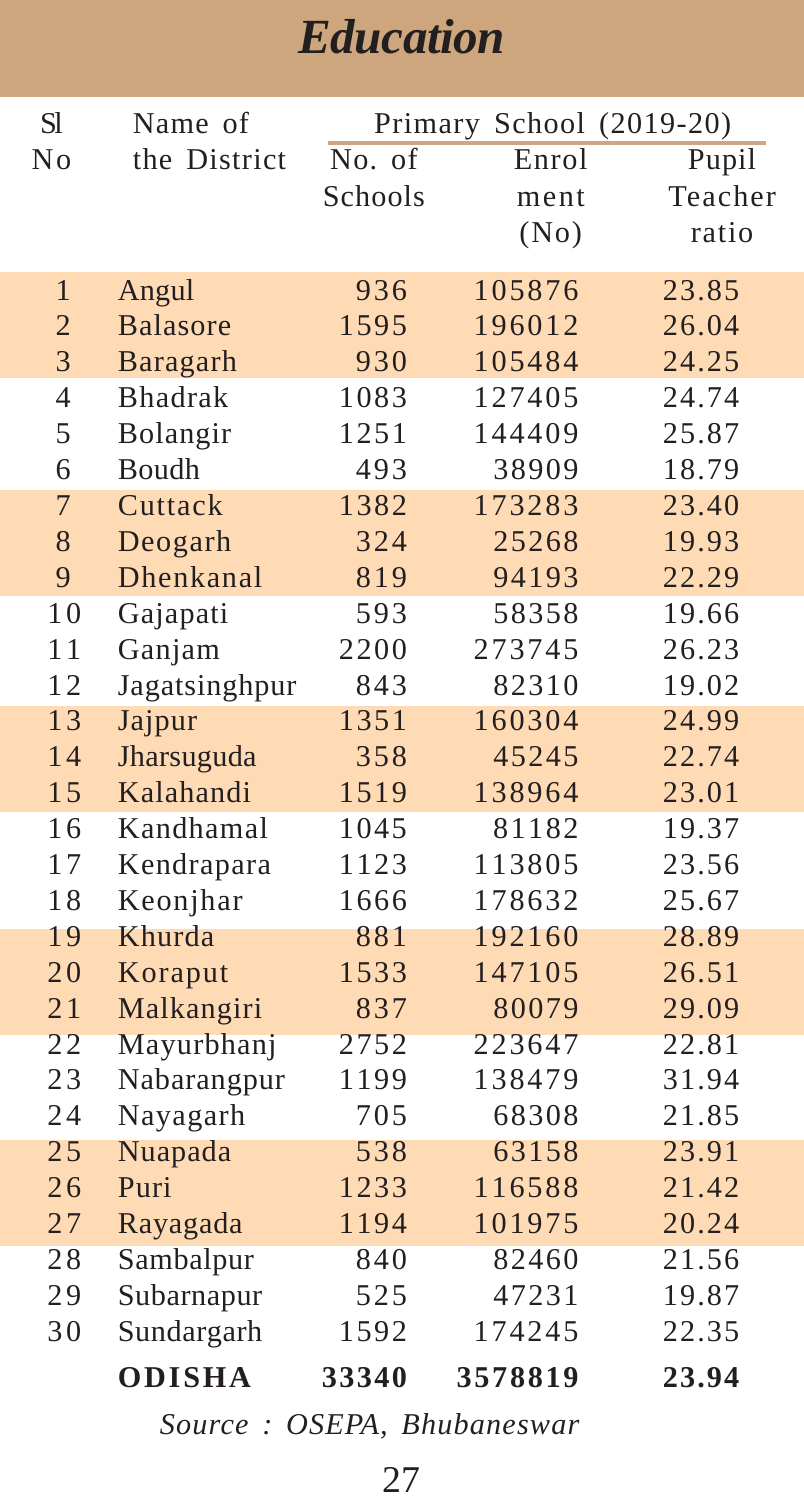|         |         | Upper Primary School(2019-20) |
|---------|---------|-------------------------------|
| No. of  | Enrol   | Pupil                         |
| Schools | ment    | teacher                       |
|         | (No)    | ratio                         |
|         |         |                               |
| 672     | 61099   | 17.29                         |
| 1194    | 115460  | 16.43                         |
| 749     | 65415   | 18.44                         |
| 752     | 74872   | 15.50                         |
| 930     | 92358   | 20.42                         |
| 319     | 24913   | 19.09                         |
| 989     | 100696  | 14.72                         |
| 237     | 13875   | 10.86                         |
| 679     | 55839   | 18.33                         |
| 466     | 31782   | 14.45                         |
| 1305    | 162023  | 18.91                         |
| 548     | 47255   | 12.52                         |
| 951     | 87018   | 15.55                         |
| 306     | 26794   | 14.54                         |
| 784     | 87425   | 21.24                         |
| 709     | 43021   | 14.71                         |
| 748     | 64780   | 16.61                         |
| 1034    | 96538   | 18.41                         |
| 863     | 115944  | 18.89                         |
| 840     | 77006   | 19.56                         |
| 412     | 34647   | 18.20                         |
| 1401    | 145419  | 19.12                         |
| 605     | 76203   | 22.90                         |
| 447     | 41157   | 14.17                         |
| 470     | 41153   | 19.08                         |
| 852     | 67812   | 15.14                         |
| 601     | 51728   | 21.37                         |
| 554     | 49872   | 15.61                         |
| 391     | 30484   | 15.64                         |
| 911     | 103476  | 20.71                         |
| 21719   | 2086064 | 17.51                         |
|         |         |                               |

*Source : OSEPA, Bhubaneswar*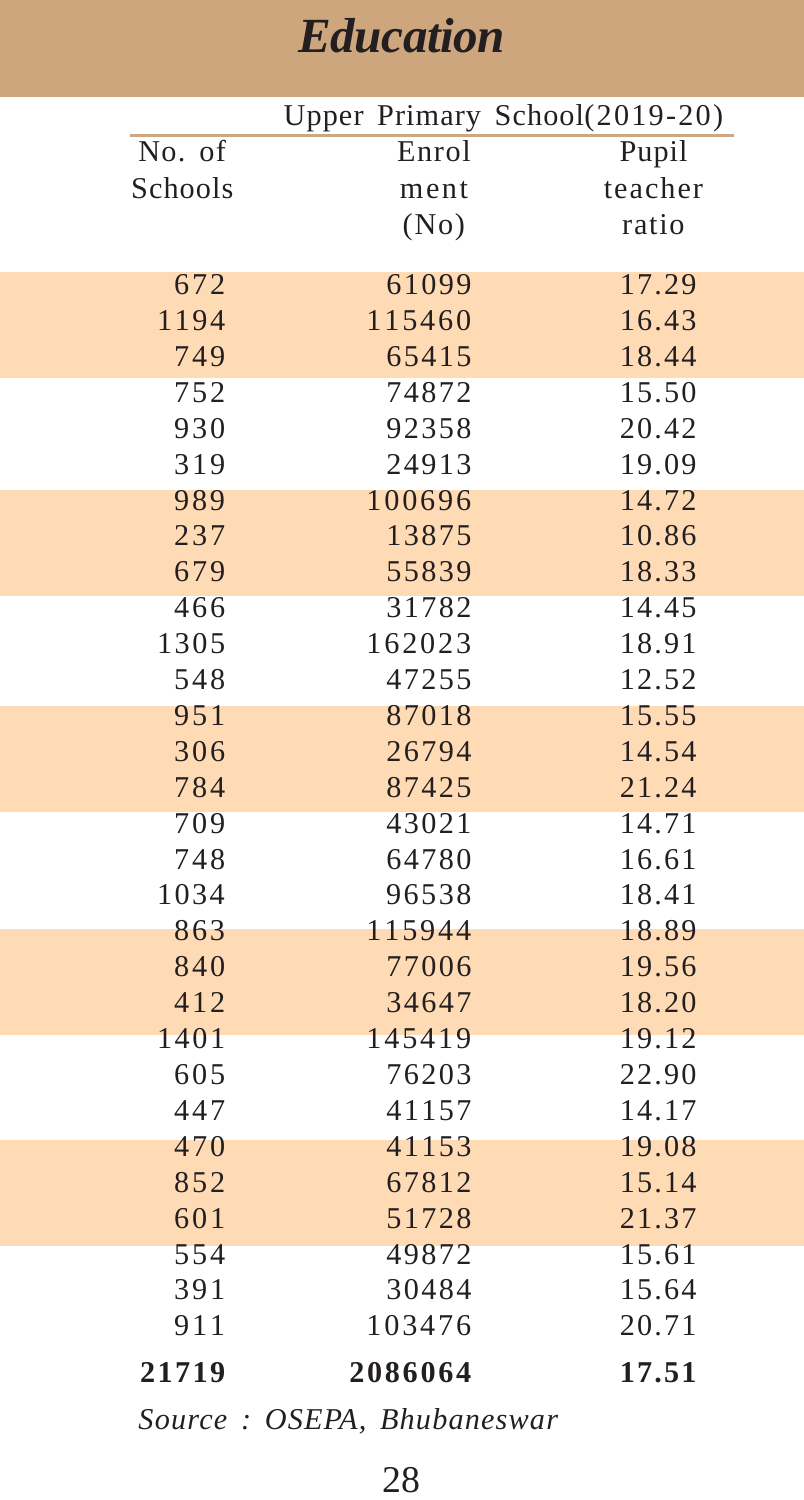| SI             | Name of         |         | Secondary School (2019-20)I |         |
|----------------|-----------------|---------|-----------------------------|---------|
| No             | the District    | No. of  | Enrol-                      | Pupil   |
|                |                 | Schools | ment                        | Teacher |
|                |                 |         | (No)                        | ratio   |
|                |                 |         |                             |         |
| $\mathbf{1}$   | Angul           | 289     | 37541                       | 18.10   |
| $\mathbf{2}$   | <b>Balasore</b> | 578     | 72386                       | 17.03   |
| $\overline{3}$ | Baragarh        | 349     | 40745                       | 16.08   |
| $\overline{4}$ | <b>Bhadrak</b>  | 358     | 50211                       | 19.93   |
| 5              | Bolangir        | 408     | 57279                       | 21.77   |
| 6              | Boudh           | 81      | 15697                       | 29.34   |
| 7              | Cuttack         | 568     | 63887                       | 14.36   |
| 8              | Deogarh         | 95      | 10539                       | 17.11   |
| 9              | Dhenkanal       | 282     | 34723                       | 17.98   |
| 10             | Gajapati        | 175     | 18123                       | 19.47   |
| 11             | Ganjam          | 708     | 105395                      | 21.30   |
| 12             | Jagatsinghpur   | 311     | 31739                       | 12.93   |
| 13             | Jajpur          | 491     | 55547                       | 15.68   |
| 14             | Jharsuguda      | 142     | 16750                       | 15.54   |
| 15             | Kalahandi       | 370     | 50932                       | 20.96   |
| 16             | Kandhamal       | 230     | 24398                       | 19.17   |
| 17             | Kendrapara      | 376     | 41099                       | 15.05   |
| 18             | Keonjhar        | 524     | 54599                       | 14.79   |
| 19             | Khurda          | 406     | 72467                       | 19.86   |
| 20             | Koraput         | 314     | 37358                       | 19.99   |
| 21             | Malkangiri      | 147     | 14733                       | 19.62   |
| 22             | Mayurbhanj      | 677     | 83369                       | 17.40   |
| 23             | Nabarangpur     | 244     | 32595                       | 24.77   |
| 24             | Nayagarh        | 246     | 27316                       | 16.54   |
| 25             | Nuapada         | 164     | 24055                       | 21.69   |
| 26             | Puri            | 377     | 46919                       | 15.52   |
| 27             | Rayagada        | 246     | 25126                       | 21.98   |
| 28             | Sambalpur       | 244     | 29214                       | 16.77   |
| 29             | Subarnapur      | 145     | 18993                       | 19.97   |
| 30             | Sundargarh      | 474     | 58779                       | 17.62   |
|                | <b>ODISHA</b>   | 10019   | 1252514                     | 17.91   |

*Source : OSEPA, Bhubaneswar*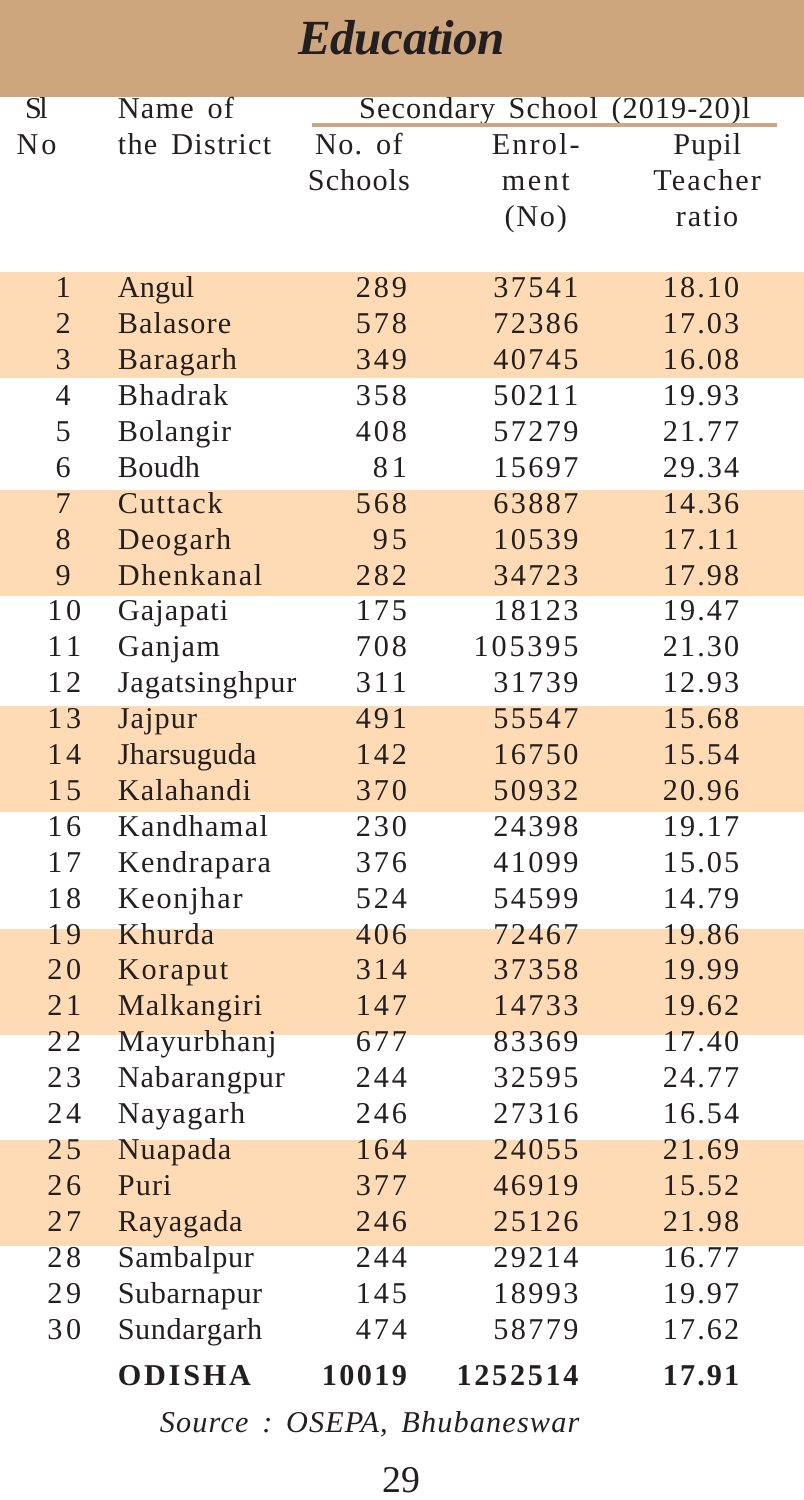| General Colleges<br>2019-20 |          |              | Literacy Rate, 2011 Census |              |
|-----------------------------|----------|--------------|----------------------------|--------------|
| Junior                      | Degree   | Male         | Female                     | Total        |
| 51                          | 26       | 86.0         | 68.6                       | 77.5         |
| 143                         | 50       | 87.0         | 72.3                       | 79.8         |
| 68                          | 33       | 83.7         | 65.4                       | 74.6         |
| 72                          | 29       | 89.6         | 75.8                       | 82.8         |
| 80                          | 40       | 75.8         | 53.5                       | 64.7         |
| 20                          | 7        | 83.3         | 59.8                       | 71.6         |
| 126                         | 62       | 91.1         | 79.6                       | 85.5         |
| 16                          | 9        | 81.9         | 63.0                       | 72.6         |
| 61                          | 35       | 86.2         | 71.0                       | 78.8         |
| 28                          | 10       | 64.4         | 43.2                       | 53.5         |
| 134                         | 62       | 81.0         | 61.1                       | 71.1         |
| 55                          | 18       | 92.4         | 80.6                       | 86.6         |
| 106                         | 48       | 86.8         | 73.3                       | 80.1         |
| 24                          | 10       | 86.6         | 70.7                       | 78.9         |
| 71                          | 34       | 71.9         | 46.7                       | 59.2         |
| 31                          | 16       | 76.9         | 51.9                       | 64.1         |
| 93                          | 33       | 91.5         | 79.0                       | 85.2         |
| 66                          | 36       | 78.1         | 58.3                       | 68.2         |
| 150                         | 69       | 91.8         | 81.6                       | 86.9         |
| 47                          | 19       | 60.3         | 38.6                       | 49.2         |
| 20                          | 10       | 59.1         | 38.3                       | 48.5         |
| 126                         | 54       | 73.8         | 52.7                       | 63.2         |
| 35                          | 9        | 57.3         | 35.8                       | 46.4         |
| 52                          | 27       | 88.2         | 72.0                       | 80.4         |
| 28<br>92                    | 13<br>48 | 70.3<br>90.8 | 44.8<br>78.3               | 57.3         |
|                             |          |              |                            | 84.7         |
| 38<br>55                    | 13<br>21 | 61.0         | 39.2                       | 49.8<br>76.2 |
| 41                          | 21       | 84.4<br>84.4 | 67.9<br>64.0               | 74.4         |
| 87                          | 42       | 81.0         | 65.5                       | 73.3         |
|                             |          |              |                            |              |
| 2016                        | 904      | 81.6         | 64.0                       | 72.9         |

*Source : DHE, Odisha & RGI, India*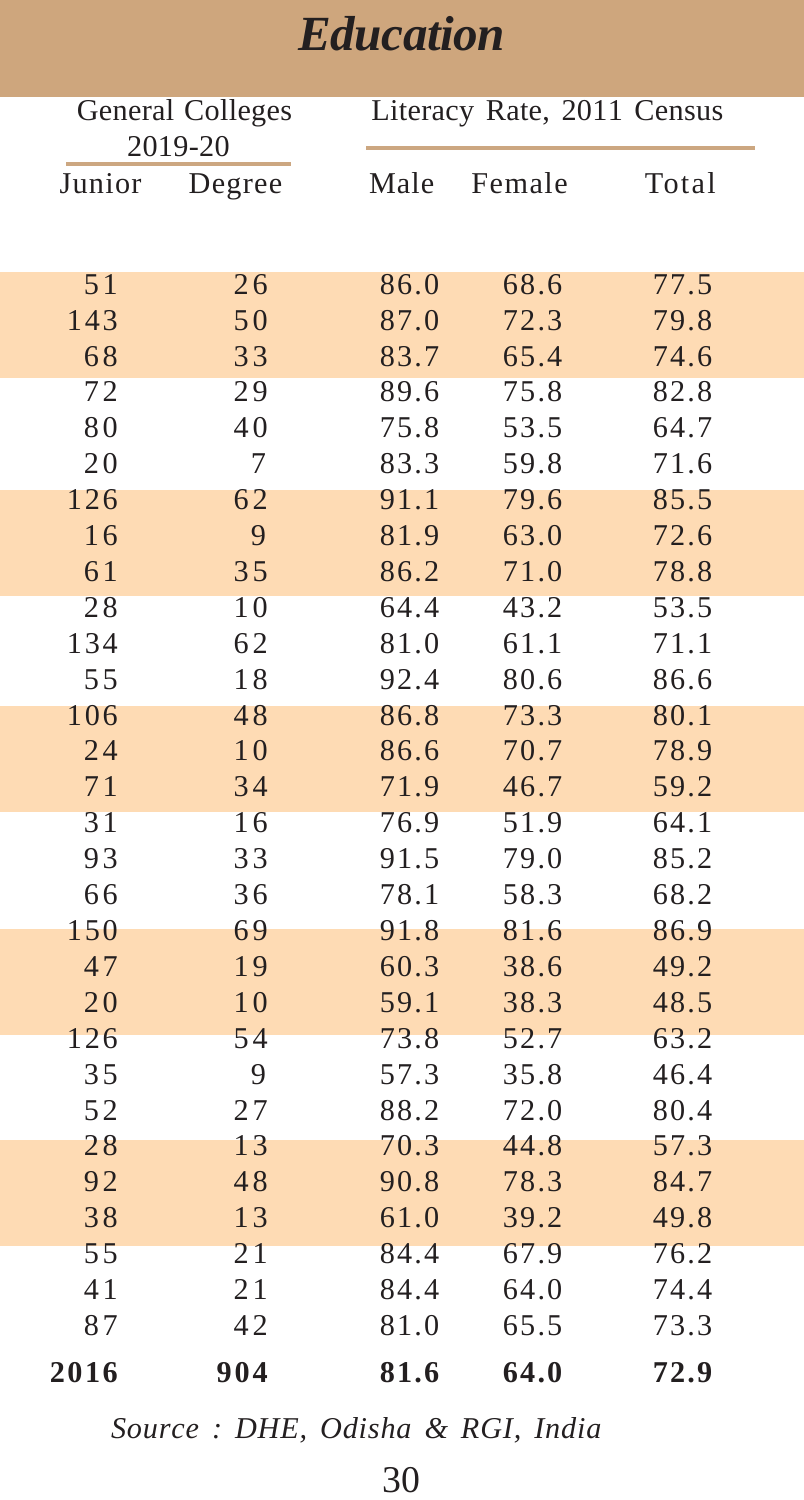#### *Health, (31.10.20)(In Nos.)*

| S1                               | Name of the             | Medical                          | Sub-divisional      |  |
|----------------------------------|-------------------------|----------------------------------|---------------------|--|
| No                               | District                | college/ Dist.                   | and other           |  |
|                                  |                         | Hqrs hospital                    | Hospitals           |  |
|                                  |                         |                                  |                     |  |
|                                  |                         |                                  |                     |  |
| $\mathbf{1}$                     | Angul                   | $\mathbf{1}$                     | 3                   |  |
| $\overline{c}$<br>$\overline{3}$ | <b>Balasore</b>         | $\overline{c}$                   | $\overline{c}$      |  |
|                                  | Baragarh                | $\mathbf{1}$                     | $\mathbf{1}$        |  |
| $\overline{4}$                   | <b>Bhadrak</b>          | 1                                | 3                   |  |
| 5                                | Bolangir                | $\overline{c}$                   | $\overline{4}$      |  |
| 6                                | Boudh                   | 1                                |                     |  |
| $\overline{7}$                   | Cuttack                 | $\overline{2}$<br>$\overline{1}$ | 10                  |  |
| 8                                | Deogarh                 |                                  | $\mathbf{1}$        |  |
| 9                                | Dhenkanal               | $\mathbf{1}$<br>1                | 6                   |  |
| 10                               | Gajapati                |                                  | 1<br>$\overline{4}$ |  |
| 11                               | Ganjam                  | $\overline{c}$<br>1              |                     |  |
| 12                               | Jagatsinghpur           | $\mathbf{1}$                     |                     |  |
| 13                               | Jajpur                  | $\overline{1}$                   | 3<br>$\mathbf{1}$   |  |
| 14                               | Jharsuguda<br>Kalahandi | $\overline{1}$                   | 3                   |  |
| 15                               |                         | 1                                |                     |  |
| 16                               | Kandhamal               | 1                                | 5<br>$\overline{c}$ |  |
| 17                               | Kendrapara              |                                  |                     |  |
| 18                               | Keonjhar<br>Khurda      | 1                                | 8                   |  |
| 19<br>20                         |                         | 2<br>$\overline{2}$              | 19<br>$\mathbf{1}$  |  |
|                                  | Koraput                 |                                  |                     |  |
| 21<br>22                         | Malkangiri              | $\mathbf{1}$<br>$\overline{2}$   | 5<br>$\overline{7}$ |  |
| 23                               | Mayurbhanj              | 1                                | $\overline{c}$      |  |
|                                  | Nabarangpur             | $\mathbf{1}$                     |                     |  |
| 24<br>25                         | Nayagarh                | 1                                | $\mathbf{1}$        |  |
| 26                               | Nuapada<br>Puri         | $\mathbf{1}$                     | 5                   |  |
|                                  |                         | $\overline{1}$                   | 3                   |  |
| 27<br>28                         | Rayagada                | $\overline{2}$                   | $\overline{2}$      |  |
|                                  | Sambalpur               | 1                                | 3                   |  |
| 29                               | Subarnapur              | $\overline{c}$                   | 6                   |  |
| 30                               | Sundargarh              |                                  |                     |  |
|                                  | <b>ODISHA</b>           | 39                               | 111                 |  |

*Source : Directorate of Health, Odisha BBSR*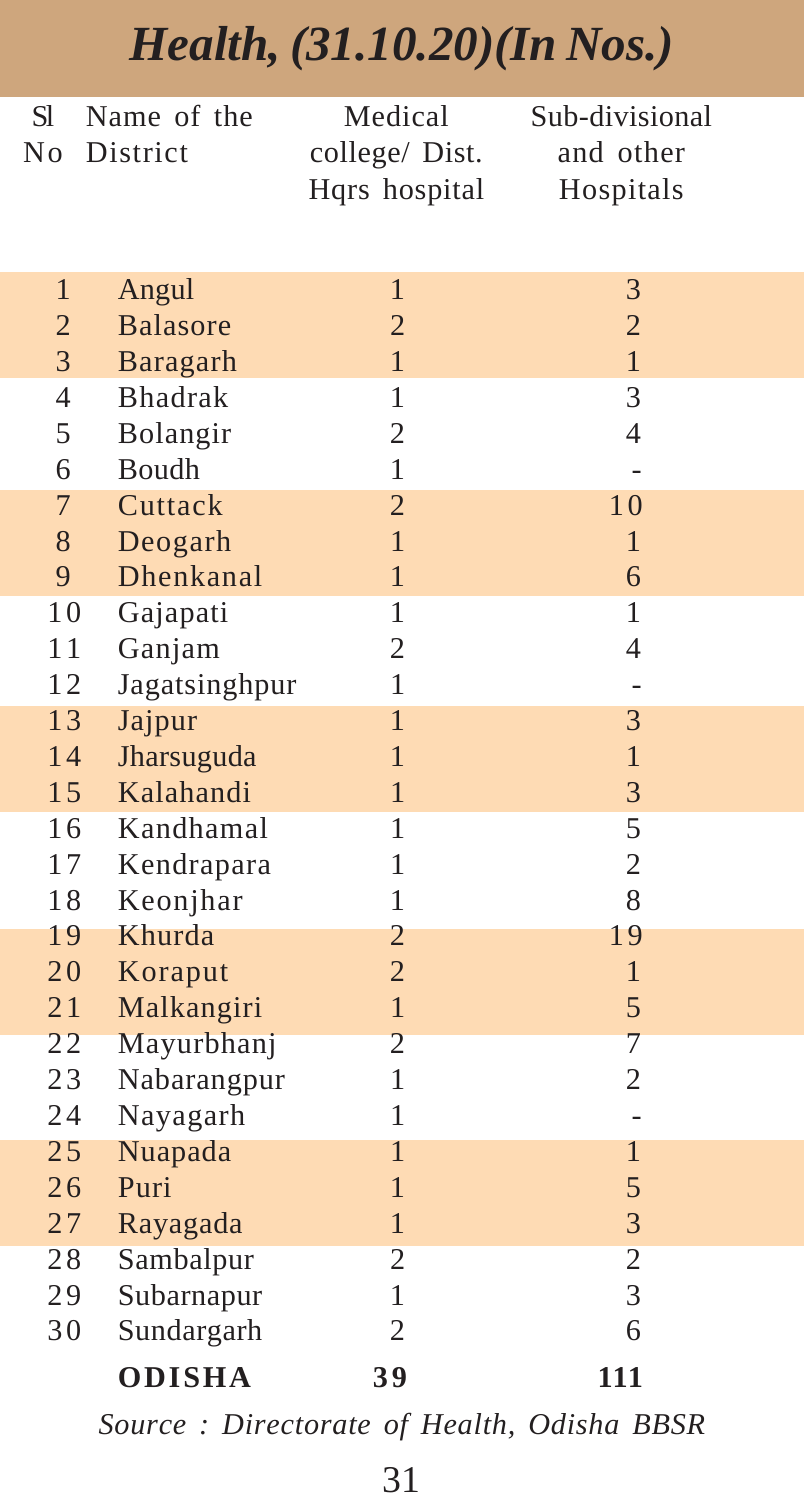## *Health, (31.10.20)(In Nos.)*

| Community       | Primary         | Health | Mobile         |
|-----------------|-----------------|--------|----------------|
| Health          | Health          | Sub    | Health         |
| Centre          | Centre (New)    | Centre | Unit           |
|                 |                 |        |                |
| 10              | 31              | 166    | $\mathbf{1}$   |
| 16              | 72              | 275    | $\overline{c}$ |
| 15              | 46              | 204    | 5              |
| 7               | 51              | 178    | $\mathbf{1}$   |
| 15              | 46              | 226    | 15             |
| 5               | 12              | 67     | $\overline{c}$ |
| 19              | 63              | 332    | ÷              |
| $\overline{4}$  | $7\phantom{.0}$ | 42     | $\mathbf{1}$   |
| 10              | 33              | 167    | 5              |
| 8               | 20              | 136    | 8              |
| 29              | 98              | 460    | $\overline{a}$ |
| 11              | 35              | 189    | $\mathbf{1}$   |
| 12              | 59              | 260    | $\mathbf{1}$   |
| 6               | 17              | 66     | $\mathbf{1}$   |
| 17              | 44              | 242    | 19             |
| 14              | 36              | 172    | 17             |
| 8               | 45              | 227    |                |
| 17              | 61              | 351    | 12             |
| 13              | 52              | 202    | $\mathbf{1}$   |
| 16              | 50              | 307    | 15             |
| 6               | 25              | 158    | 10             |
| 28              | 83              | 589    | 20             |
| 10              | 40              | 289    | 11             |
| 12              | 37              | 166    | $\mathbf{1}$   |
| 5               | 17              | 95     | 7              |
| 16              | 45              | 241    | $\mathbf{1}$   |
| 11              | 37              | 235    | 17             |
| $\overline{11}$ | 31              | 167    | $\overline{4}$ |
| 5               | 18              | 89     | 7              |
| 20              | 64              | 390    | 14             |
| 376             | 1275            | 6688   | 199            |

*Source : Directorate of Health, Odisha BBSR*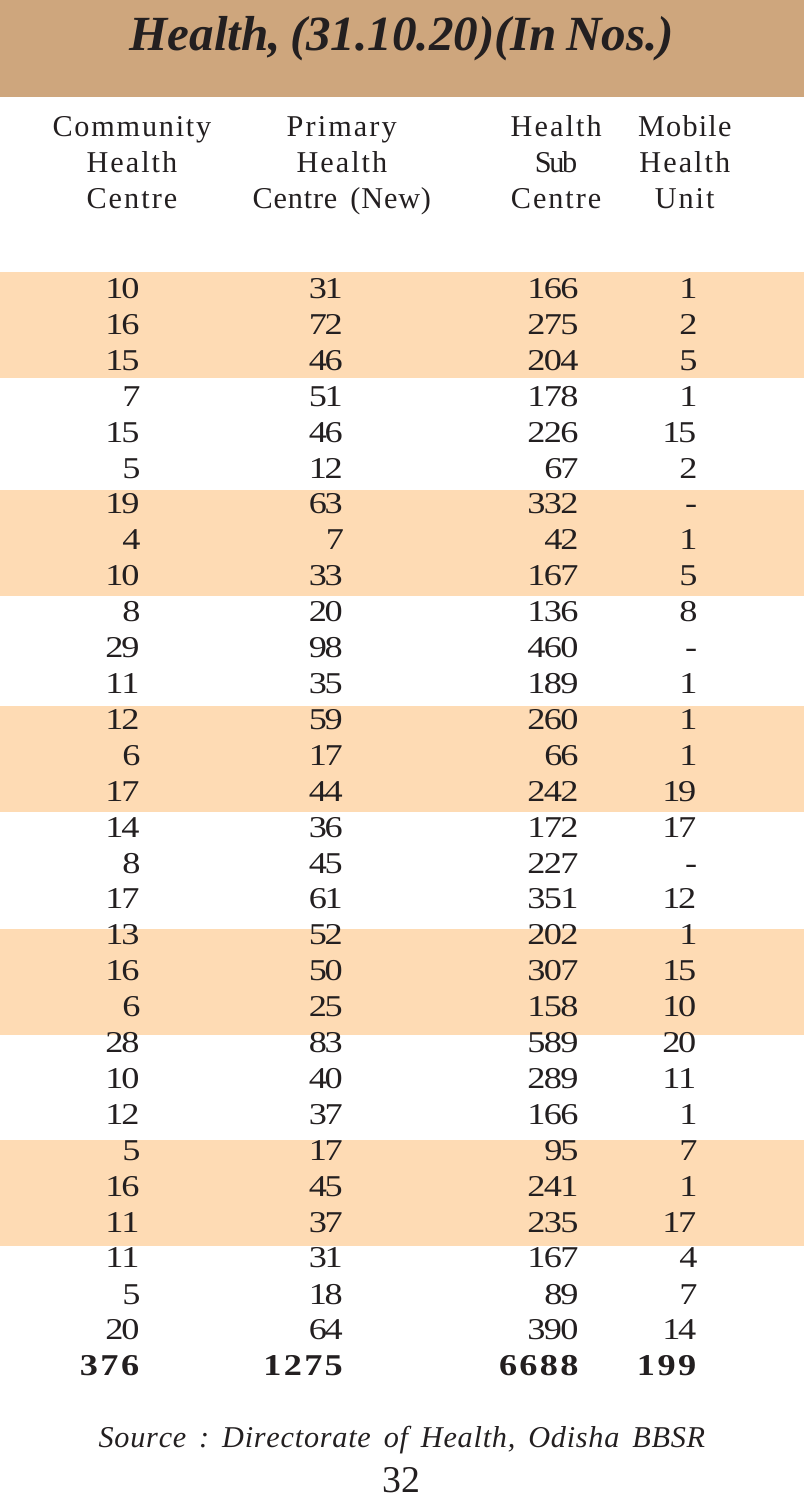#### *Health (31.10.20)(In Nos.)*

| SI             | Name             | <b>Beds</b> | Hospital & dispensaries |                |
|----------------|------------------|-------------|-------------------------|----------------|
| No             | of the           | availa      | $(2019-20)$             |                |
|                | District         | ble         | Ayur                    | Homoeo         |
|                |                  |             | vedic                   | pathic         |
|                |                  |             |                         |                |
| 1              | Angul            | 392         | 16                      | 19             |
| $\overline{2}$ | <b>Balasore</b>  | 699         | 25                      | 32             |
| 3              | Baragarh         | 330         | 23                      | 17             |
| $\overline{4}$ | <b>Bhadrak</b>   | 414         | 23                      | 25             |
| 5              | Bolangir         | 538         | 34                      | 18             |
| 6              | Boudh            | 153         | 10                      | $\overline{4}$ |
| 7              | <b>Cuttack</b>   | 2784        | 23                      | 29             |
| 8              | Deogarh          | 116         | 8                       | $\overline{2}$ |
| 9              | <b>Dhenkanal</b> | 487         | 22                      | 19             |
| 10             | Gajapati         | 273         | 7                       | 6              |
| 11             | Ganjam           | 1967        | 49                      | 44             |
| 12             | Jagatsinghpur    | 284         | 11                      | 17             |
| 13             | Jajpur           | 452         | 25                      | 21             |
| 14             | Jharsuguda       | 234         | 9                       | 8              |
| 15             | Kalahandi        | 589         | 20                      | 18             |
| 16             | Kandhamal        | 488         | 17                      | 19             |
| 17             | Kendrapara       | 381         | 16                      | 19             |
| 18             | Keonjhar         | 593         | 49                      | 34             |
| 19             | <b>Khurda</b>    | 899         | 23                      | 27             |
| 20             | Koraput          | 536         | 18                      | 18             |
| 21             | Malkangiri       | 326         | $\overline{7}$          | 8              |
| 22             | Mayurbhanj       | 843         | 45                      | 44             |
| 23             | Nabarangpur      | 360         | 22                      | 16             |
| 24             | Nayagarh         | 650         | 15                      | 20             |
| 25             | Nuapada          | 206         | 10                      | 5              |
| 26             | Puri             | 698         | 25                      | 16             |
| 27             | Rayagada         | 291         | 20                      | 14             |
| 28             | Sambalpur        | 1419        | 15                      | 16             |
| 29             | Subarnapur       | 222         | 14                      | 5              |
| 30             | Sundargarh       | 763         | 33                      | 25             |
|                | <b>ODISHA</b>    | 18387       | 634                     | 565            |

*Source : Directorate of Health & Ayush, Odisha BBSR*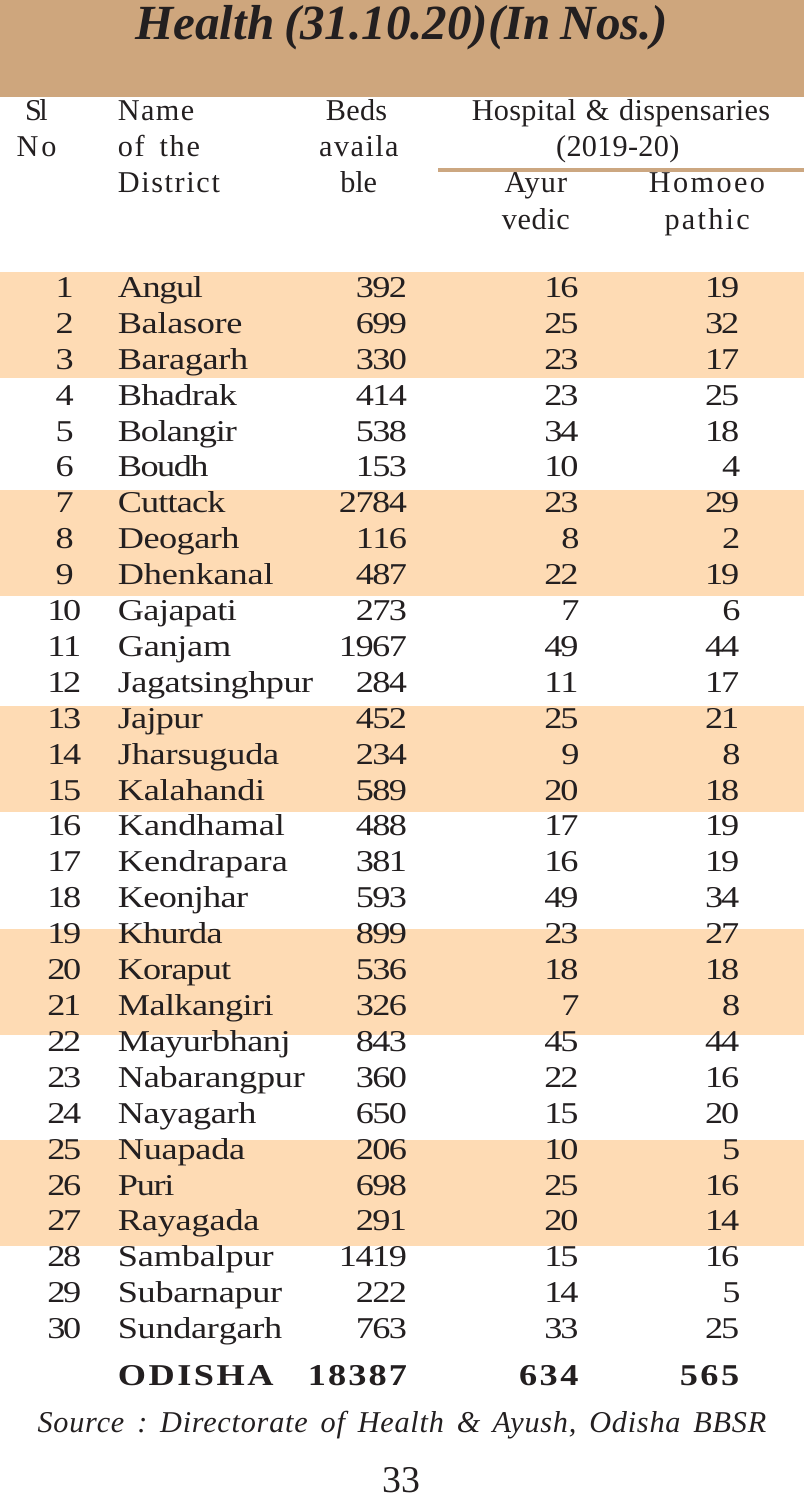### *Infrastructure*

| No. of Post  | No. of villages  |
|--------------|------------------|
| office as on | electrified      |
| 01.04.2019   | as on 31.03.2020 |
|              |                  |
|              |                  |
| 234          | 1654             |
| 502          | 2635             |
| 240          | 1179             |
| 319          | 1250             |
| 288          | 1751             |
| 118          | 1117             |
| 385          | 1856             |
| 58           | 718              |
| 239          | 1081             |
| 150          | 1499             |
| 682          | 2783             |
| 220          | 1223             |
| 288          | 1598             |
| 86           | 347              |
| 307          | 2116             |
| 267          | 2417             |
| 285          | 1415             |
| 448          | 2064             |
| 328          | 1356             |
| 211          | 1941             |
| 128          | 995              |
| 712          | 3751             |
| 204          | 868              |
| 204          | 1541             |
| 112          | 656              |
| 285          | 1600             |
| 213          | 2468             |
| 202          | 1229             |
| 97           | 856              |
| 403          | 1713             |
| 8215         | 47677            |
|              |                  |

*Source : EIC,Odisha, & Deptt.of Post, GOI*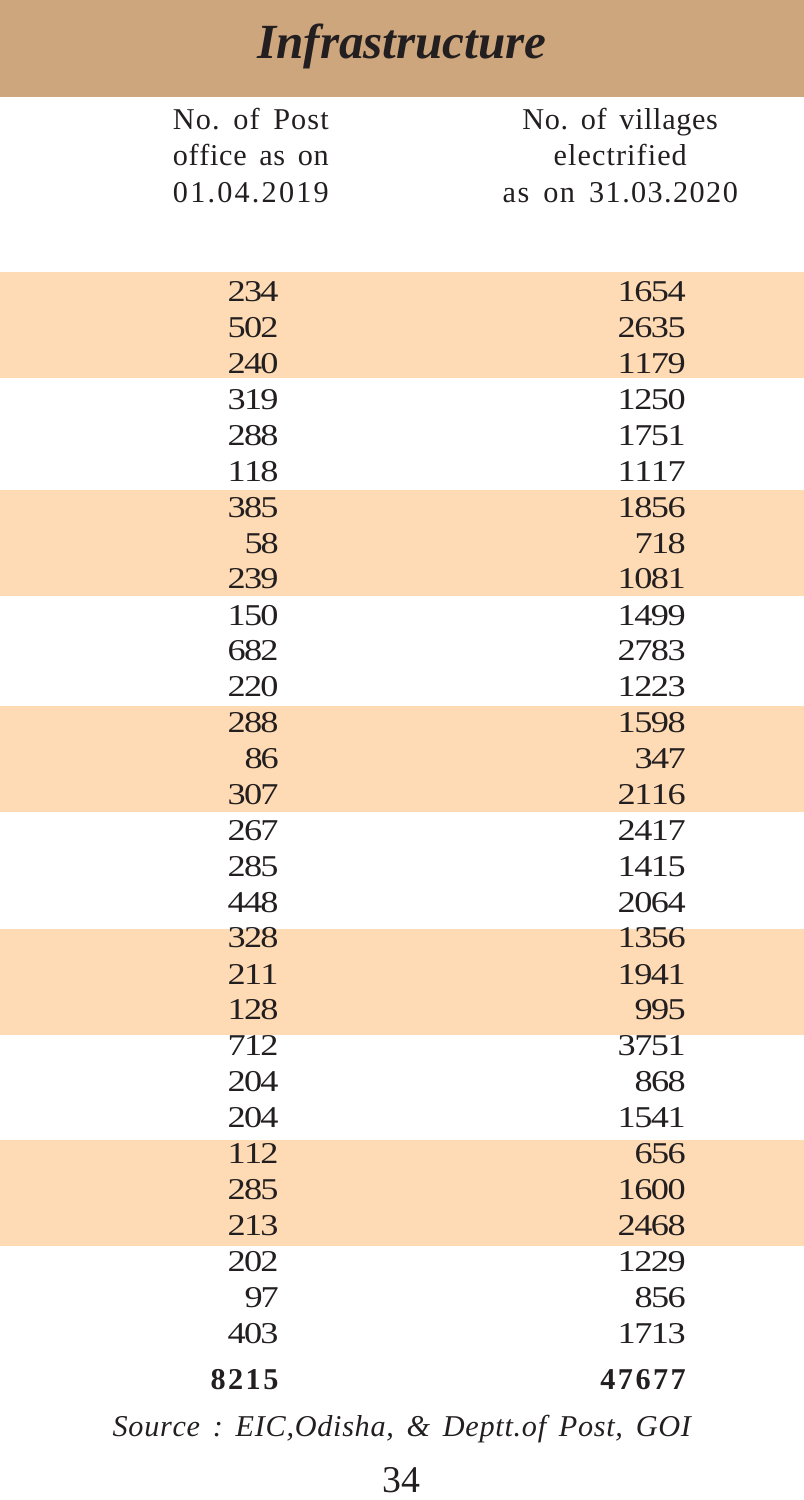### *Infrastructure*

| SI             | Name                    | All Banks (as on March, 2020) |                     |                    |  |
|----------------|-------------------------|-------------------------------|---------------------|--------------------|--|
| No             | of the                  | <b>Branch</b>                 | Deposit             | Credit             |  |
|                | District                | (No)                          | (Rs. in             | (Rs. in            |  |
|                |                         |                               | crore)              | crore)             |  |
|                |                         |                               |                     |                    |  |
| $\mathbf{1}$   | Angul                   | 183                           | 13326.59            | 4243.49            |  |
| $\overline{2}$ | <b>Balasore</b>         | 259                           | 12990.99            | 6542.34            |  |
| $\overline{3}$ | Baragarh                | 165                           | 6044.61             | 4254.32            |  |
| $\overline{4}$ | <b>Bhadrak</b>          | 161                           | 6548.95             | 3814.19            |  |
| 5              | Bolangir                | 174                           | 6700.00             | 3309.47            |  |
| 6              | <b>Boudh</b>            | 52                            | 1240.53             | 874.23             |  |
| $\overline{7}$ | Cuttack                 | 424                           | 26601.80            | 12191.33           |  |
| 8              | Deogarh                 | 42                            | 1463.75             | 540.96             |  |
| 9              | Dhenkanal               | 142                           | 6294.81             | 2613.63            |  |
| 10             | Gajapati                | 64                            | 2400.00             | 708.14             |  |
| 11             | Ganjam                  | 449                           | 21269.82            | 8178.22            |  |
| 12             | Jagatsinghpur           | 168                           | 10047.57            | 2941.30            |  |
| 13             | Jajpur                  | 222                           | 9916.43             | 7919.38            |  |
| 14             | Jharsuguda              | 102                           | 5604.98             | 3593.88            |  |
| 15             | Kalahandi<br>Kandhamal  | 153                           | 4476.27             | 2393.69            |  |
| 16             |                         | 74                            | 2517.78             | 963.80             |  |
| 17             | Kendrapara              | 136                           | 6284.48             | 2218.78            |  |
| 18             | Keonjhar<br>Khurda      | 217<br>671                    | 14722.18            | 5298.53            |  |
| 19             |                         |                               | 100429.97           | 58967.58           |  |
| 20             | Koraput                 | 128<br>51                     | 6211.38<br>1804.55  | 2763.85            |  |
| 21<br>22       | Malkangiri              | 273                           | 11679.64            | 630.26<br>4019.84  |  |
| 23             | Mayurbhanj              | 66                            |                     |                    |  |
| 24             | Nabarangpur             | 128                           | 2299.84<br>3899.94  | 1233.22<br>2071.74 |  |
| 25             | Nayagarh<br>Nuapada     | 64                            | 1998.36             | 870.05             |  |
| 26             | Puri                    | 235                           | 9957.99             | 3472.79            |  |
| 27             | Rayagada                | 107                           | 3984.27             | 1754.19            |  |
| 28             |                         | 183                           |                     | 7571.59            |  |
| 29             | Sambalpur<br>Subarnapur | 82                            | 24411.85<br>2098.24 | 1327.27            |  |
| 30             | Sundargarh              | 275                           | 21748.13            | 10213.75           |  |
|                |                         |                               |                     |                    |  |
|                | <b>ODISHA</b>           | 5450                          | 348975.70           | 167495.81          |  |

*Source : SLBC, Odisha, Bhubaneswar*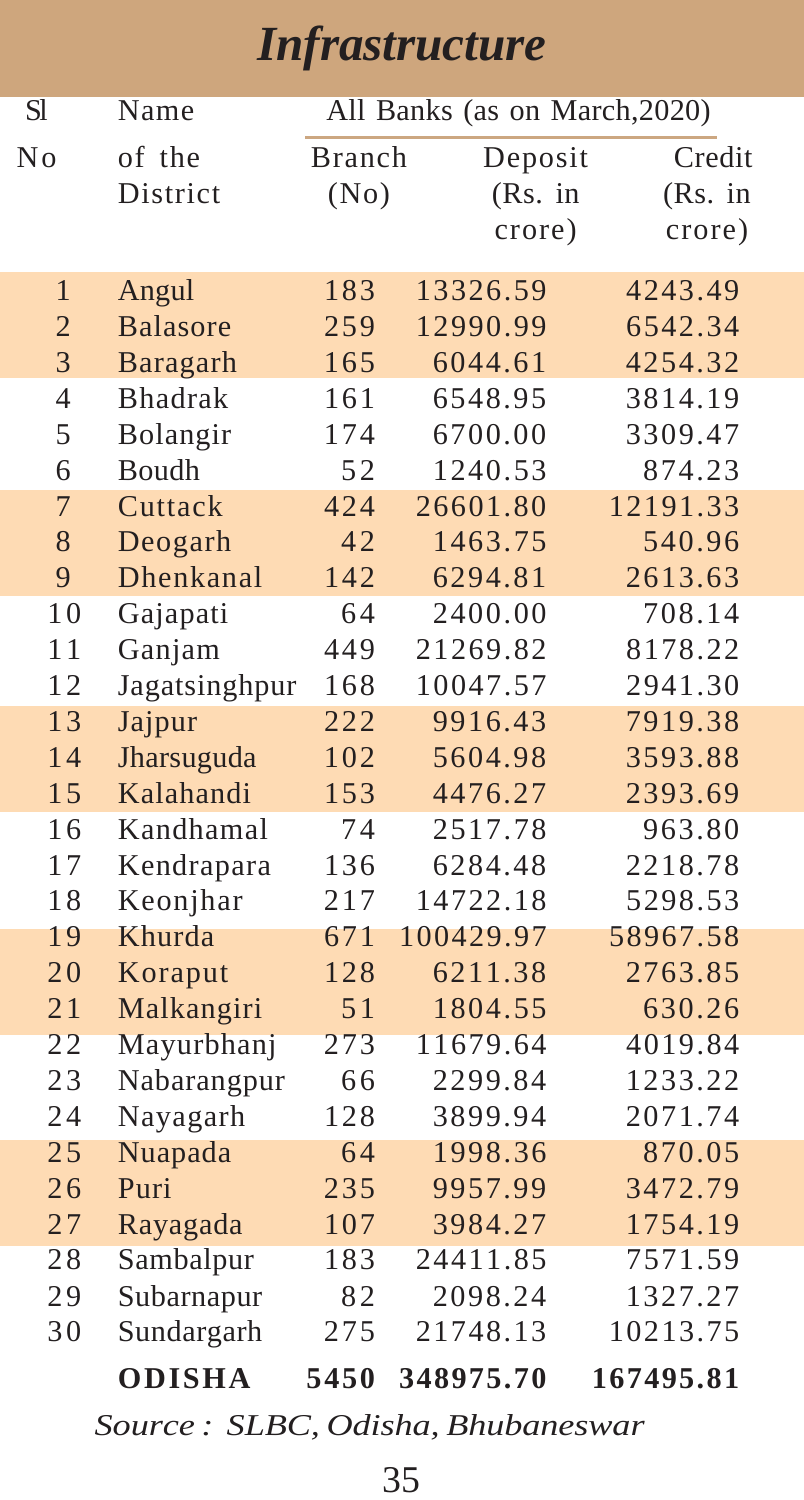| Hospitals &    | Livestock   |
|----------------|-------------|
| Dispensaries   | Aid Centres |
| (No)           | (No)        |
| 2019-20        | 2019-20     |
|                |             |
| 16             | 91          |
| 21             | 137         |
| 19             | 128         |
| 13             | 110         |
| 21             | 129         |
| $\overline{7}$ | 32          |
| 26             | 188         |
| $\overline{4}$ | 24          |
| 18             | 93          |
| 11             | 59          |
| 39             | 265         |
| 14             | 101         |
| 19             | 126         |
| 9              | 37          |
| 21             | 137         |
| 20             | 94          |
| 14             | 97          |
| 22             | 126         |
| 20             | 108         |
| 24             | 142         |
| 13             | 58          |
| 42             | 184         |
| 16             | 80          |
| 16             | 82          |
| 8              | 53          |
| 15             | 159         |
| 16             | 108         |
| 17             | 122         |
| 10             | 42          |
| 30             | 127         |
| 541            | 3239        |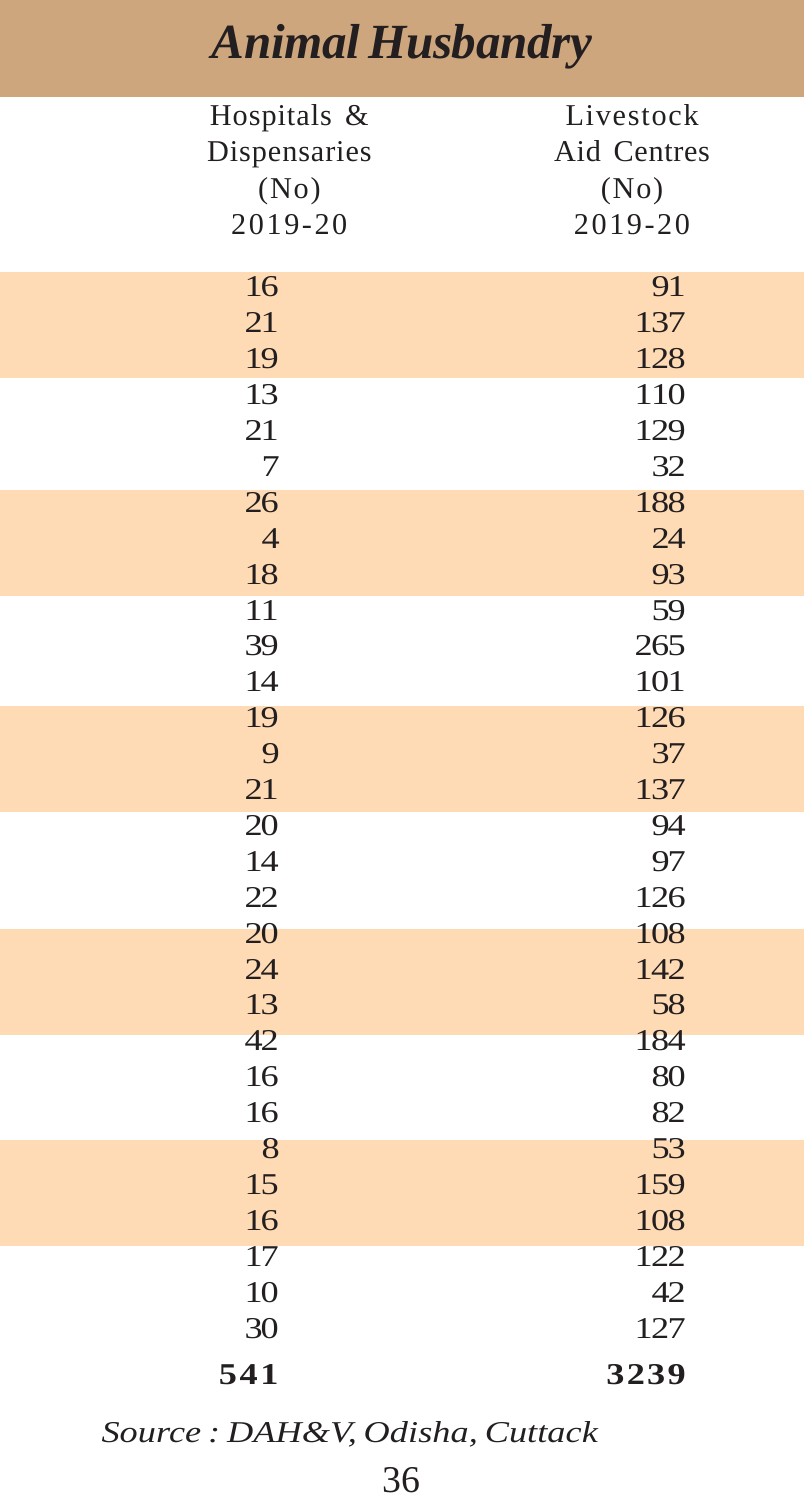| <b>S</b> l          | Name of         | 19th Livestock Census, 2012 |                 |         |
|---------------------|-----------------|-----------------------------|-----------------|---------|
| No                  | the District    | Cattle                      |                 | Buffalo |
|                     |                 | Inde-                       | Cross           |         |
|                     |                 | genous                      | <b>Bred</b>     |         |
| $\mathbf{1}$        |                 | 411843                      | 24808           | 12287   |
|                     | Angul           |                             |                 |         |
| $\overline{2}$<br>3 | <b>Balasore</b> | 728340                      | 36580<br>135920 | 3937    |
| $\overline{4}$      | Baragarh        | 194733                      |                 | 18988   |
|                     | Bhadrak         | 485138                      | 27879           | 4932    |
| 5                   | Bolangir        | 293642                      | 67421           | 41171   |
| 6                   | Boudh           | 163586                      | 13566           | 17411   |
| $\overline{7}$      | Cuttack         | 354043                      | 180558          | 22526   |
| 8                   | Deogarh         | 163515                      | 3668            | 4195    |
| 9                   | Dhenkanal       | 404671                      | 14561           | 25448   |
| 10                  | Gajapati        | 166207                      | 17014           | 10487   |
| 11                  | Ganjam          | 569462                      | 20108           | 64428   |
| 12                  | Jagatsinghpur   | 119199                      | 177677          | 11213   |
| 13                  | Jajpur          | 486933                      | 16637           | 5332    |
| 14                  | Jharsuguda      | 107053                      | 12596           | 4653    |
| 15                  | Kalahandi       | 277240                      | 33635           | 43765   |
| 16                  | Kandhamal       | 330559                      | 2307            | 59628   |
| 17                  | Kendrapara      | 296969                      | 66147           | 14032   |
| 18                  | Keonjhar        | 600858                      | 34386           | 13674   |
| 19                  | Khurda          | 257344                      | 58952           | 12122   |
| 20                  | Koraput         | 453551                      | 15524           | 79100   |
| 21                  | Malkangiri      | 348775                      | 4555            | 21256   |
| 22                  | Mayurbhanj      | 791637                      | 39630           | 14185   |
| 23                  | Nabarangpur     | 380251                      | 13895           | 42316   |
| 24                  | Nayagarh        | 223340                      | 6184            | 19838   |
| 25                  | Nuapada         | 192737                      | 5445            | 23965   |
| 26                  | Puri            | 274045                      | 169810          | 16483   |
| 27                  | Rayagada        | 281254                      | 6778            | 64184   |
| 28                  | Sambalpur       | 256566                      | 35948           | 11429   |
| 29                  | Subarnapur      | 122316                      | 42745           | 10388   |
| 30                  | Sundargarh      | 579692                      | 20839           | 32933   |
|                     | <b>ODISHA</b>   | 10315499                    | 1305773         | 726306  |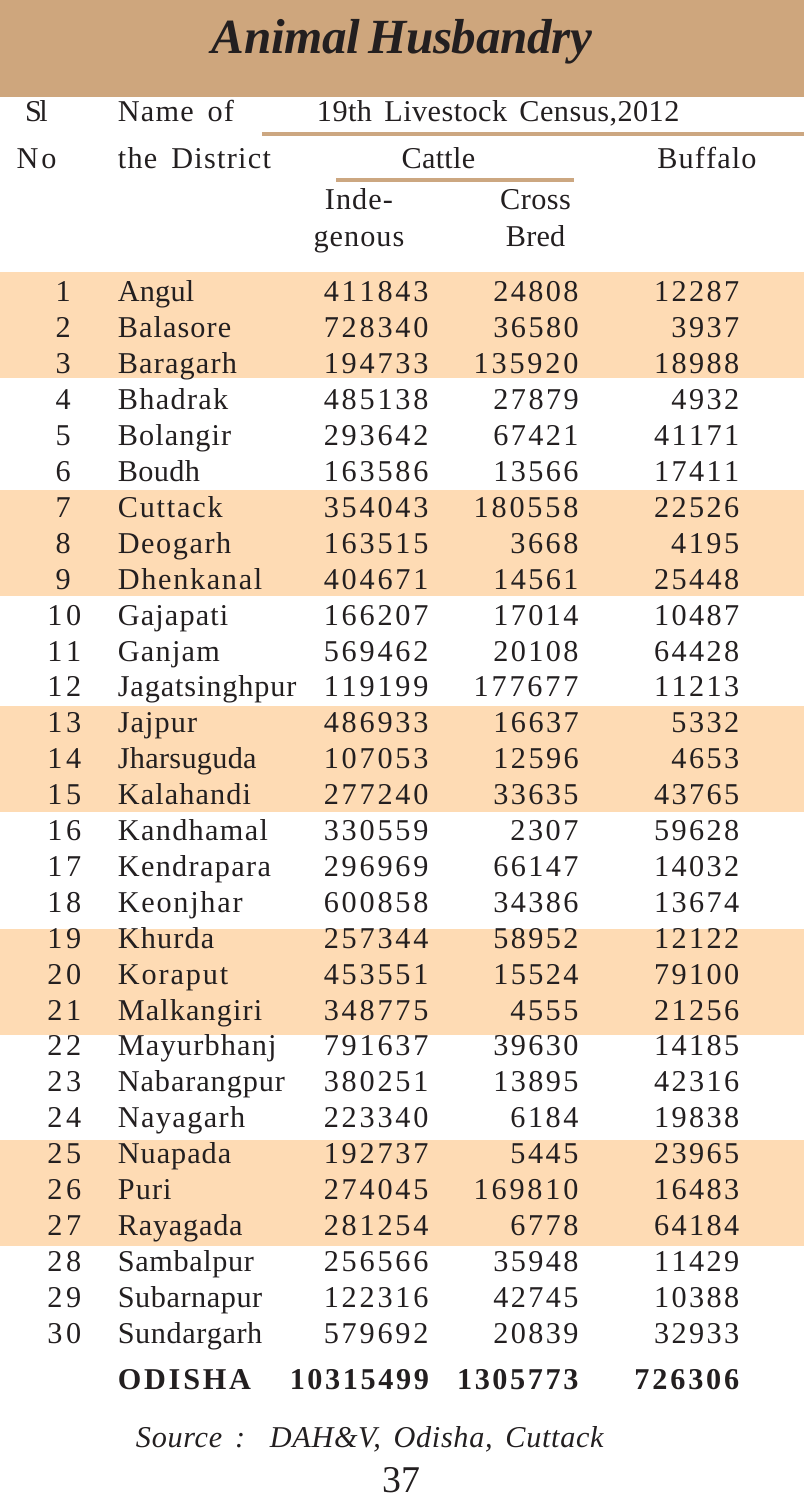| 19th Livestock Census, 2012 |                |         |  |
|-----------------------------|----------------|---------|--|
|                             | Sheep          | Goat    |  |
| Inde-                       | Cross          |         |  |
| genous                      | <b>Bred</b>    |         |  |
|                             |                |         |  |
| 40490                       | 13             | 207271  |  |
| 2394                        | 114            | 382007  |  |
| 58370                       | 264            | 162631  |  |
| 1820                        | 125            | 144109  |  |
| 90588                       | 1105           | 256173  |  |
| 83987                       | 183            | 101660  |  |
| 76704                       | 997            | 216816  |  |
| 3688                        | $\overline{0}$ | 133991  |  |
| 27877                       | 49             | 161919  |  |
| 11679                       | 783            | 109369  |  |
| 156078                      | 272            | 227049  |  |
| 12345                       | 2014           | 115301  |  |
| 13155                       | 53             | 181488  |  |
| 5529                        | $\overline{0}$ | 66805   |  |
| 79824                       | 115            | 216924  |  |
| 8053                        | 49             | 247960  |  |
| 15967                       | 442            | 100486  |  |
| 90387                       | 716            | 544658  |  |
| 31403                       | 366            | 73967   |  |
| 118475                      | 54             | 158812  |  |
| 27021                       | 220            | 138247  |  |
| 290532                      | 621            | 1132412 |  |
| 87512                       | 69             | 61184   |  |
| 28073                       | 6              | 91777   |  |
| 32739                       | $\overline{0}$ | 77631   |  |
| 43528                       | 909            | 132413  |  |
| 28867                       | 49             | 168612  |  |
| 19294                       | 183            | 242489  |  |
| 52400                       | 387            | 95340   |  |
| 31744                       | 448            | 563586  |  |
| 1570523                     | 10606          | 6513087 |  |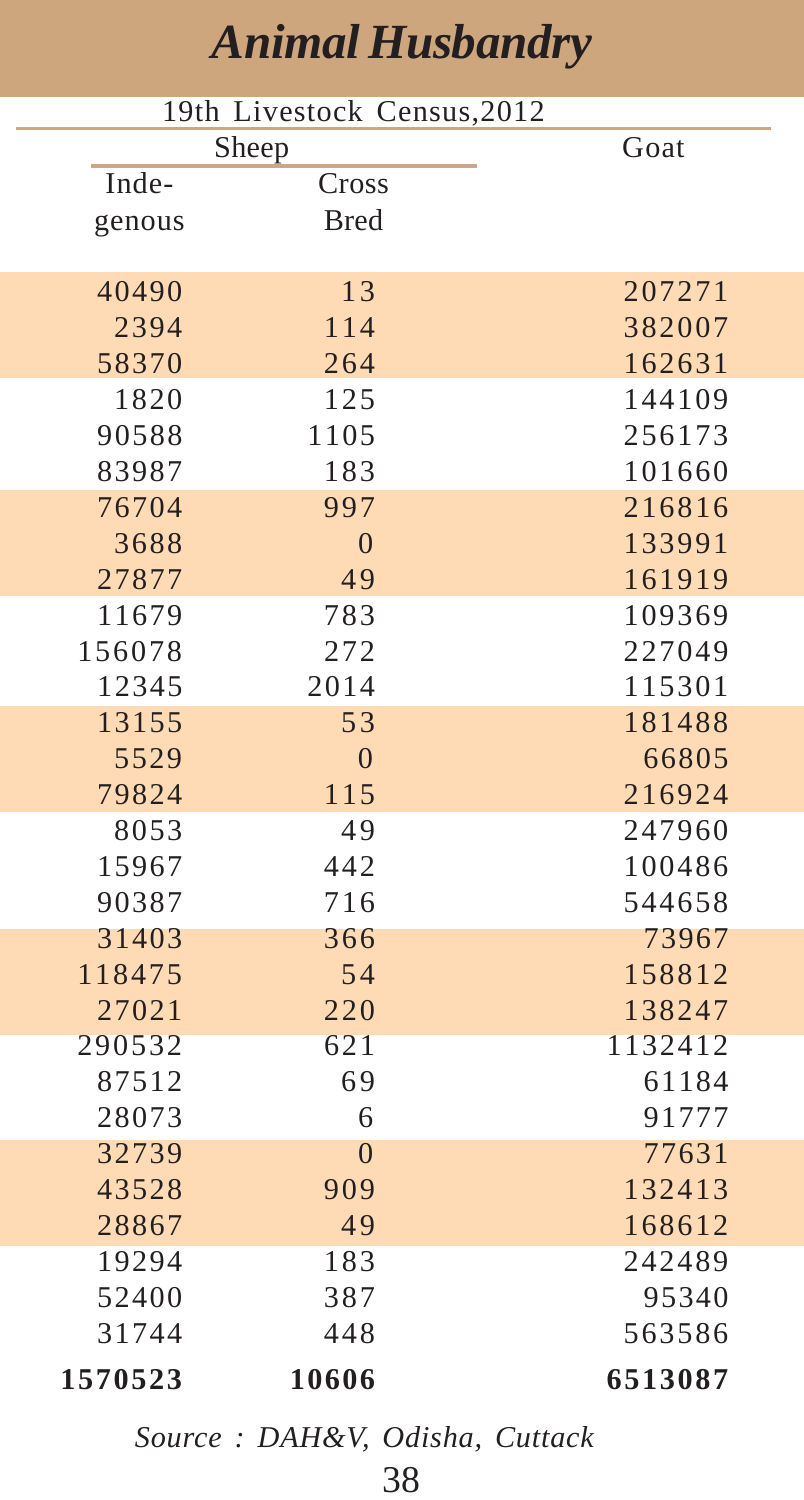| <b>S1</b>      | Name of         | 19th Livestock Census, 2012 |                |          |  |
|----------------|-----------------|-----------------------------|----------------|----------|--|
| No             | the District    | Pig                         |                | Poultry  |  |
|                |                 | Inde-                       | Cross          |          |  |
|                |                 | genous                      | <b>Bred</b>    |          |  |
| $\mathbf{1}$   | Angul           | 472                         | 14             | 556151   |  |
| $\overline{2}$ | <b>Balasore</b> | 4279                        | 19             | 1099995  |  |
| 3              | Baragarh        | 3666                        | $\overline{4}$ | 441685   |  |
| 4              | <b>Bhadrak</b>  | 434                         | $\theta$       | 483522   |  |
| 5              | Bolangir        | 948                         | 25             | 1296488  |  |
| 6              | Boudh           | 283                         | $\overline{0}$ | 107953   |  |
| 7              | Cuttack         | 951                         | 5              | 1324595  |  |
| 8              | Deogarh         | 1972                        | 25             | 142074   |  |
| 9              | Dhenkanal       | 1216                        | $\overline{0}$ | 1226991  |  |
| 10             | Gajapati        | 8186                        | 8              | 214822   |  |
| 11             | Ganjam          | 5578                        | 147            | 1075489  |  |
| 12             | Jagatsinghpur   | 2059                        | 150            | 387251   |  |
| 13             | Jajpur          | 2230                        | 124            | 266008   |  |
| 14             | Jharsuguda      | 2170                        | 143            | 163039   |  |
| 15             | Kalahandi       | 3724                        | 3              | 584055   |  |
| 16             | Kandhamal       | 33742                       | 224            | 385997   |  |
| 17             | Kendrapara      | 1340                        | 55             | 194546   |  |
| 18             | Keonjhar        | 9737                        | 140            | 1241984  |  |
| 19             | Khurda          | 1753                        | 172            | 825238   |  |
| 20             | Koraput         | 30251                       | 64             | 637299   |  |
| 21             | Malkangiri      | 40911                       | 99             | 421293   |  |
| 22             | Mayurbhanj      | 23791                       | 904            | 2654496  |  |
| 23             | Nabarangpur     | 9651                        | 183            | 478800   |  |
| 24             | Nayagarh        | 19                          | $\overline{0}$ | 129640   |  |
| 25             | Nuapada         | 543                         | 32             | 278447   |  |
| 26             | Puri            | 1364                        | 63             | 1067419  |  |
| 27             | Rayagada        | 24289                       | 487            | 453440   |  |
| 28             | Sambalpur       | 10830                       | 822            | 495318   |  |
| 29             | Subarnapur      | 1314                        | 13             | 150066   |  |
| 30             | Sundargarh      | 48349                       | 339            | 1106437  |  |
|                | <b>ODISHA</b>   | 276052                      | 4264           | 19890538 |  |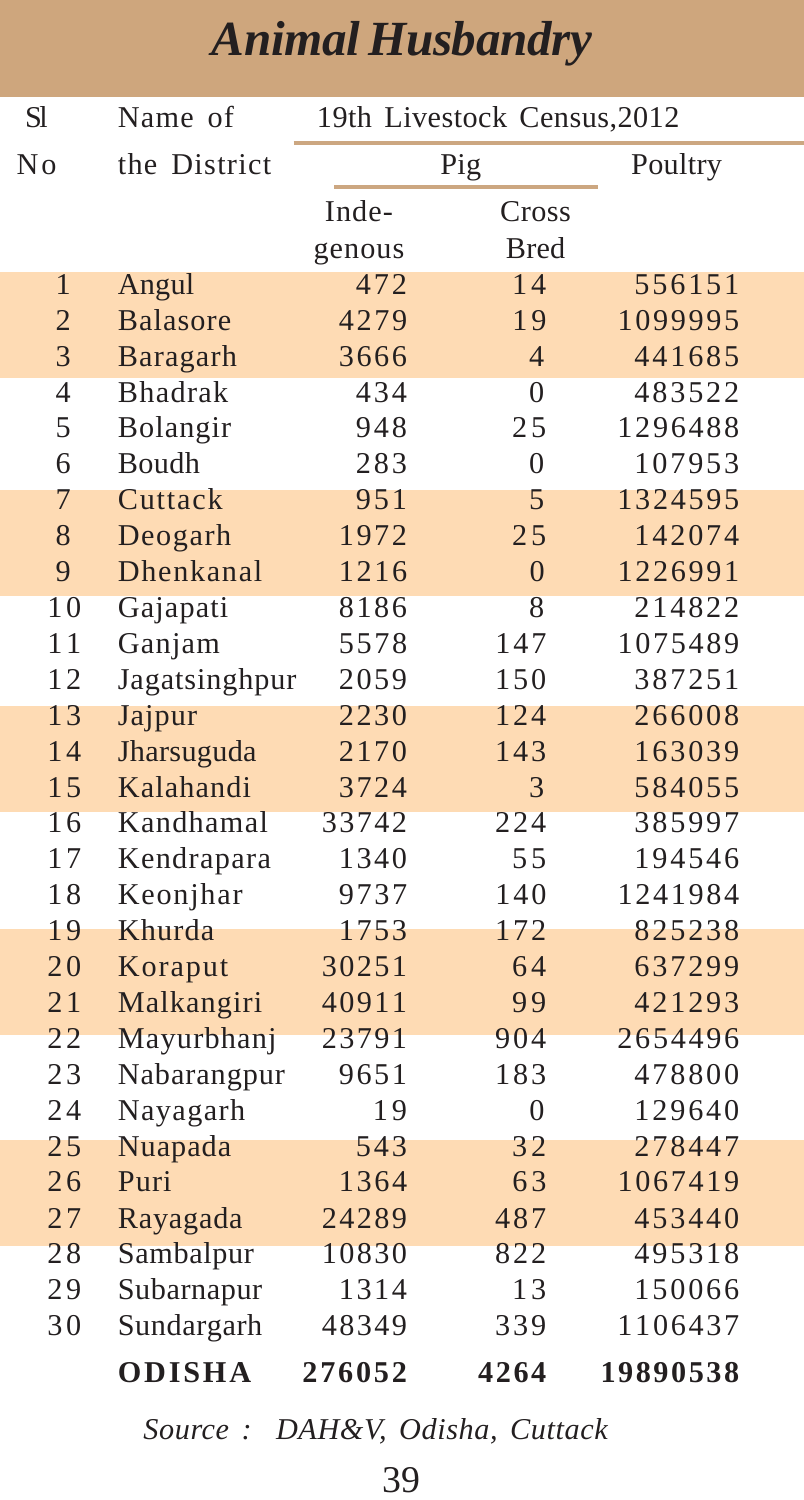| Production (2019-20) |           |          |  |
|----------------------|-----------|----------|--|
| Milk                 | Egg       | Meat     |  |
| (000)                | (Lakh No) | (000~MT) |  |
| MT)                  |           |          |  |
|                      |           |          |  |
| 54.43                | 317.59    | 7.83     |  |
| 153.09               | 568.73    | 10.77    |  |
| 99.23                | 1055.39   | 6.43     |  |
| 75.12                | 262.68    | 7.25     |  |
| 106.39               | 3251.19   | 5.95     |  |
| 23.83                | 122.01    | 1.10     |  |
| 271.90               | 327.22    | 22.04    |  |
| 15.13                | 49.48     | 1.93     |  |
| 74.04                | 1177.07   | 12.02    |  |
| 30.33                | 89.79     | 2.09     |  |
| 128.40               | 7321.17   | 10.81    |  |
| 169.49               | 56.32     | 6.79     |  |
| 107.27               | 267.00    | 9.34     |  |
| 21.23                | 58.59     | 4.47     |  |
| 67.98                | 651.48    | 3.34     |  |
| 24.74                | 146.74    | 3.64     |  |
| 108.36               | 85.71     | 4.45     |  |
| 64.87                | 678.35    | 8.26     |  |
| 112.06               | 2148.46   | 21.41    |  |
| 60.49                | 409.20    | 6.06     |  |
| 39.14                | 173.34    | 3.68     |  |
| 95.34                | 1284.94   | 6.42     |  |
| 36.23                | 160.16    | 3.49     |  |
| 33.16                | 652.89    | 3.36     |  |
| 27.37                | 59.40     | 3.19     |  |
| 173.48               | 78.21     | 9.78     |  |
| 48.91                | 535.71    | 4.98     |  |
| 46.81                | 528.90    | 5.28     |  |
| 42.54                | 769.76    | 2.88     |  |
| 58.91                | 526.54    | 6.14     |  |
| 2370.27              | 23814.02  | 205.18   |  |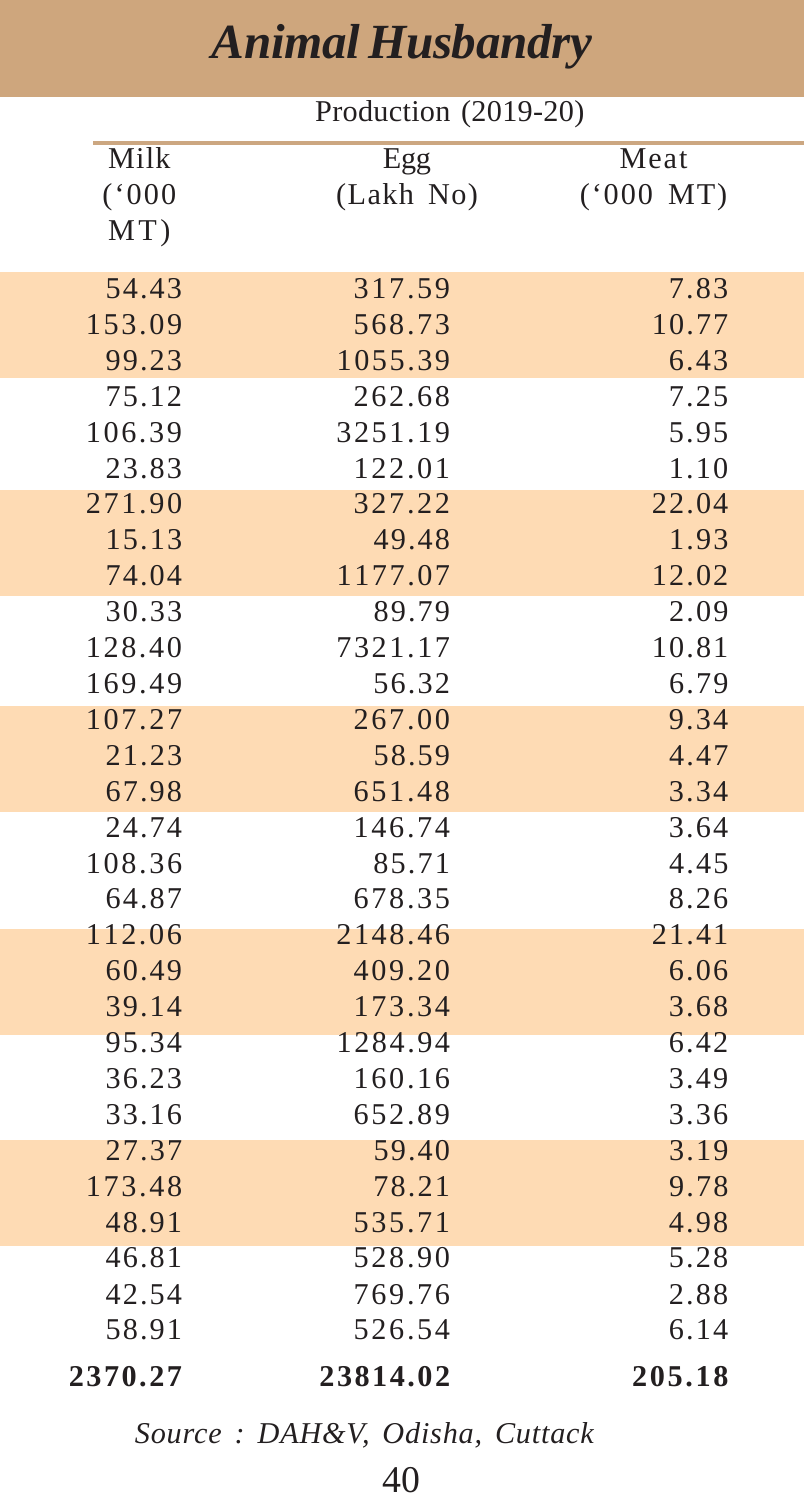### *Fishery (2019-20)(P)*

| S1             | Name of the     | Production of Fish (in MT) |               |
|----------------|-----------------|----------------------------|---------------|
| N <sub>0</sub> | the District    | Fresh water                | Brakish water |
|                |                 |                            |               |
| 1              | Angul           | 22599                      |               |
| $\overline{2}$ | <b>Balasore</b> | 46510                      | 26500         |
| 3              | Baragarh        | 34475                      |               |
| $\overline{4}$ | <b>Bhadrak</b>  | 22265                      | 28389         |
| 5              | Bolangir        | 9621                       |               |
| 6              | Boudh           | 8838                       |               |
| 7              | Cuttack         | 22202                      |               |
| 8              | Deogarh         | 8906                       |               |
| 9              | Dhenkanal       | 13157                      |               |
| 10             | Gajapati        | 4818                       |               |
| 11             | Ganjam          | 61055                      | 3795          |
| 12             | Jagatsinghpur   | 16425                      | 13972         |
| 13             | Jajpur          | 20146                      |               |
| 14             | Jharsuguda      | 11062                      |               |
| 15             | Kalahandi       | 26785                      |               |
| 16             | Kandhamal       | 1527                       |               |
| 17             | Kendrapara      | 16077                      | 13088         |
| 18             | Keonjhar        | 22002                      |               |
| 19             | Khurda          | 18682                      | 9784          |
| 20             | Koraput         | 6541                       |               |
| 21             | Malkangiri      | 12011                      |               |
| 22             | Mayurbhanj      | 30321                      |               |
| 23             | Nabarangpur     | 8979                       |               |
| 24             | Nayagarh        | 12102                      |               |
| 25             | Nuapada         | 5404                       |               |
| 26             | Puri            | 20845                      | 20571         |
| 27             | Rayagada        | 7108                       |               |
| 28             | Sambalpur       | 24959                      |               |
| 29             | Subarnapur      | 8755                       |               |
| 30             | Sundargarh      | 18871                      |               |
|                | <b>ODISHA</b>   | 543048                     | 116099        |

 *Source :Directorate of fisheries,Odisha, CTC*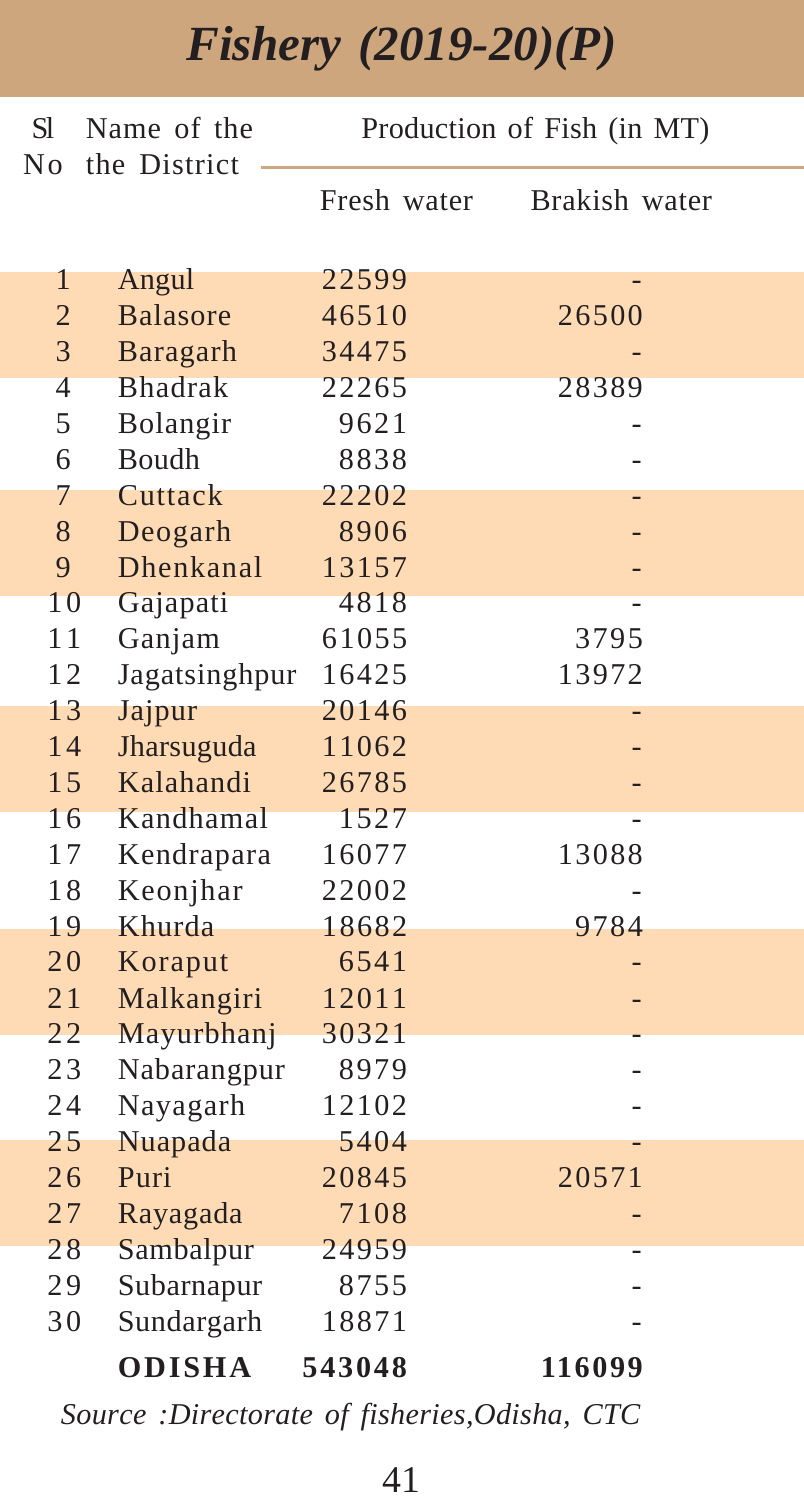### *Fishery (2019-20)(P)*

|               | Production of Fish (in MT) |               |
|---------------|----------------------------|---------------|
| Total         | Marine                     | Total         |
| Inland        | water                      | production    |
|               |                            |               |
| 22599         |                            | 22599         |
| 73010         | 41100                      | 114110        |
| 34475         |                            | 34475         |
| 50654         | 13358                      | 64012         |
| 9621          |                            | 9621          |
| 8838          |                            | 8838          |
| 22202         |                            | 22202         |
| 8906          |                            | 8906          |
| 13157         |                            | 13157         |
| 4818          |                            | 4818          |
| 64850         | 12563                      | 77413         |
| 30397         | 42725                      | 73122         |
| 20146         |                            | 20146         |
| 11062         |                            | 11062         |
| 26785         |                            | 26785         |
| 1527          |                            | 1527          |
| 29165         | 9399                       | 38564         |
| 22002         |                            | 22002         |
| 28466         |                            | 28466         |
| 6541          |                            | 6541          |
| 12011         |                            | 12011         |
| 30321         |                            | 30321         |
| 8979          |                            | 8979          |
| 12102<br>5404 |                            | 12102<br>5404 |
| 41416         | 38165                      | 79581         |
| 7108          |                            | 7108          |
| 24959         |                            | 24959         |
| 8755          |                            | 8755          |
| 18871         |                            | 18871         |
|               |                            |               |
| 659147        | 157310                     | 816457        |

*Directorate of fisheries,Odisha, CTC*